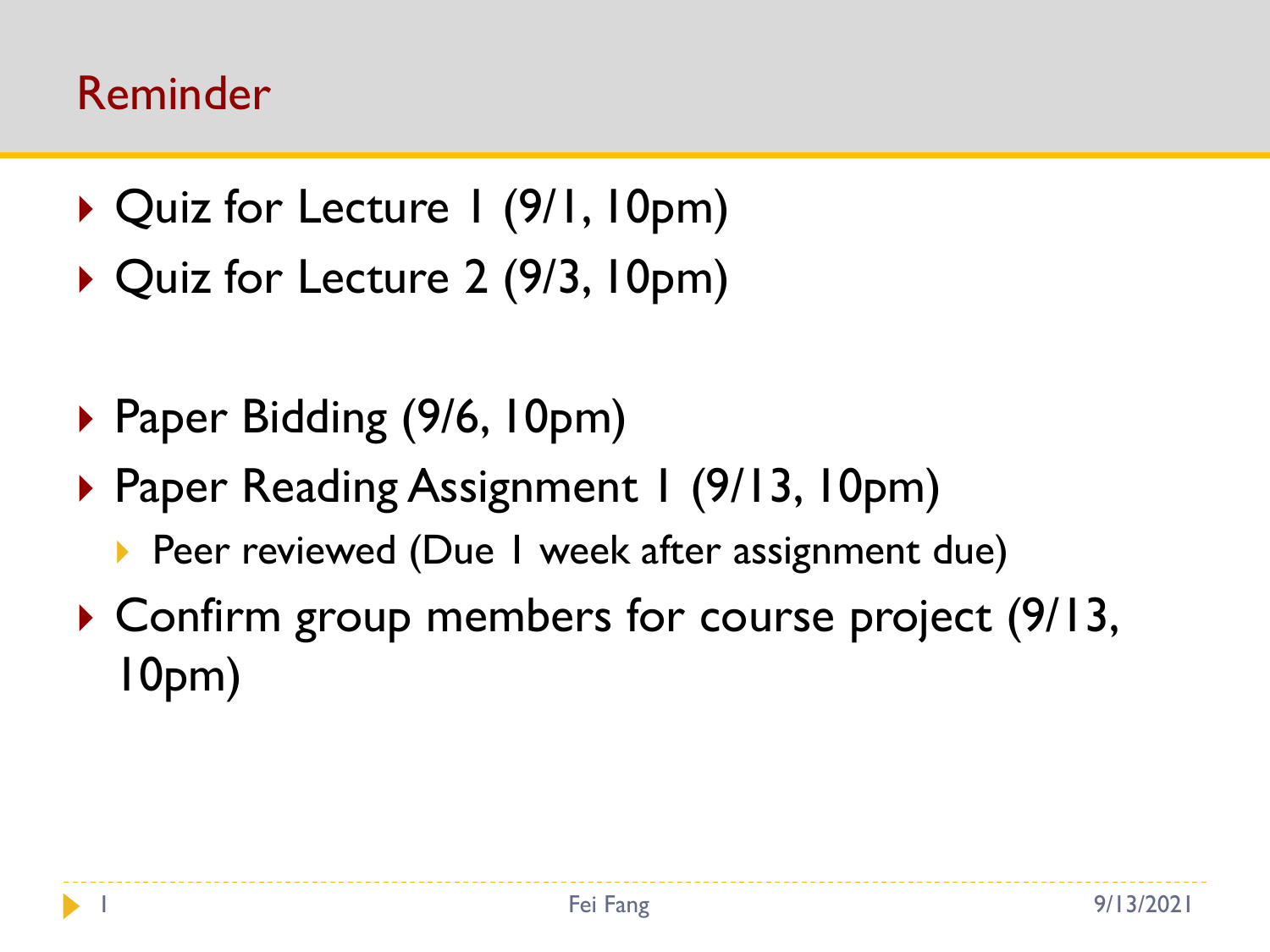- $\triangleright$  Consider the following two LPs (LP-L and LP-R) where  $b \geq 0$ 
	- min  $1^T z$  $\chi_{.Z}$ s.t.  $Ax + z = b$  $x, z \geq 0$ min  $c^T x$  $\boldsymbol{\chi}$ s.t.  $Ax = b$  $x \geq 0$ LP-L LP-R
- Applying simplex algorithm to LP-L with the initial vertex  $x_0 =$ 0,  $z_0 = b$ . Denote the optimal solution as  $(x^*, z^*)$ . If  $z^* = 0$ , then which of the following claims are true about  $x^*$ ?
	- A:  $x^*$  is not in the feasible region of LP-R
	- ▶ B:  $x^*$  is in the feasible region of LP-R
	- ▶ C:  $x^*$  is a vertex of the feasible region of LP-R
	- ▶ D:  $x^*$  is an optimal solution of LP-R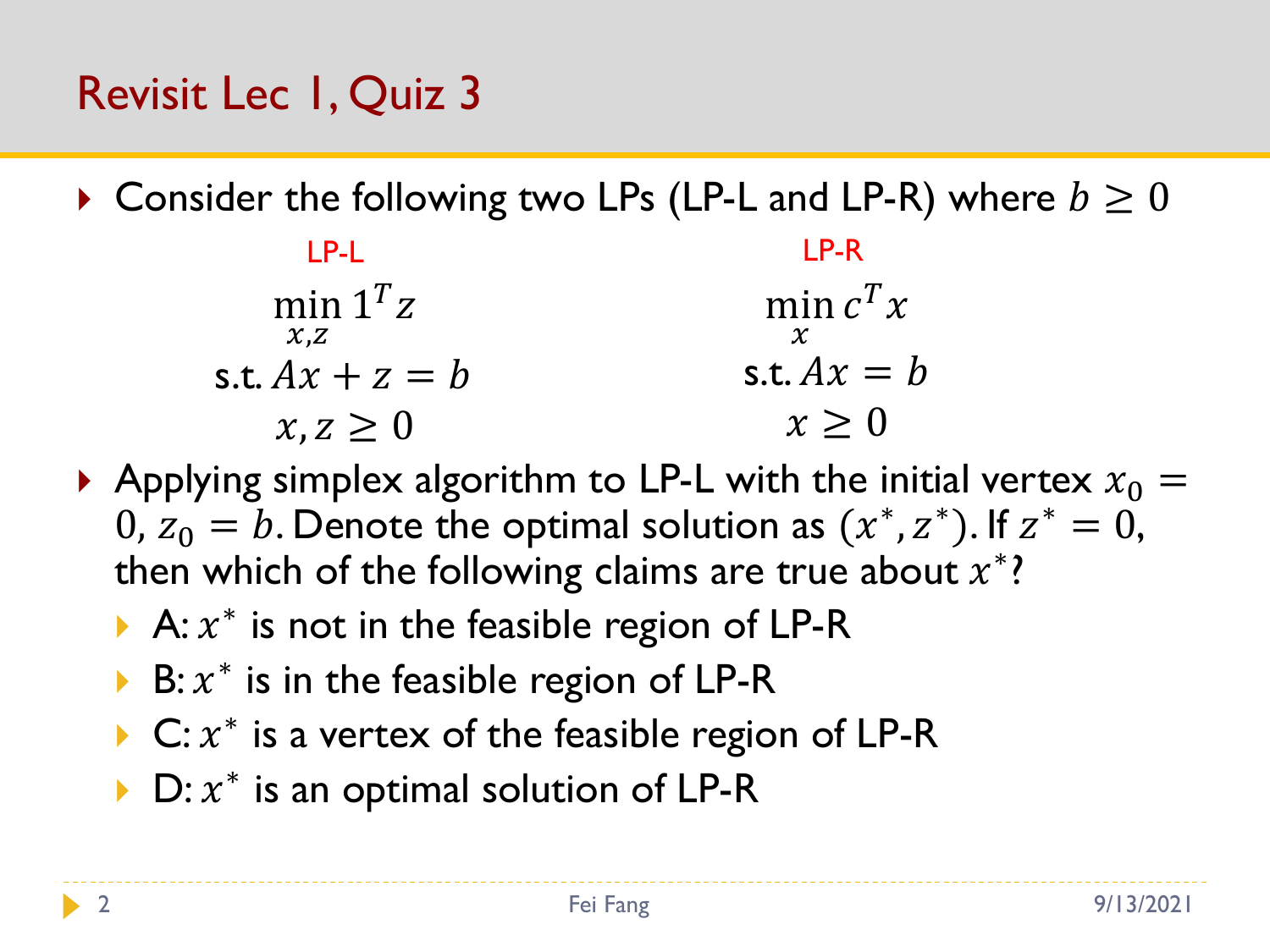# Revisit Lec 1, Quiz 3

 $\blacktriangleright$  Consider the following two LPs (LP-L and LP-R) where  $b \geq 0$ 

min  $1^T z$  $\mathcal{X}, Z$ s.t.  $Ax + z = b$  $x, z \geq 0$ min  $c^T x$  $\mathcal{X}$ s.t.  $Ax = b$  $x \geq 0$ LP-L LP-R

- ▶ Denote the optimal solution of LP-L as  $(x^*, z^*)$ . If  $z^* = 0$ , then  $x^*$  is a vertex of the feasible region of LP-R
- $\blacktriangleright$   $(x^*, z^*)$  is a vertex of feasible region of LP-L. LP-L has  $m + n$ variables,  $m(< n)$  equality constraints,  $m + n$  inequality constraints (non-negative constraints). So the vertex is defined by the  $m$ equality constraints  $Ax + z = b$  and make *n* non-negative constraints equality constraints, i.e., n of x and z variables have to be  $0.$  Since  $z^* = 0$   $\acute{} (m$  variables), we know that at least  $m-n$ variables in  $x^*$  are  $\grave{0}.$  So  $x^*$  only has  $m$  non-zero values and satisfies  $Ax^* = b$ , which means  $x^*$  is a vertex of LP-R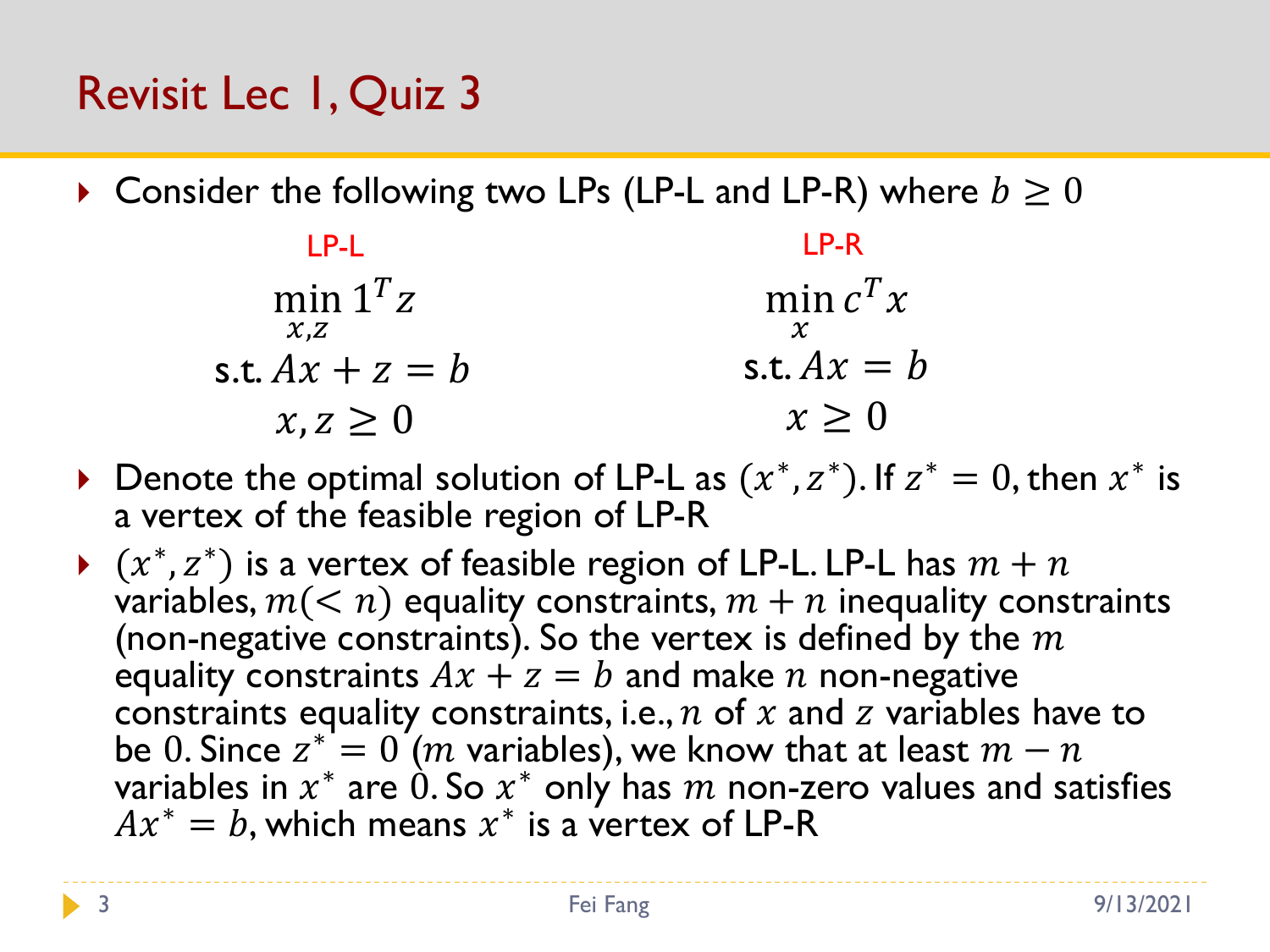# Advanced Topics in Machine Learning and Game Theory Lecture 2: Introduction to Game Theory

17599/17759 Fei Fang [feifang@cmu.edu](mailto:feifang@cmu.edu)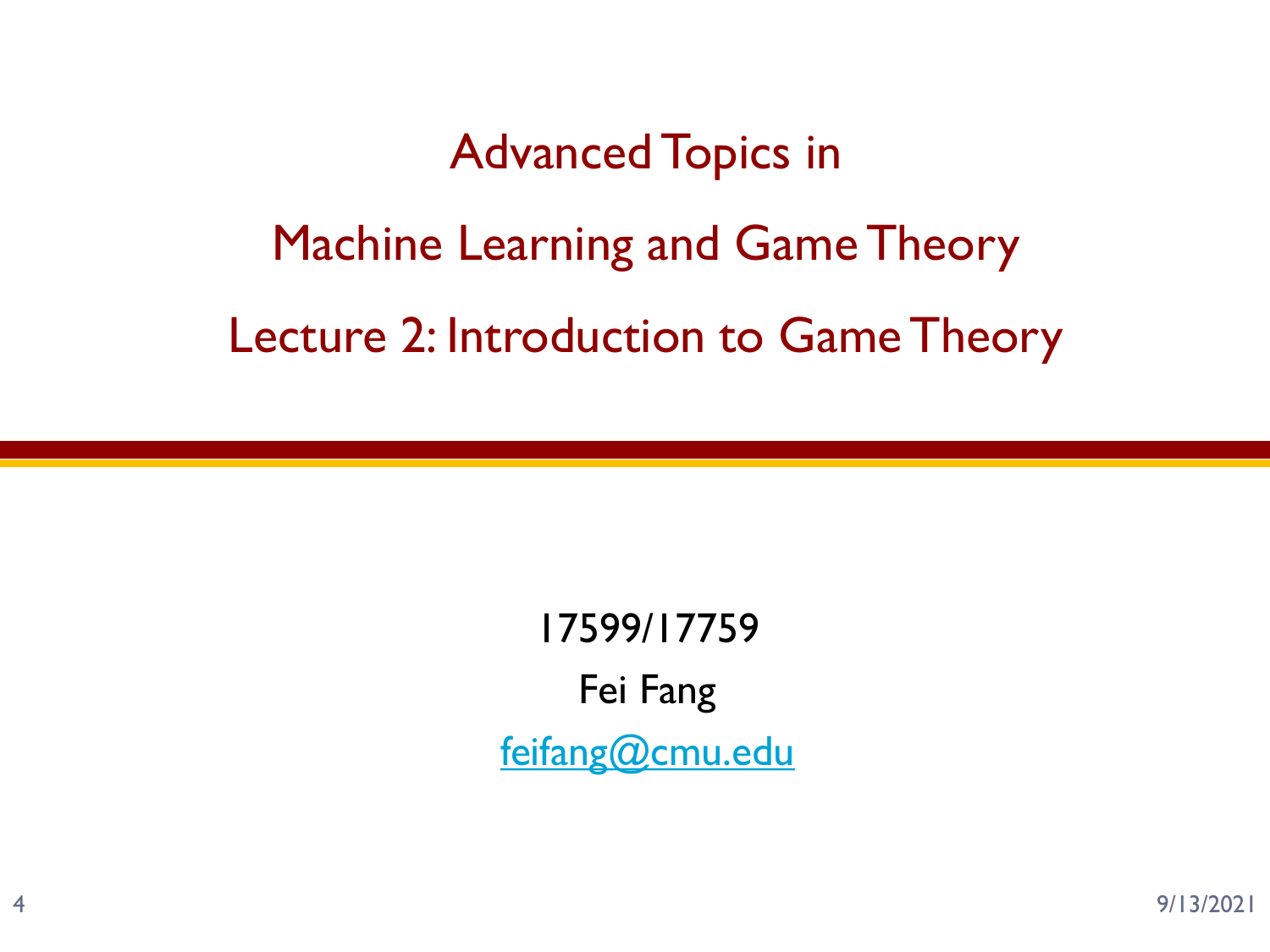#### From Games to Game Theory



- The study of mathematical models of conflict and cooperation between intelligent decision makers
- Used in economics, political science etc





John von Neumann John Nash Heinrich Freiherr von Stackelberg



Winners of Nobel Memorial Prize in Economic Sciences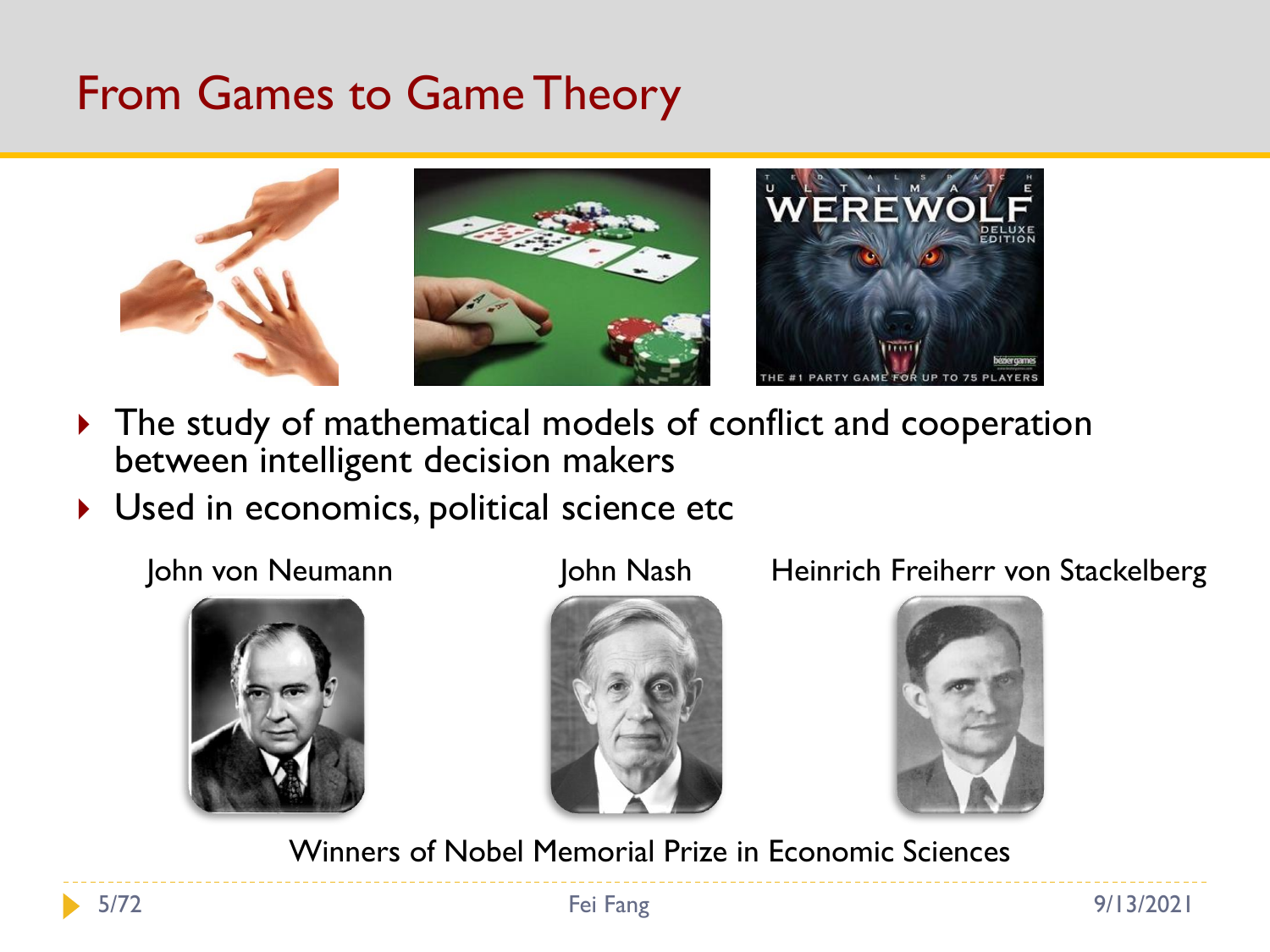#### **Outline**

- ▶ Normal-Form Games
- ▶ Solution Concepts
- ▶ Linear Programming-based Equilibrium Computation
- Extensive-Form Games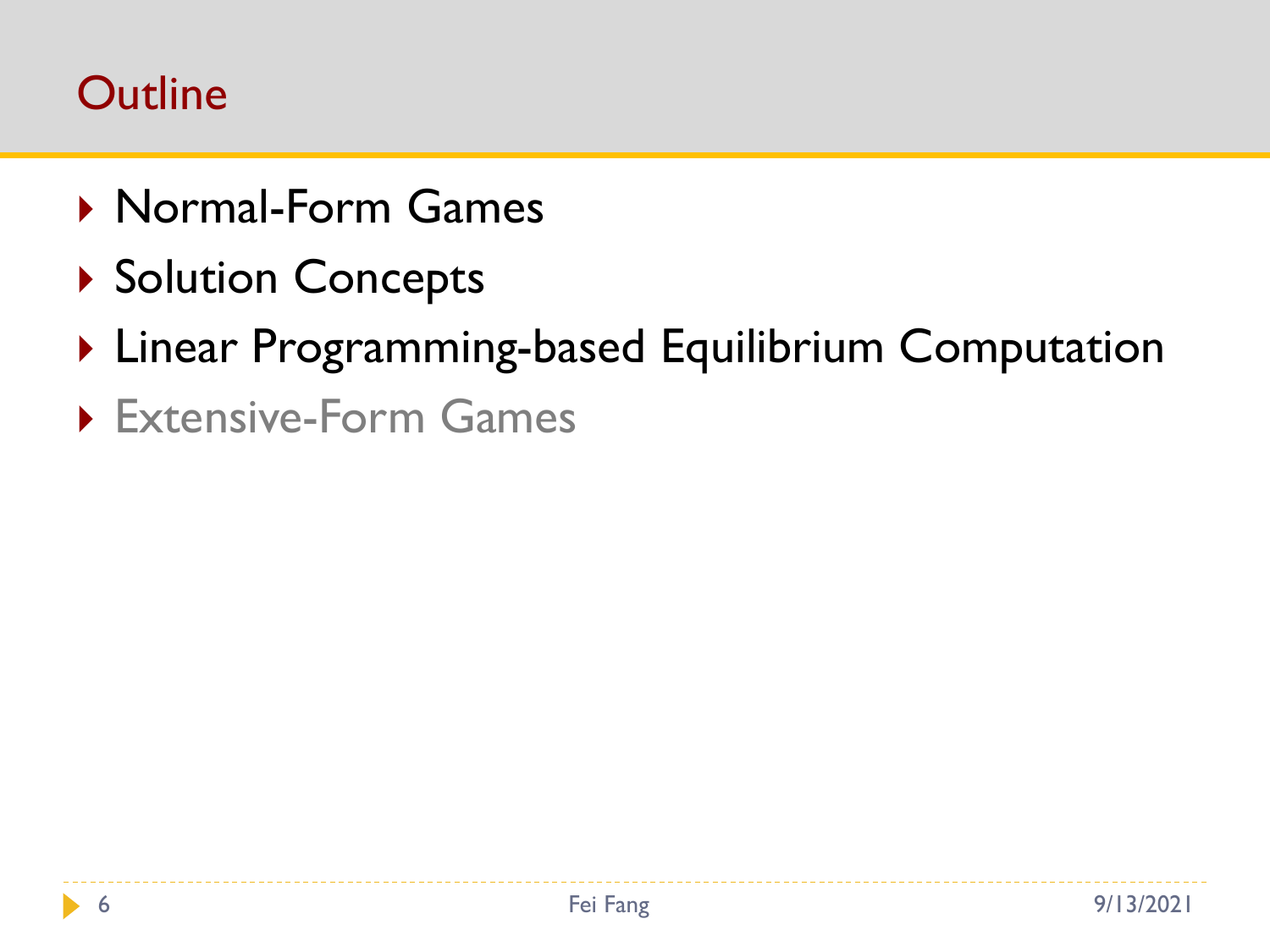#### Some Classical Games

- ▶ Rock-Paper-Scissors (RPS)
- ▶ Prisoner's Dilemma (PD)
	- **If both Cooperate: I year in jail each**
	- If one Defect, one Cooperate:  $0$  year for  $(D)$ , 3 years for  $(C)$
	- If both Defect: 2 years in jail each
- ▶ Football vs Concert (FvsC)
	- **Historically known as Battle of Sexes**
	- If football together: Alex  $\circledcirc\circ$ , Berry  $\circledcirc$
	- If concert together: Alex  $\odot$ , Berry  $\odot\odot$
	- If not together: Alex  $\odot$ , Berry  $\odot$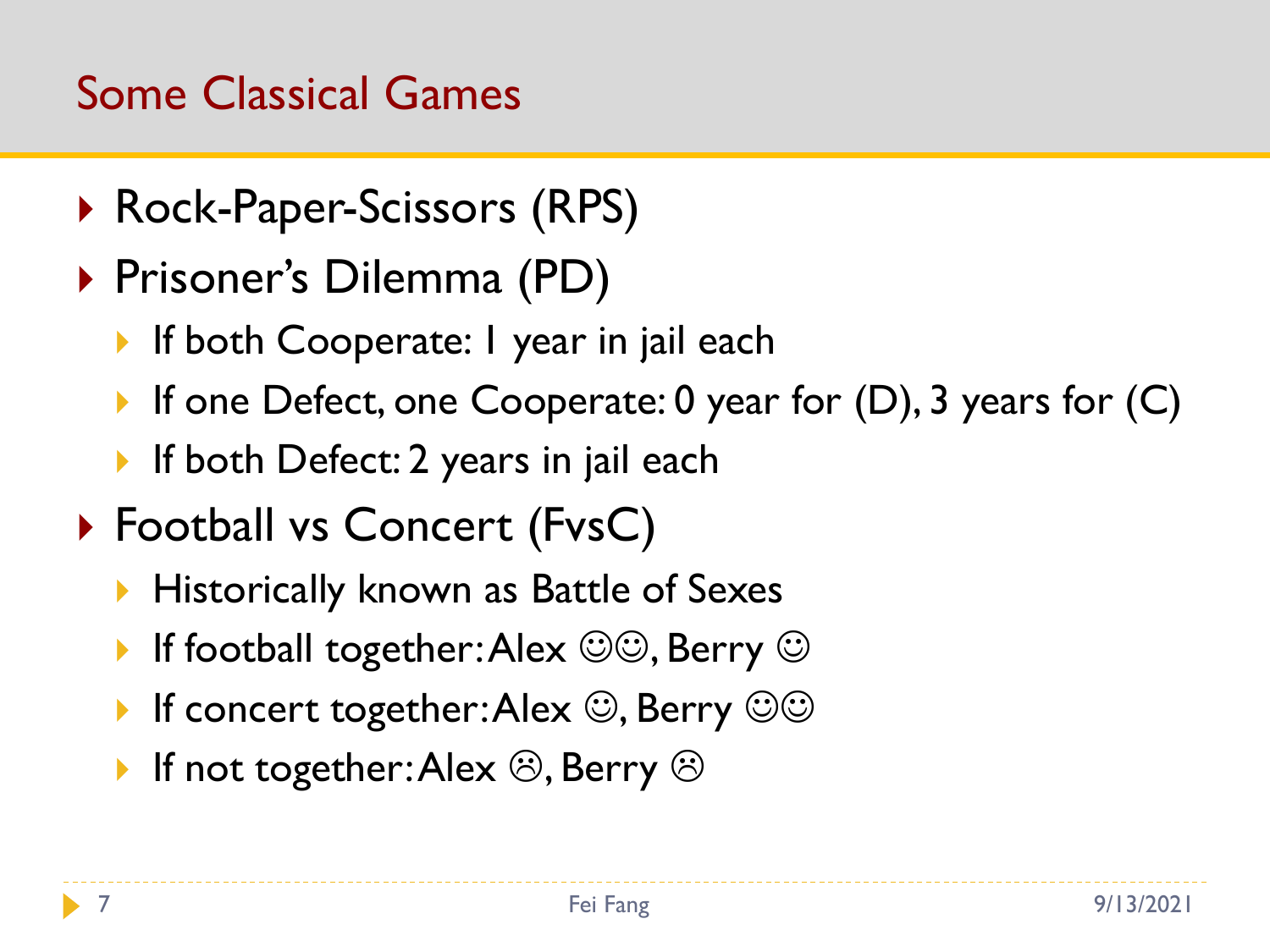#### Normal-Form Games

- A finite, *n*-player normal-form game is described by a tuple  $(N, A, u)$ 
	- Set of players  $N = \{1..n\}$
	- Set of joint actions  $A = \prod_i A_i$

May also be called matrix form, strategic form, or standard form

- $\mathbf{a} = (a_1, ..., a_n) \in A$  is an action profile
- **•** Payoffs / Utility functions  $u_i: A \to \mathbb{R}$

 $\vdash u_i(a_1, \ldots, a_n)$  or  $u_i(\mathbf{a})$ 

- ▶ Players move simultaneously and then game ends immediately
- ▶ Zero-Sum Game:  $\sum_i u_i(\mathbf{a}) = 0$ ,  $\forall \mathbf{a}$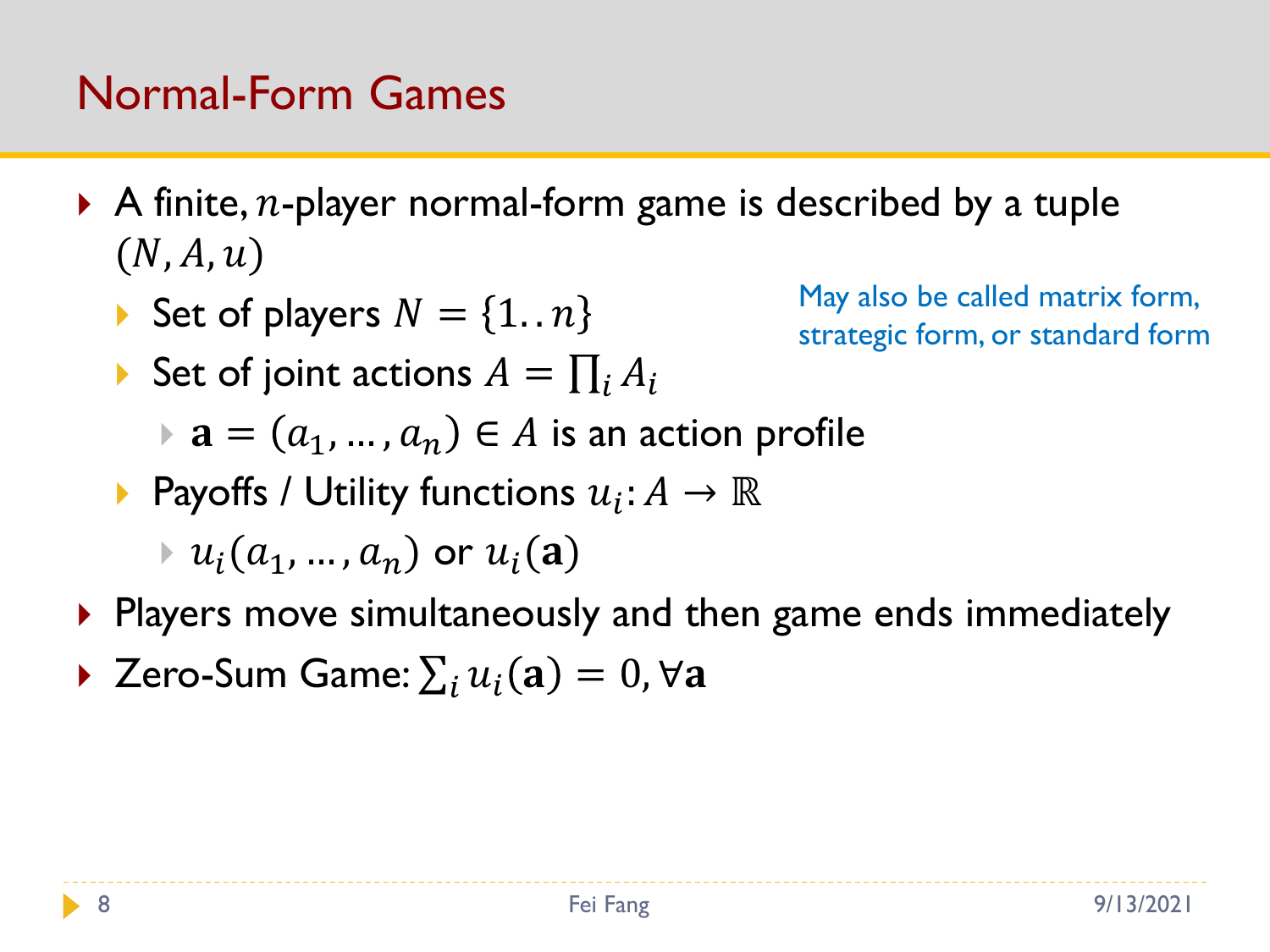#### Payoff Matrix

- ▶ A two-player normal-form game with finite actions can be represented by a (bi)matrix
	- Player 1: Row player, Player 2: Column player
	- ▶ First number is the utility for Player 1, second for Player 2

|        |             |             | Player 2 |                  |
|--------|-------------|-------------|----------|------------------|
|        |             | <b>Rock</b> | Paper    | <b>Scissors</b>  |
| Player | <b>Rock</b> | 0,0         | $-1,1$   | $\mathsf{I}$ ,-1 |
|        | Paper       | I ,- I      | 0,0      | $-1,1$           |
|        | Scissor     | -1, I       | I ,- I   | 0,0              |

|        |              | $i$ $a$ $j$ $c$ $r$ |         |  |  |  |
|--------|--------------|---------------------|---------|--|--|--|
|        |              | Cooperate           | Defect  |  |  |  |
| Player | Cooperate    | $-1,-1$             | $-3,0$  |  |  |  |
|        | Defect       | $0,-3$              | $-2,-2$ |  |  |  |
|        | <b>Berry</b> |                     |         |  |  |  |
|        |              | - 11<br>            |         |  |  |  |

Player 2

|             |          | Football | Concert |
|-------------|----------|----------|---------|
| $rac{8}{5}$ | Football |          |         |
|             | Concert  |          |         |

Q: What if we have more than 2 players?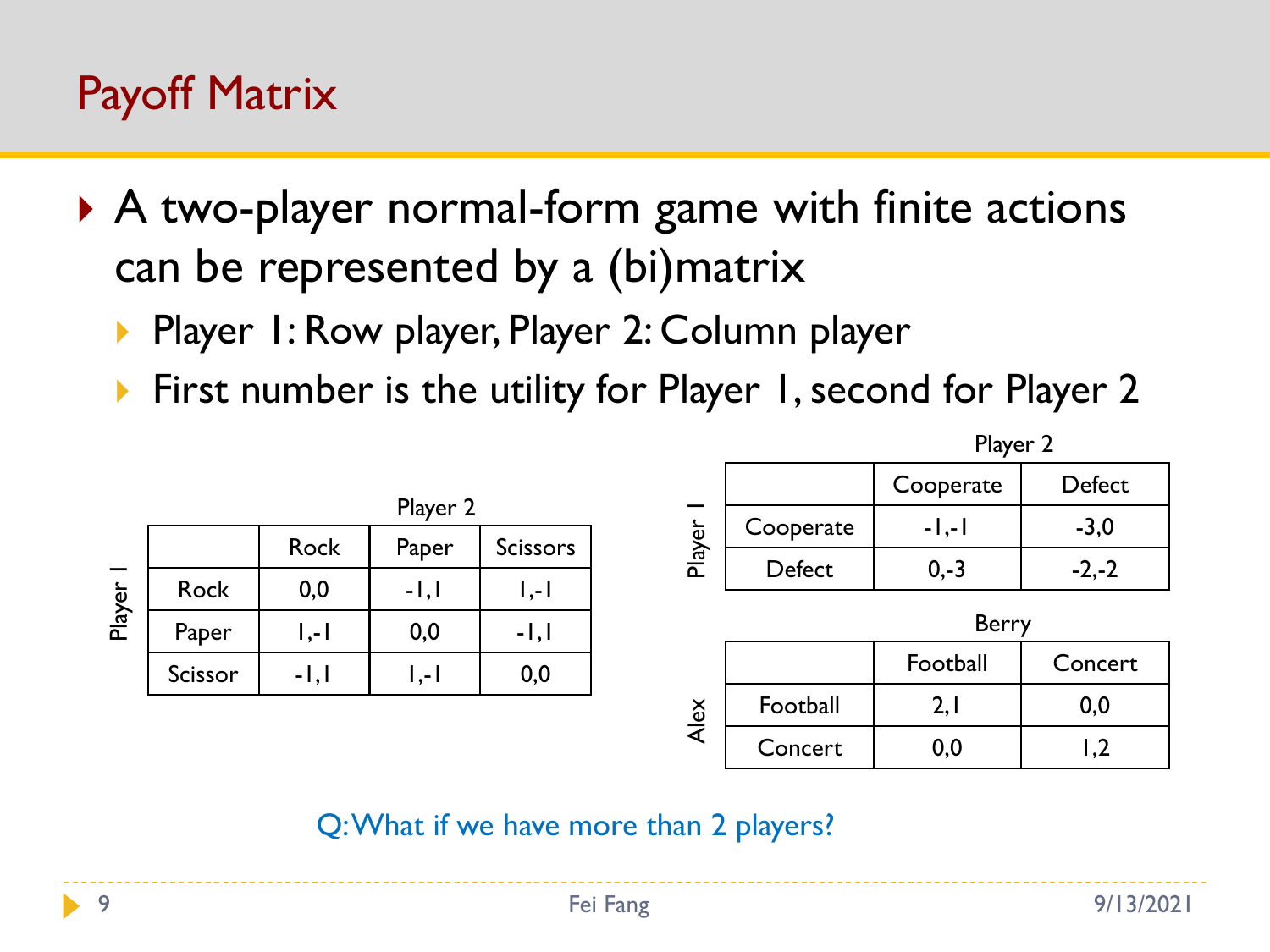#### Pure Strategy, Mixed Strategy, Support

- ▶ Pure strategy: choose an action deterministically
- ▶ Mixed strategy: choose action randomly
- $\blacktriangleright$  Given action set  $A_i,$  player  $i$ 's strategy set is  $S_i = \Delta^{|A_i|}$
- ▶ Support: set of actions chosen with non-zero probability
- Let  $s_i = (x_1, ..., x_{|A_i|})$  $\overline{T}$ where  $x_j$  is the probability of choosing the  $j^{th}$  action of player i, then
	- Pure strategy:
	- **Mixed strategy:**
	- Support≜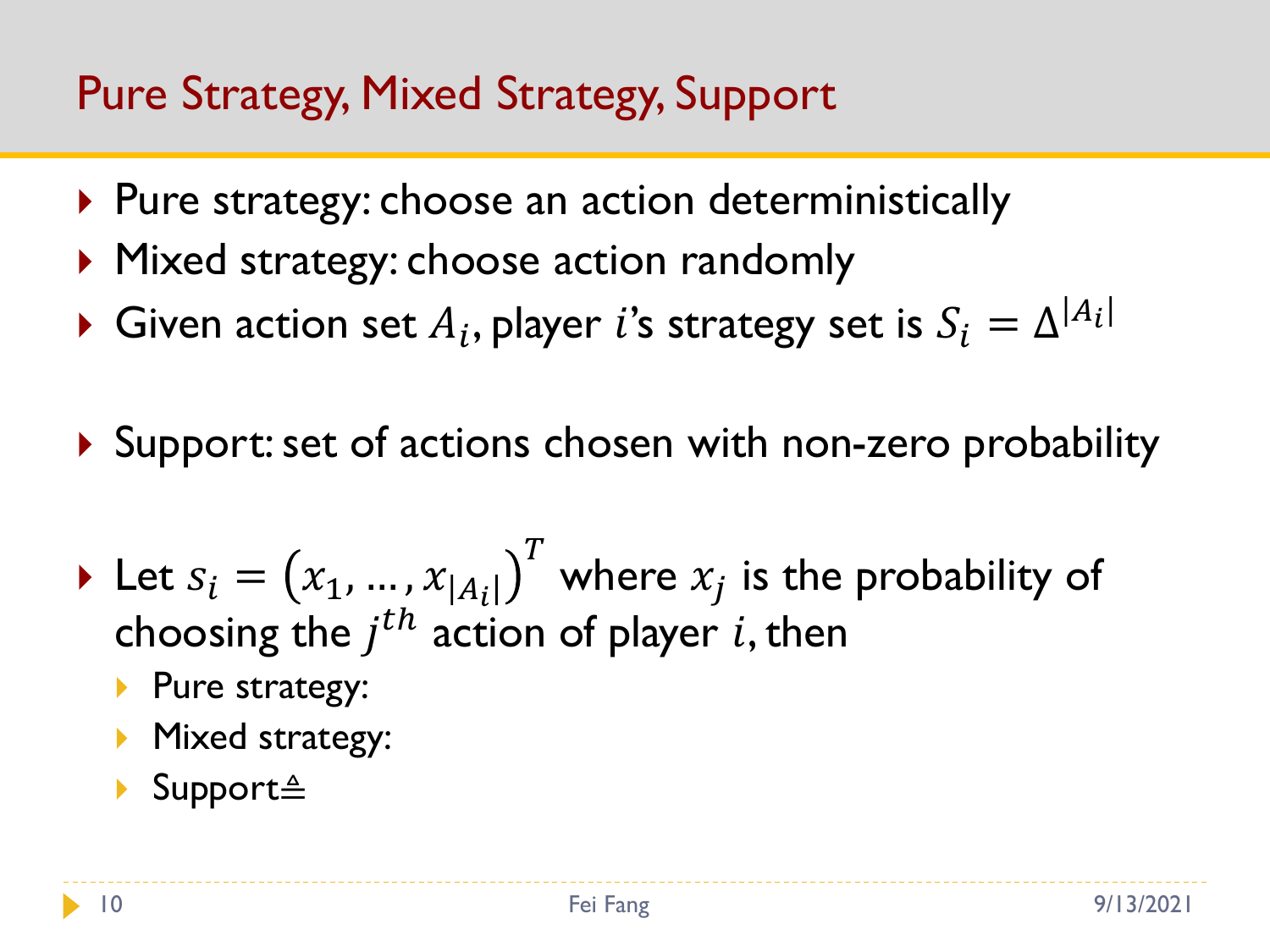#### Pure Strategy, Mixed Strategy, Support

- ▶ Pure strategy: choose an action deterministically
- ▶ Mixed strategy: choose action randomly
- $\blacktriangleright$  Given action set  $A_i,$  player  $i$ 's strategy set is  $S_i = \Delta^{|A_i|}$
- ▶ Support: set of actions chosen with non-zero probability
- Let  $s_i = (x_1, ..., x_{|A_i|})$  $\overline{T}$ where  $x_j$  is the probability of choosing the  $j^{th}$  action of player i, then ▶ Pure strategy:  $\exists j^*, x_{j^*} = 1$ 
	- ▶ Mixed strategy:  $\exists j_1, j_2$  where  $j_1 \neq j_2, x_{j_1} > 0, x_{j_2} > 0$
	- ▶ Support≜  $\{j : x_j > 0\}$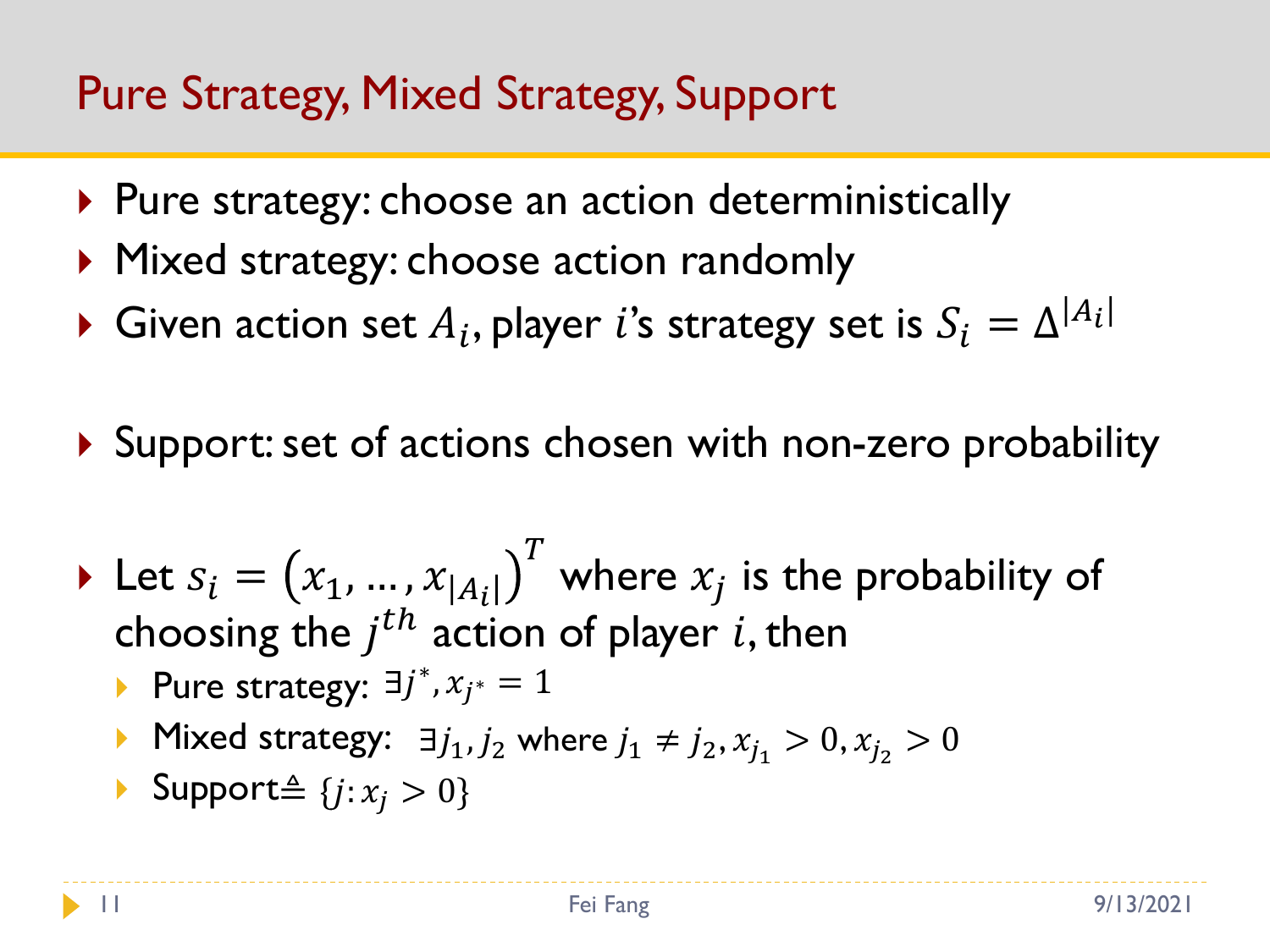# Expected Utility

- Given players' strategy profile  $s = (s_1, ..., s_n)$ , what is the expected utility for each player?
- Let  $S_i(a)$  be the probability of choosing action  $a \in$  $A_i$ , then

$$
\rightarrow u_i(s_1,\ldots,s_n) =
$$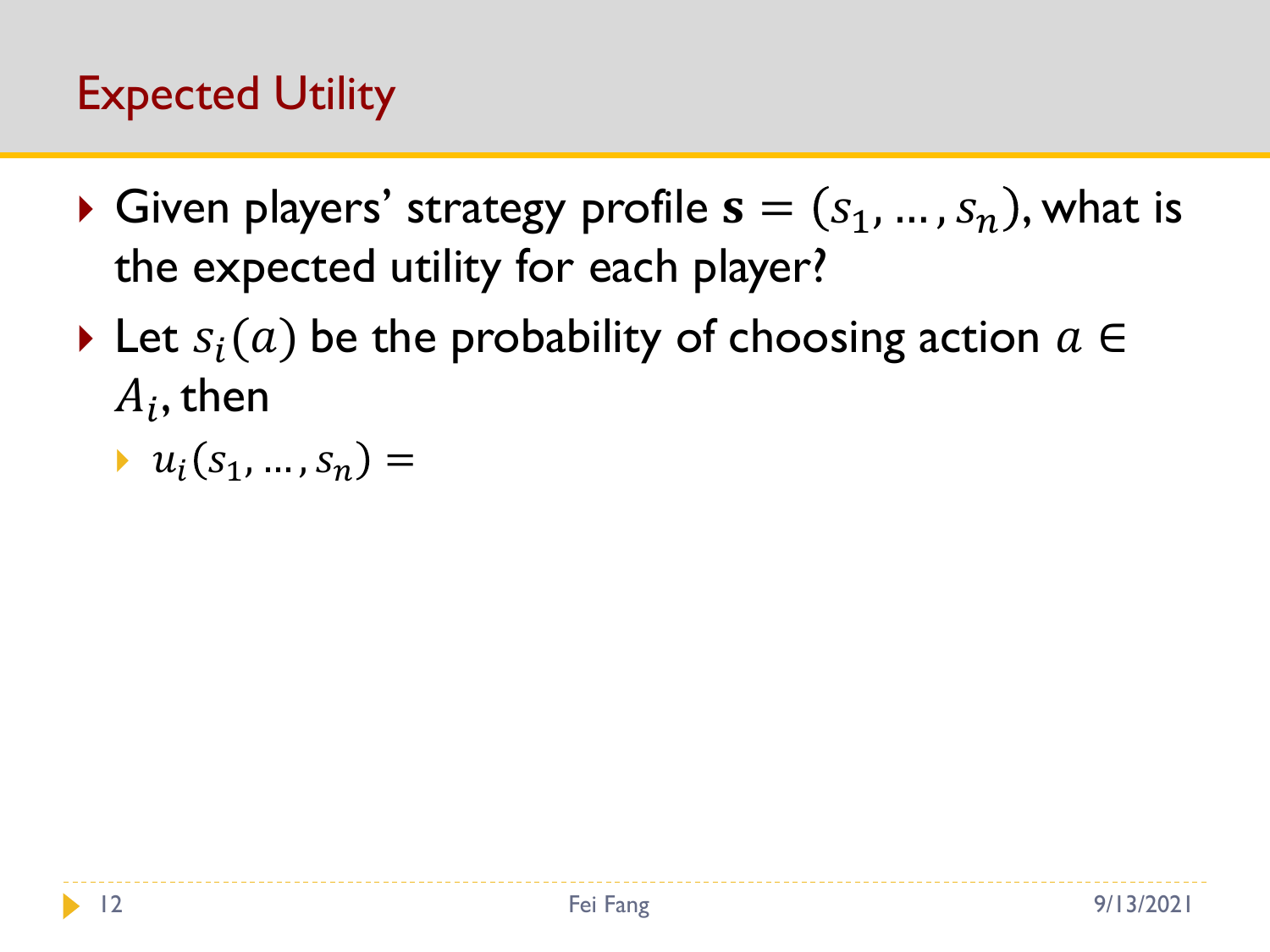# Expected Utility

- Given players' strategy profile  $s = (s_1, ..., s_n)$ , what is the expected utility for each player?
- Let  $S_i(a)$  be the probability of choosing action  $a \in$  $A_i$ , then
	- $u_i(s_1, ..., s_n) = \sum_{a \in A} P(a) u_i(a) = \sum_{a \in A} u_i(a) \prod_{i'} s_{i'}(a_{i'})$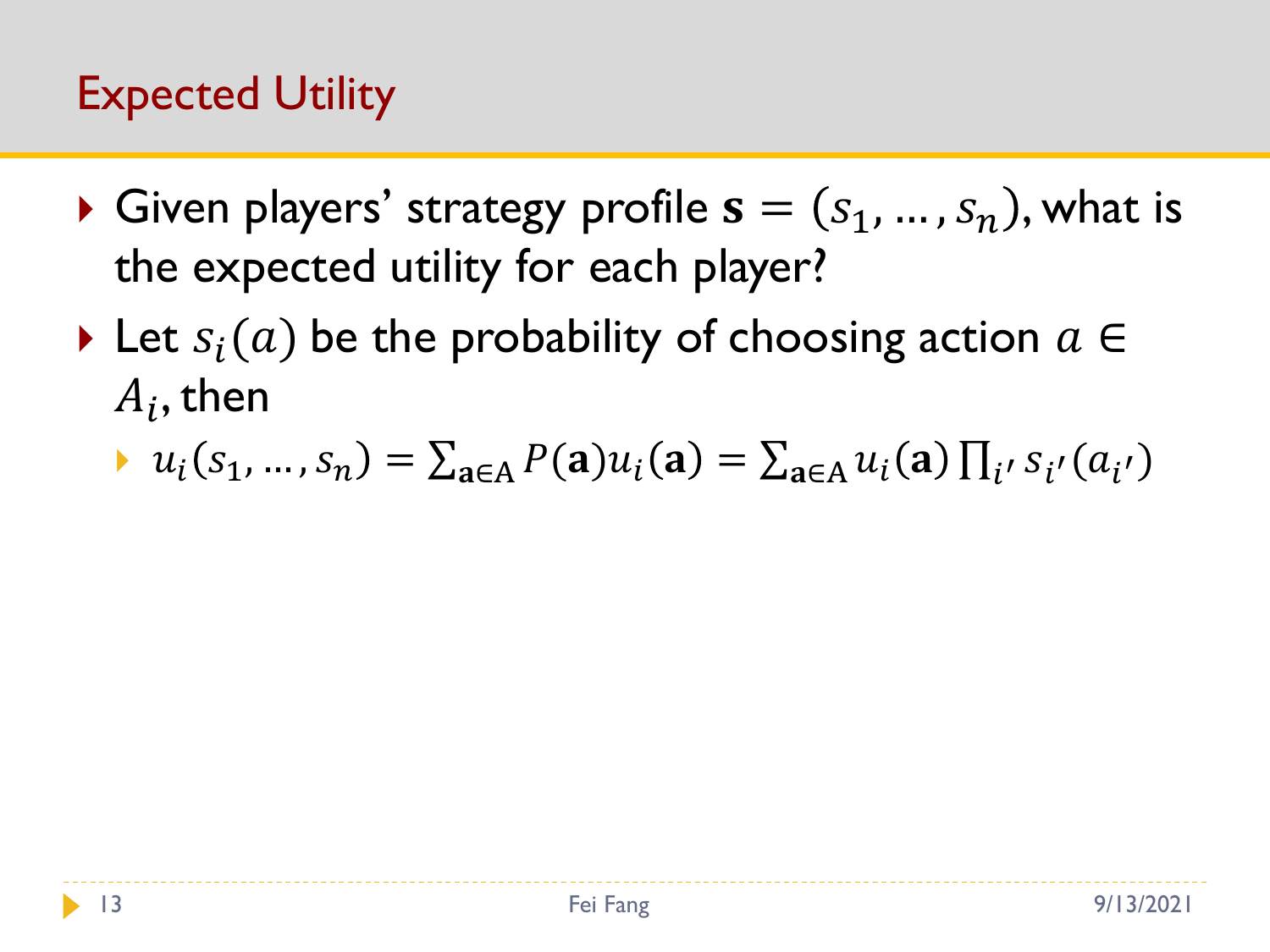#### **Outline**

- ▶ Normal-Form Games
- ▶ Solution Concepts
- ▶ Linear Programming-based Equilibrium Computation
- Extensive-Form Games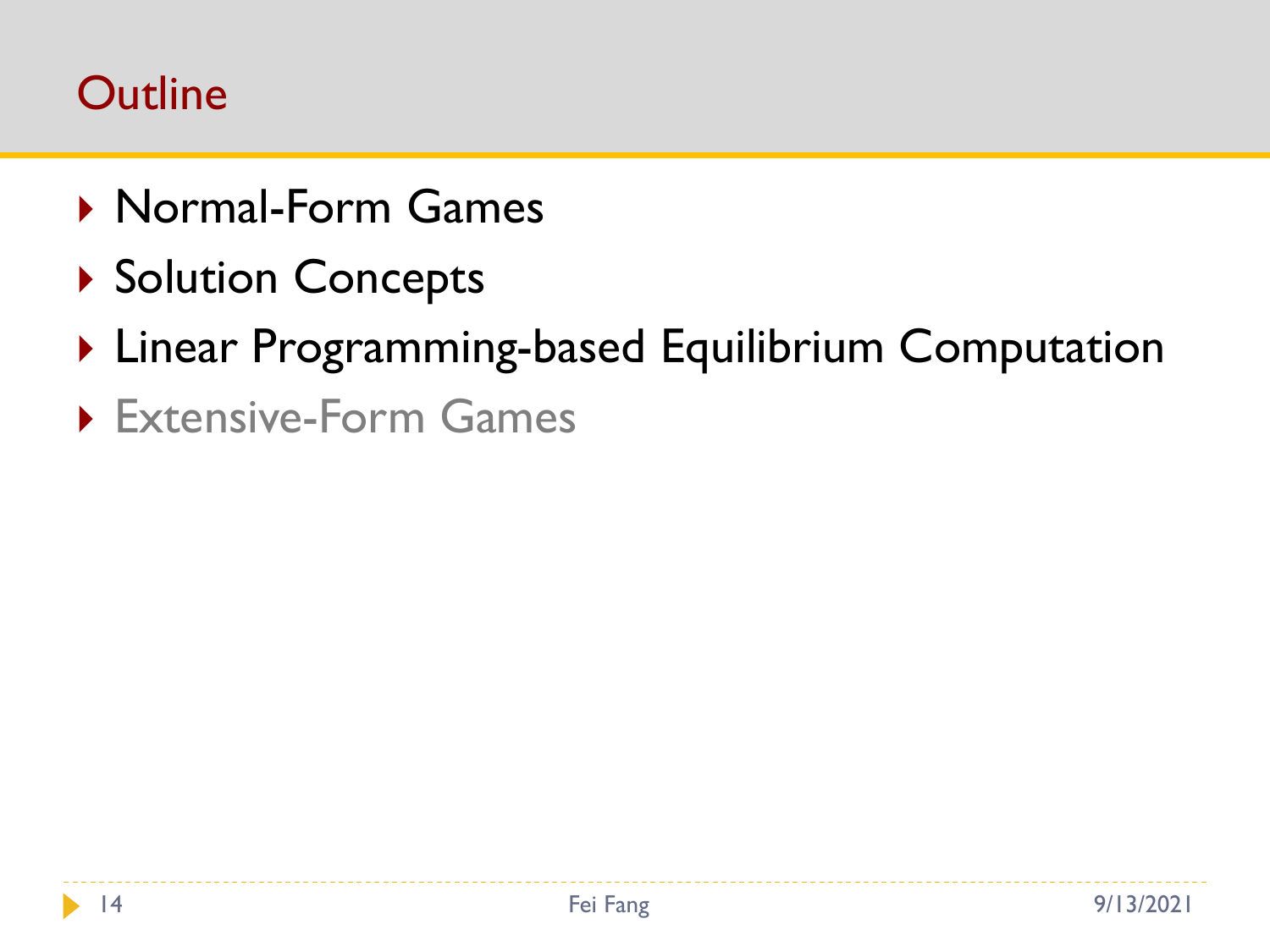#### Best Response

- $\triangleright$  Let  $a_{-i} = (a_1, ..., a_{i-1}, a_{i+1}, ..., a_n).$
- An action profile can be denoted as  $\mathbf{a} = (a_i, a_{-i})$
- Similarly, define  $u_{-i}$  and  $s_{-i}$
- ▶ Best Response: Set of actions or strategies leading to highest expected utility given the strategies or actions of other players

$$
\qquad \qquad \bullet \ \ a_i^* \in BR(a_{-i}) \text{ iff }
$$

- $\triangleright$   $s_i^*$  ∈  $BR(s_{-i})$  iff
- ▶ Theorem (Nash 1951): A mixed strategy is BR iff all actions in the support are BR
	- $S_i$  ∈  $BR(S_{-i})$  iff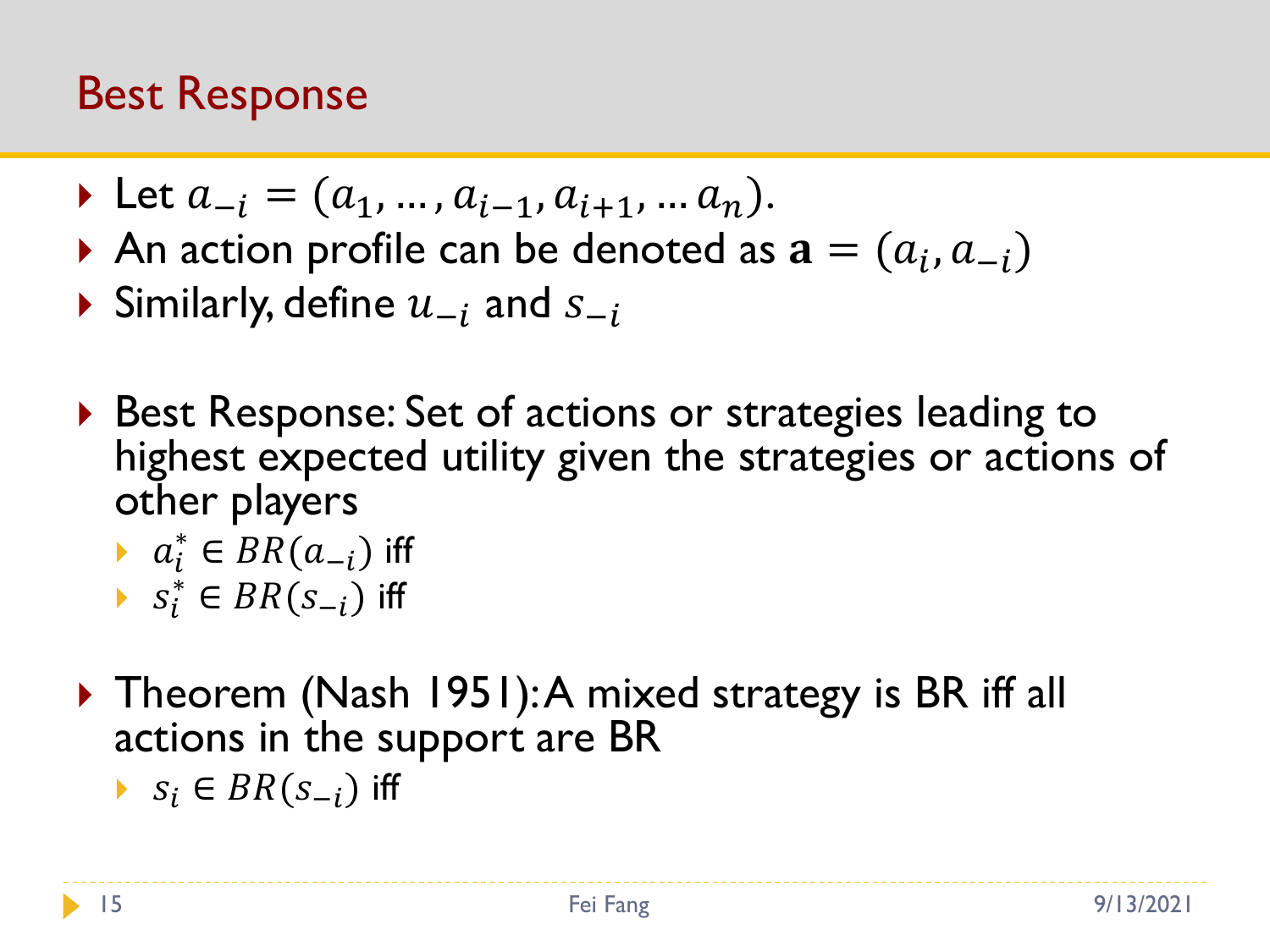#### Best Response

• Let 
$$
a_{-i} = (a_1, ..., a_{i-1}, a_{i+1}, ..., a_n)
$$
.

- An action profile can be denoted as  $\mathbf{a} = (a_i, a_{-i})$
- Similarly, define  $u_{-i}$  and  $s_{-i}$
- ▶ Best Response: Set of actions or strategies leading to highest expected utility given the strategies or actions of other players

• 
$$
a_i^* \in BR(a_{-i})
$$
 iff  $\forall a_i \in A_i, u_i(a_i^*, a_{-i}) \ge u_i(a_i, a_{-i})$ 

► 
$$
s_i^* \in BR(s_{-i})
$$
 iff  $\forall s_i \in S_i, u_i(s_i^*, s_{-i}) \ge u_i(s_i, s_{-i})$ 

- ▶ Theorem (Nash 1951): A mixed strategy is BR iff all actions in the support are BR
	- $S_i$  ∈  $BR(s_{-i})$  iff  $\forall a_i : s_i(a_i) > 0, a_i \in BR(s_{-i})$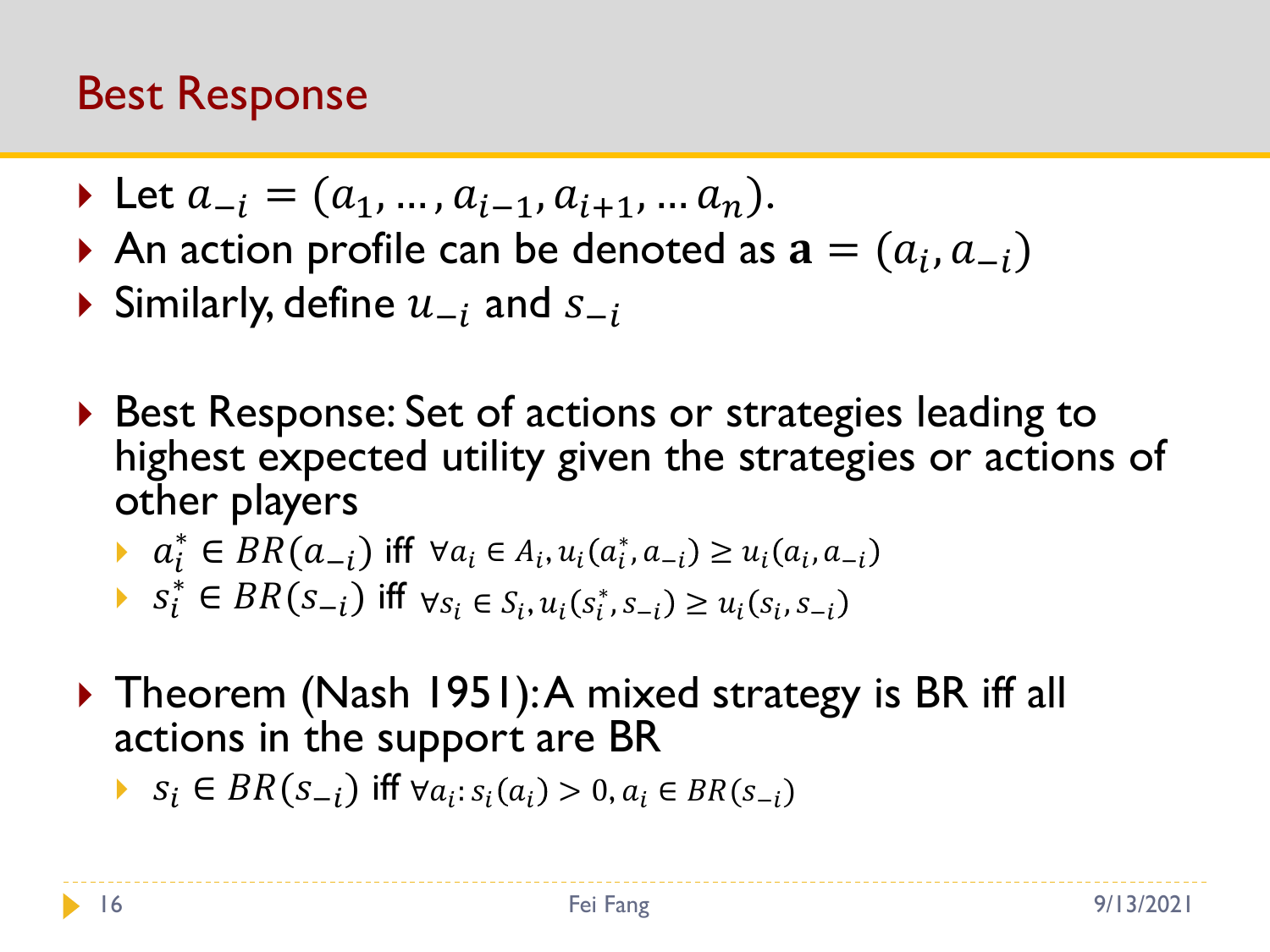|                          |               | Cooperate | <b>Defect</b> |
|--------------------------|---------------|-----------|---------------|
|                          | Cooperate     | $-1,-1$   | $-3.0$        |
| <b>Dominant Strategy</b> | <b>Defect</b> | $0.-3$    | $-2,-2$       |
|                          |               |           |               |

- ▶ Dominant Strategy
	- **One strategy is always better/never worse/never worse and** sometimes better than any other strategy
	- **Focus on single player's strategy**
	- $\triangleright$  Not always exist
		- $s_i$  strictly dominates  $s_i^\prime$  if
		- $s_i$  very weakly dominates  $s'_i$  if
		- $s_i$  weakly dominates  $s_i^{\prime}$  if

 $s_i$  is a (strictly/very weakly/weakly) dominant strategy if it dominates  $s'_i$ ,  $\forall s'_i \in S_i$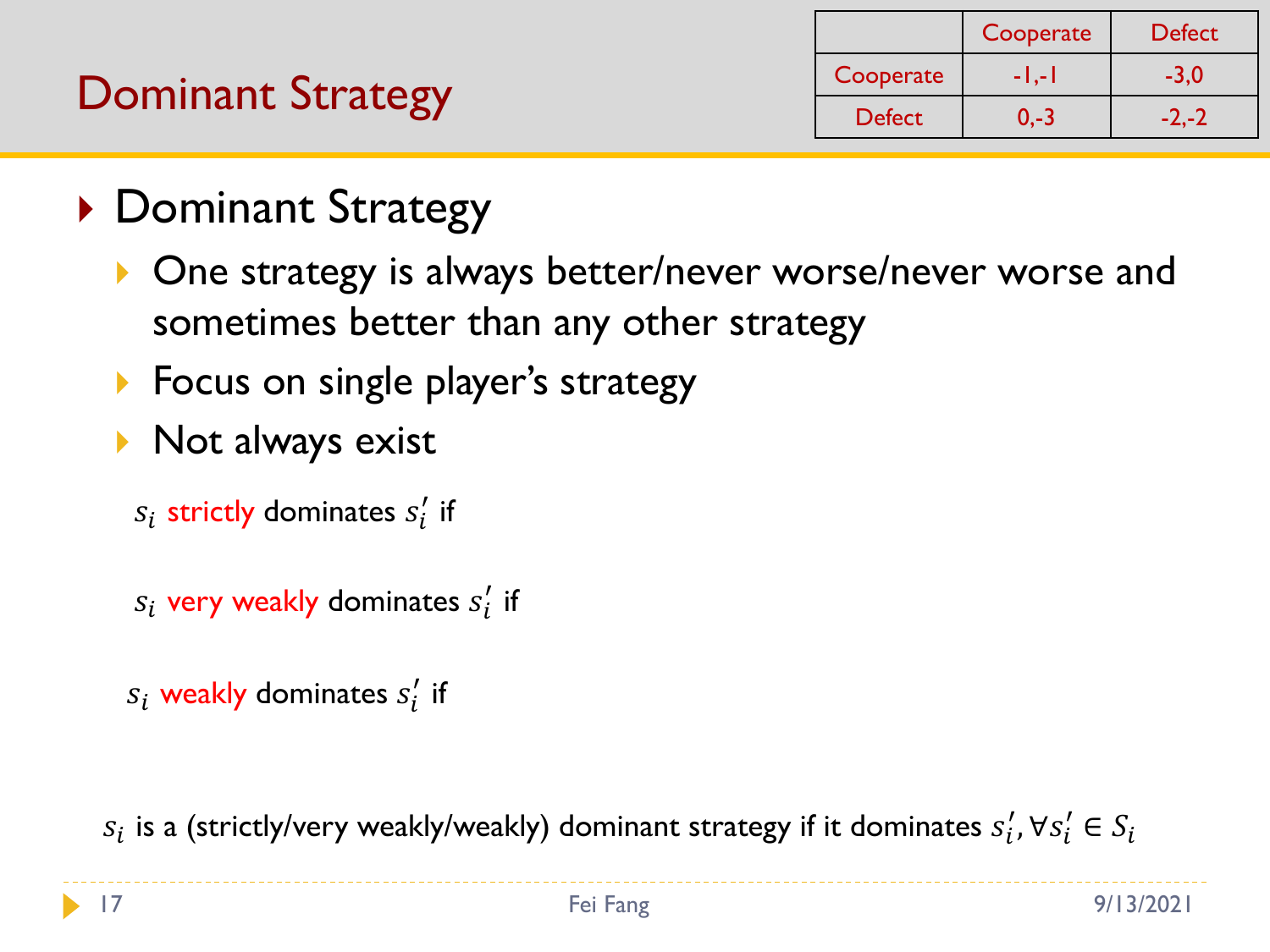|                   |               | Cooperate | <b>Defect</b> |
|-------------------|---------------|-----------|---------------|
|                   | Cooperate     | $-1. -1$  |               |
| Dominant Strategy | <b>Defect</b> | $0.-3$    |               |
|                   |               |           |               |

- ▶ Dominant Strategy
	- **One strategy is always better/never worse/never worse and** sometimes better than any other strategy
	- **Focus on single player's strategy**
	- Not always exist

 $s_i$  strictly dominates  $s'_i$  if  $\forall s_{-i}, u_i$   $(s_i, s_{-i}) > u_i(s'_i, s_{-i})$ 

 $s_i$  very weakly dominates  $s'_i$  if  $\forall s_{-i}, u_i(s_i, s_{-i}) \ge u_i(s'_i, s_{-i})$ 

$$
s_i \text{ weakly dominates } s'_i \text{ if } \forall s_{-i}, u_i(s_i, s_{-i}) \ge u_i(s'_i, s_{-i})
$$
  
and  $\exists s_{-i}, u_i(s_i, s_{-i}) > u_i(s'_i, s_{-i})$ 

 $s_i$  is a (strictly/very weakly/weakly) dominant strategy if it dominates  $s'_i$ ,  $\forall s'_i \in S_i$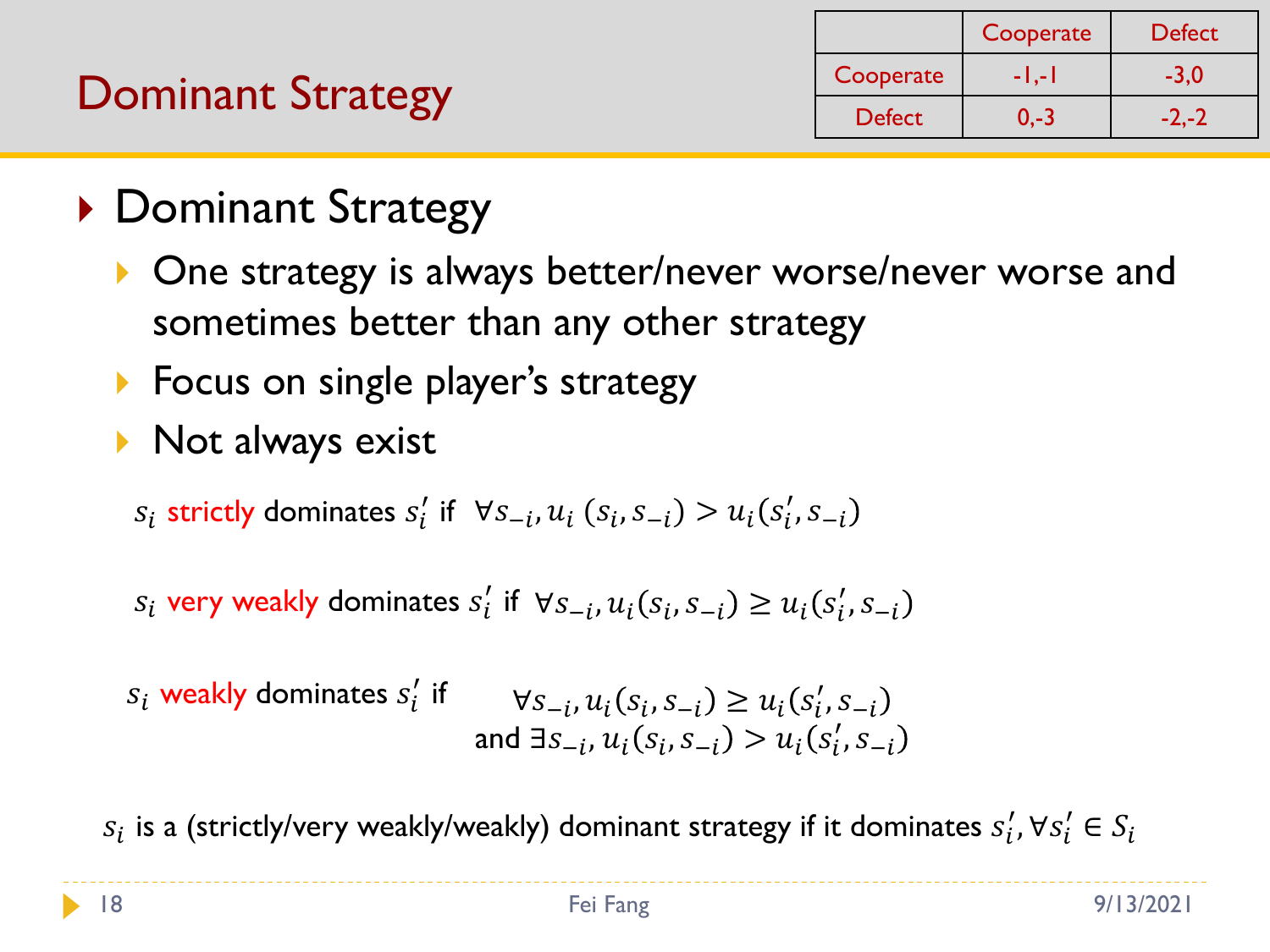#### Dominant Strategy Equilibrium or Dominant Strategy Solution

- ▶ Dominant strategy equilibrium/solution
	- **Every player plays a dominant strategy**
	- **Focus on strategy profile for all players**
	- $\triangleright$  Not always exist
	- ▶ Can be found through enumerating pure strategies for each player

#### Q: Is there a dominant strategy equilibrium in the following game?

|           | Cooperate | Defect  |
|-----------|-----------|---------|
| Cooperate | $-1,-1$   | $-3,0$  |
| Defect    | 0.-3      | $-2,-2$ |

| C   |     |
|-----|-----|
| 2,1 | 4,0 |
| 1,0 | 3,2 |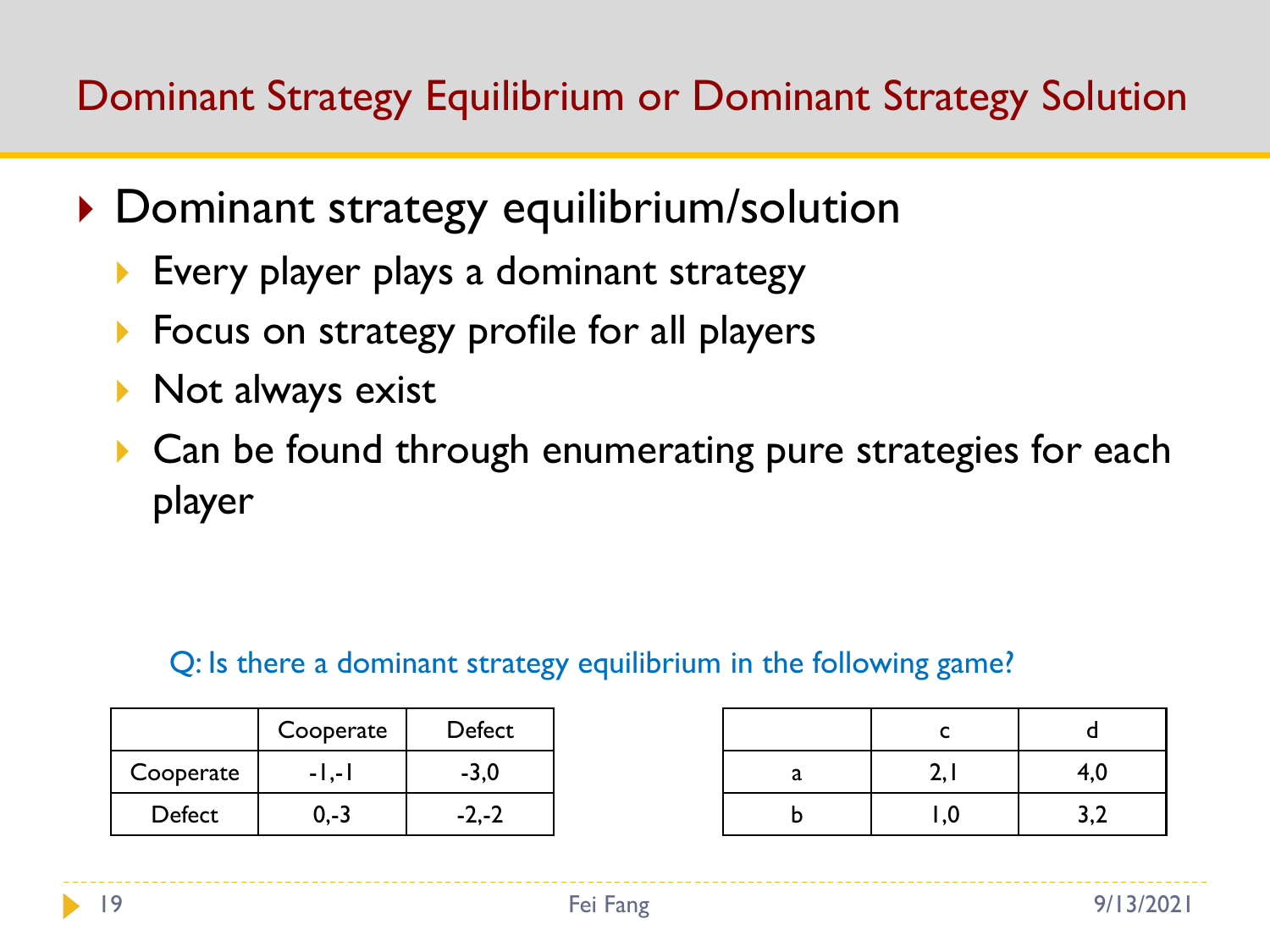#### Nash Equilibrium

- ▶ Nash Equilibrium (NE)
	- $\bullet$   $\mathbf{s} = \langle s_1, ..., s_n \rangle$  is NE if  $\forall i, s_i \in BR(s_{-i})$
	- ▶ Everyone's strategy is a BR to others' strategy profile
	- **Focus on strategy profile for all players**
	- **One cannot gain by unilateral deviation**
	- **Pure Strategy Nash Equilibrium (PSNE)** 
		- $\triangleright$  a =  $\langle a_1, ..., a_n \rangle$  is PSNE if  $\forall i, a_i \in BR(a_{-i})$
	- **Mixed Strategy NE: at least one player use a mixed strategy**

|        |           | Player 2  |        |  |  |
|--------|-----------|-----------|--------|--|--|
|        |           | Cooperate | Defect |  |  |
| Player | Cooperate | - I ,- I  | $-3,0$ |  |  |
|        | Defect    | 0.-3      |        |  |  |

Q: What are the PSNEs in this game?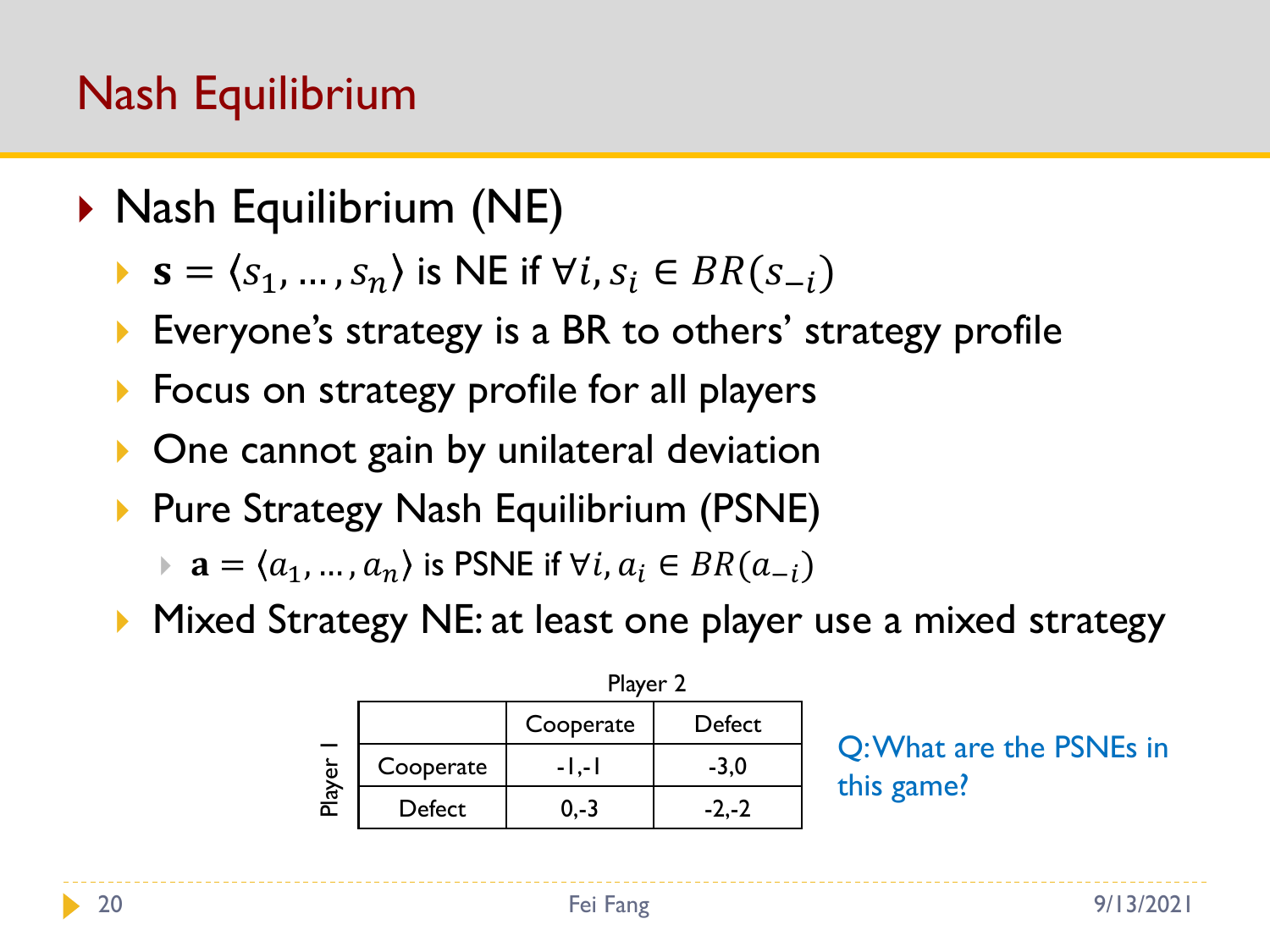

Is the following strategy profile an NE? Alex: (2/3,1/3), Berry: (1/3,2/3)



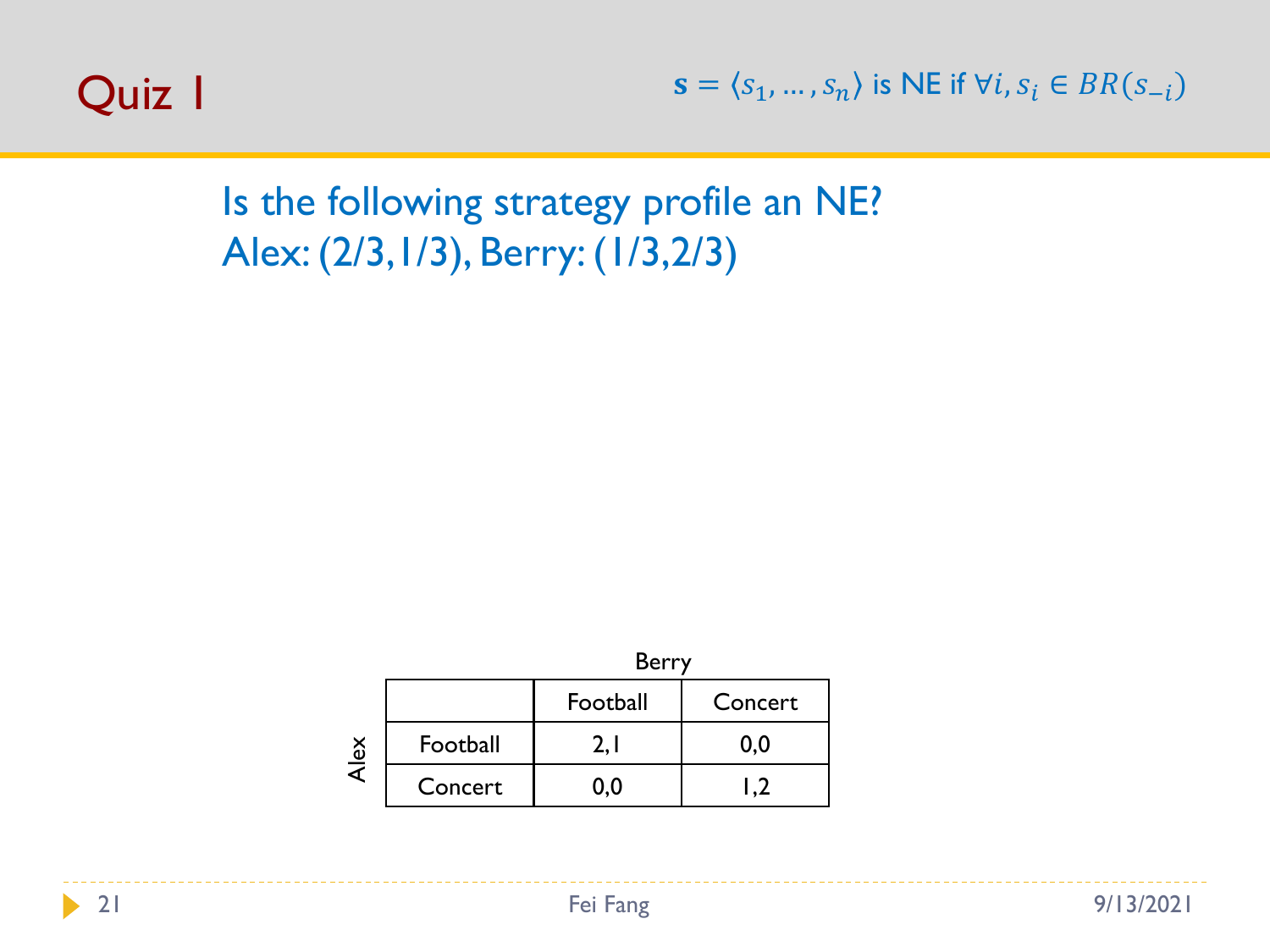$\mathbf{s} = \langle s_1, ..., s_n \rangle$  is NE if  $\forall i, s_i \in BR(s_{-i})$ 

# Quiz 1

#### Is the following strategy profile an NE? Alex: (2/3,1/3), Berry: (1/3,2/3)

$$
u_A(s_A, s_B) = \frac{2}{3} * \frac{1}{3} * 2 + \frac{1}{3} * \frac{2}{3} * 1 = 2/3
$$
  

$$
u_A(F, s_B) = 2 * \frac{1}{3} = \frac{2}{3}
$$
  

$$
u_A(C, s_B) = 1 * \frac{2}{3} = \frac{2}{3}
$$
  
So  $u_A(s'_A, s_B) = \epsilon u_A(F, s_B) + (1 - \epsilon)u_A(C, s_B) = 2/3$   
So Alex has no incentive to deviate  $(u_A \text{ cannot increase})$   
Similar reasoning goes for  $u_B$ 

|      |          | <b>Berry</b> |         |  |  |
|------|----------|--------------|---------|--|--|
|      |          | Football     | Concert |  |  |
| Alex | Football |              | 0.0     |  |  |
|      | Concert  | 0.0          |         |  |  |

b.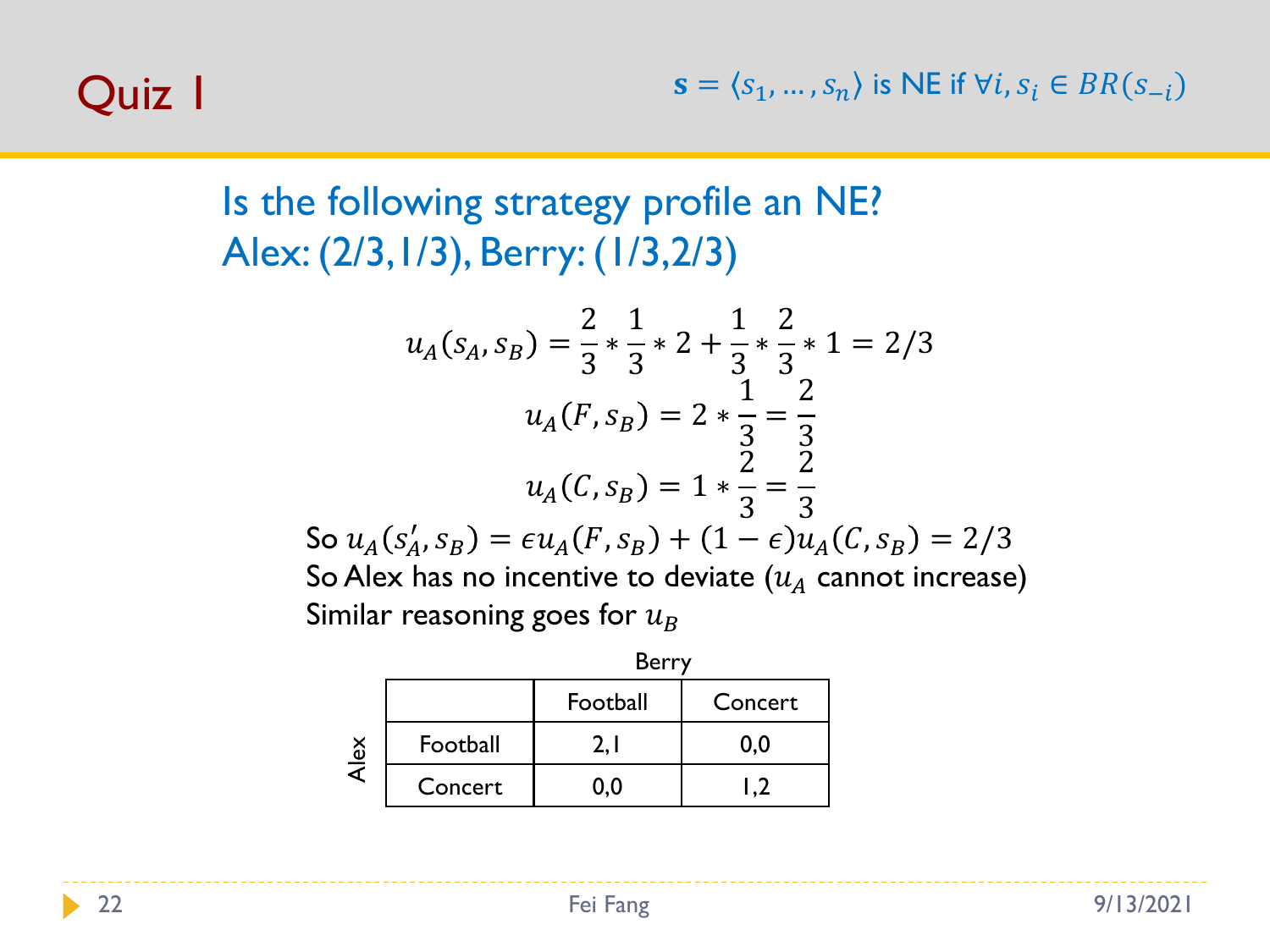#### Nash Equilibrium

- ▶ Theorem (Nash 1951): NE always exists in finite games
	- Finite game:  $n < \infty$ ,  $|A| < \infty$
	- NE: pure or mixed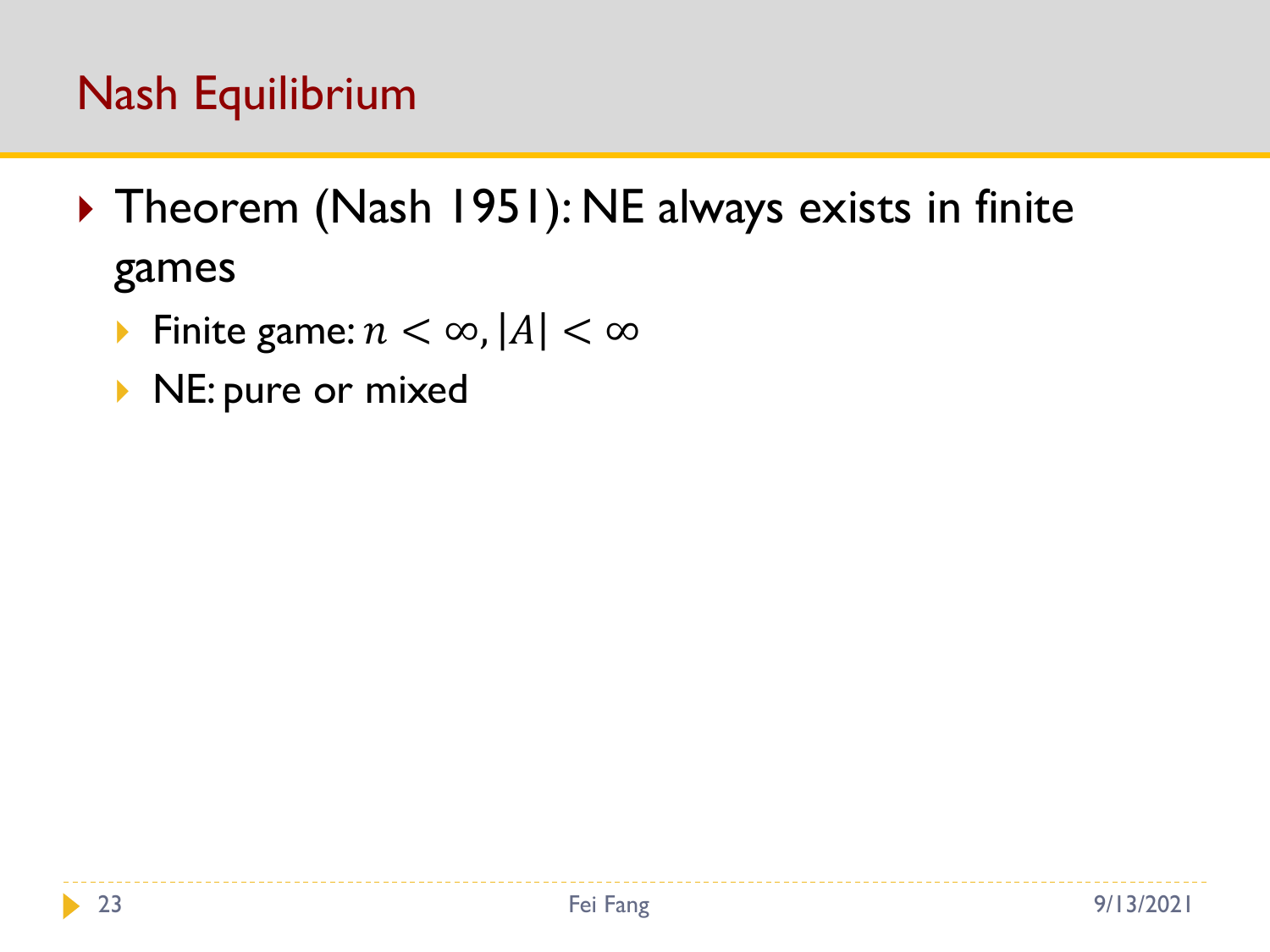# Maximin Strategy

- ▶ Maximin Strategy (applicable to multiplayer games)
	- **Maximize worst case expected utility**
	- Maximin strategy for player *i* is argmax min  $u_i(s_i, s_{-i})$  $Si$  $S_{-i}$
	- Maximin value for player *i* is max min  $u_i(s_i, s_{-i})$  $s_i$   $s_{-i}$ (Also called safety level)
	- **Focus on single player's strategy**
	- Can be computed through linear programming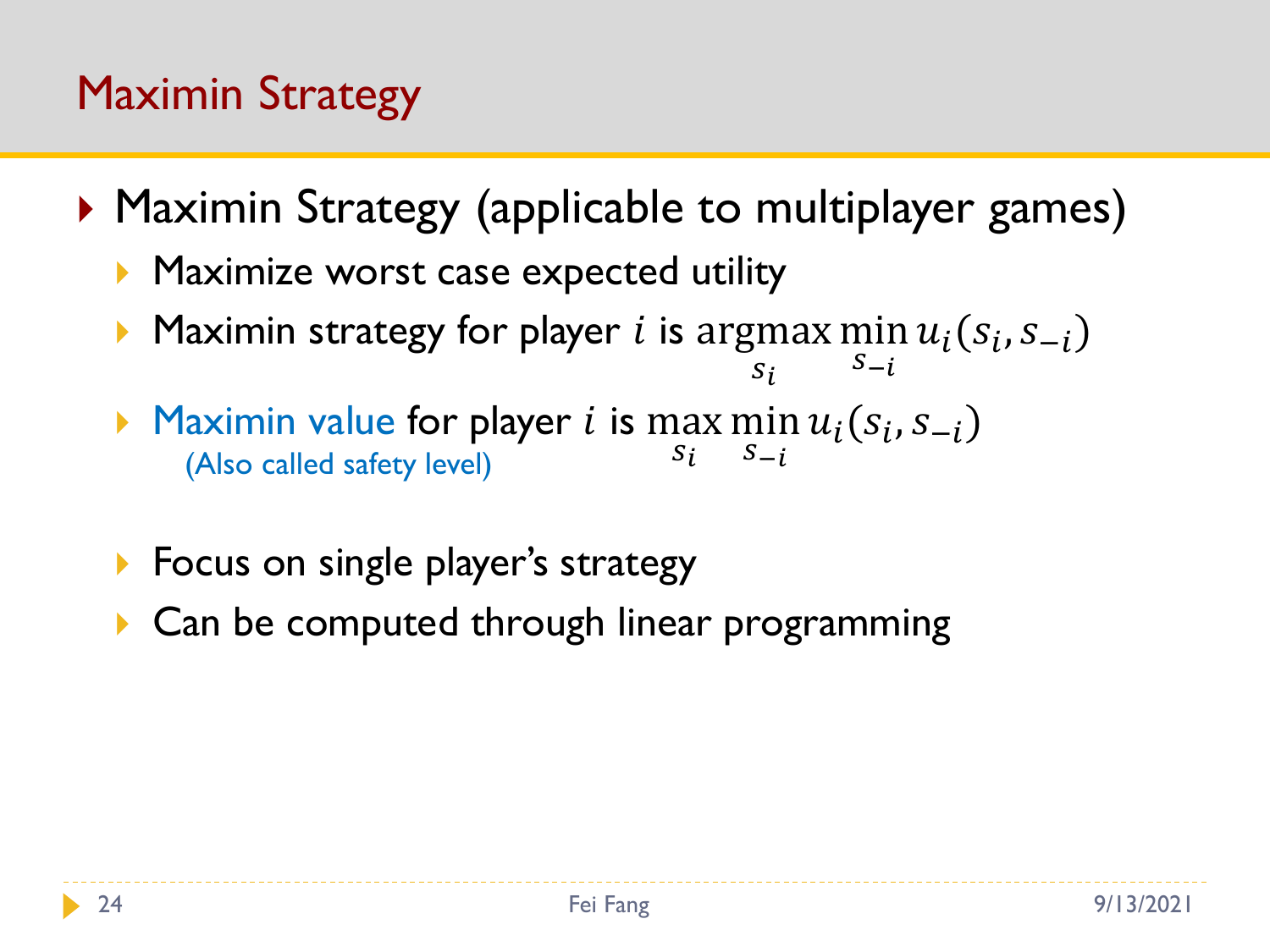# Minimax Strategy

- ▶ Minimax Strategy in two-player games:
	- Minimize best case expected utility for the other player (just want to harm your opponent)
	- Minimax strategy for player *i* against player  $-i$  is argmin max  $u_{-i}(s_i, s_{-i})$  $Si$  $S_{-i}$
	- ► Minimax value for player  $-i$  is min max  $u_{-i}(s_i, s_{-i})$  $s_i$   $s_{-i}$
	- **Focus on single player's strategy**
	- ▶ Can be computed through linear programming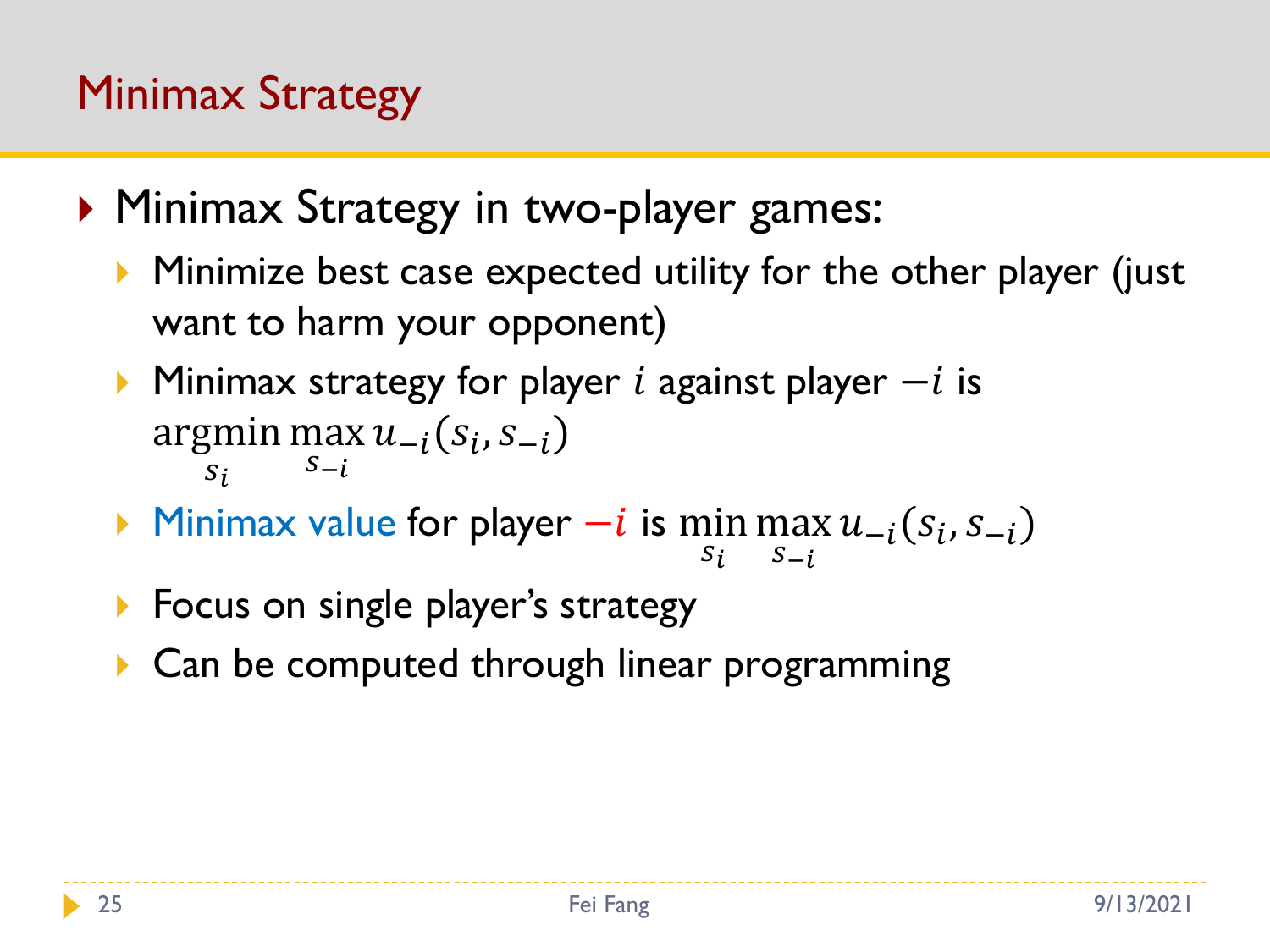# Minimax Strategy

- ▶ Minimax Strategy in n-player games:
	- Coordinate with other players to minimize best case expected utility for a particular player (just want to harm that player)
	- $\triangleright$  Minimax strategy for player *i* against player *j* is *i*'s component of  $s_{-j}$  in argmin max  $S_{-i}$  $S_j$  $u_j(s_j, s_{-j})$
	- $\blacktriangleright$  Minimax value for player *j* is min  $S-j$ max  $S_j$  $u_j(s_j, s_{-j})$
	- **Focus on single player's strategy**
	- ▶ Can be computed through linear programming (treating all players other than  $j$  as a meta-player)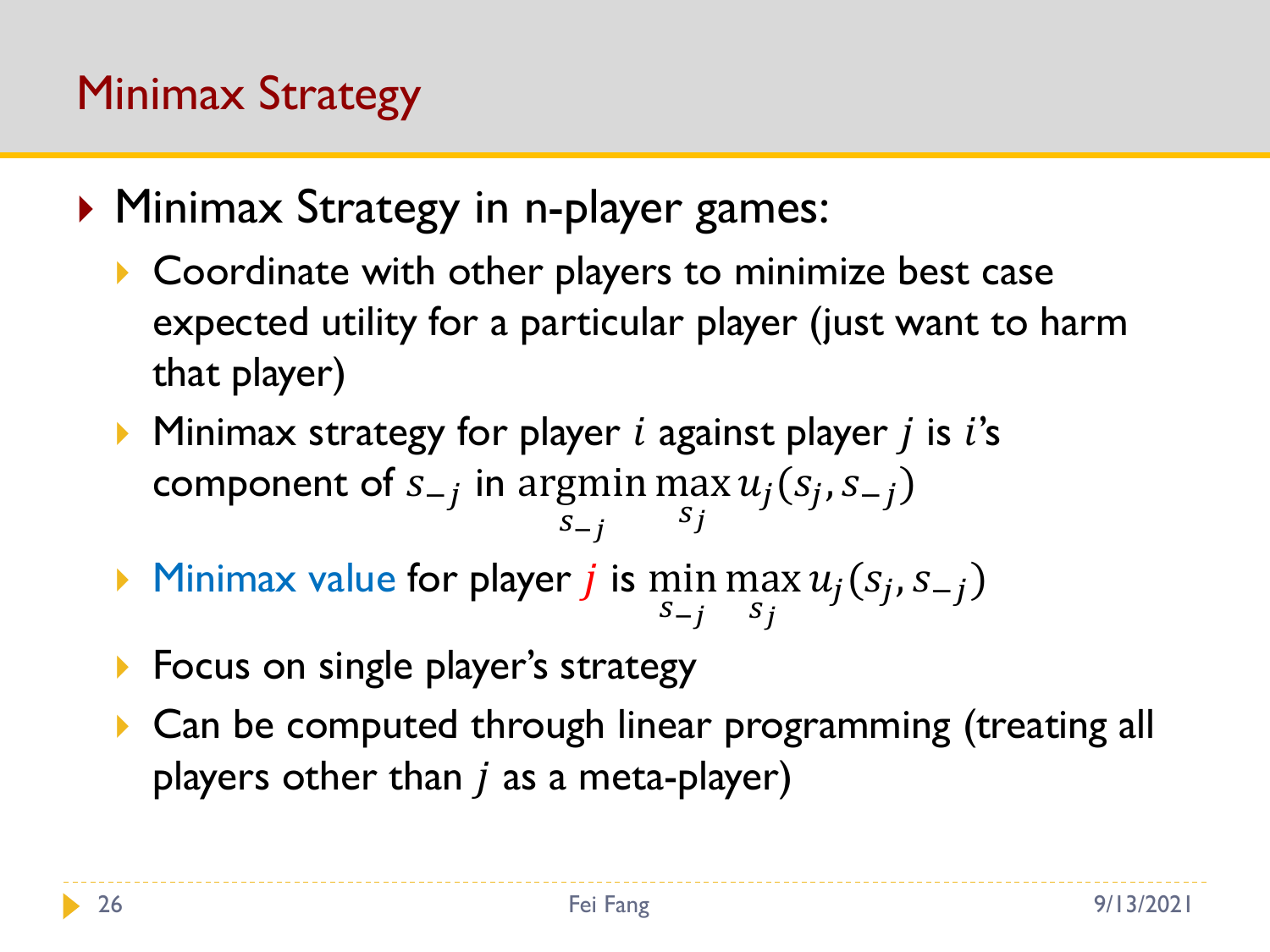#### Minimax Theorem

- ▶ Theorem (von Neumann 1928, Nash 1951):
	- ▶ Informal: Minimax value=Maximin value=NE value in finite 2player zero-sum games
	- **Formally** 
		- max  $s_i$ min  $S-i$  $u_i(s_i, s_{-i}) = \min_i$  $S-i$ max  $s_i$  $u_i(s_i, s_{-i})$
		- $\exists v \in \mathbb{R}$  **such that Player 1 can guarantee value at least**  $v$  **and Player 2** can guarantee loss at most  $\nu$  ( $\nu$  is called value of the game)
	- **Indication: All NEs leads to the same utility profile in a finite** two-player zero-sum game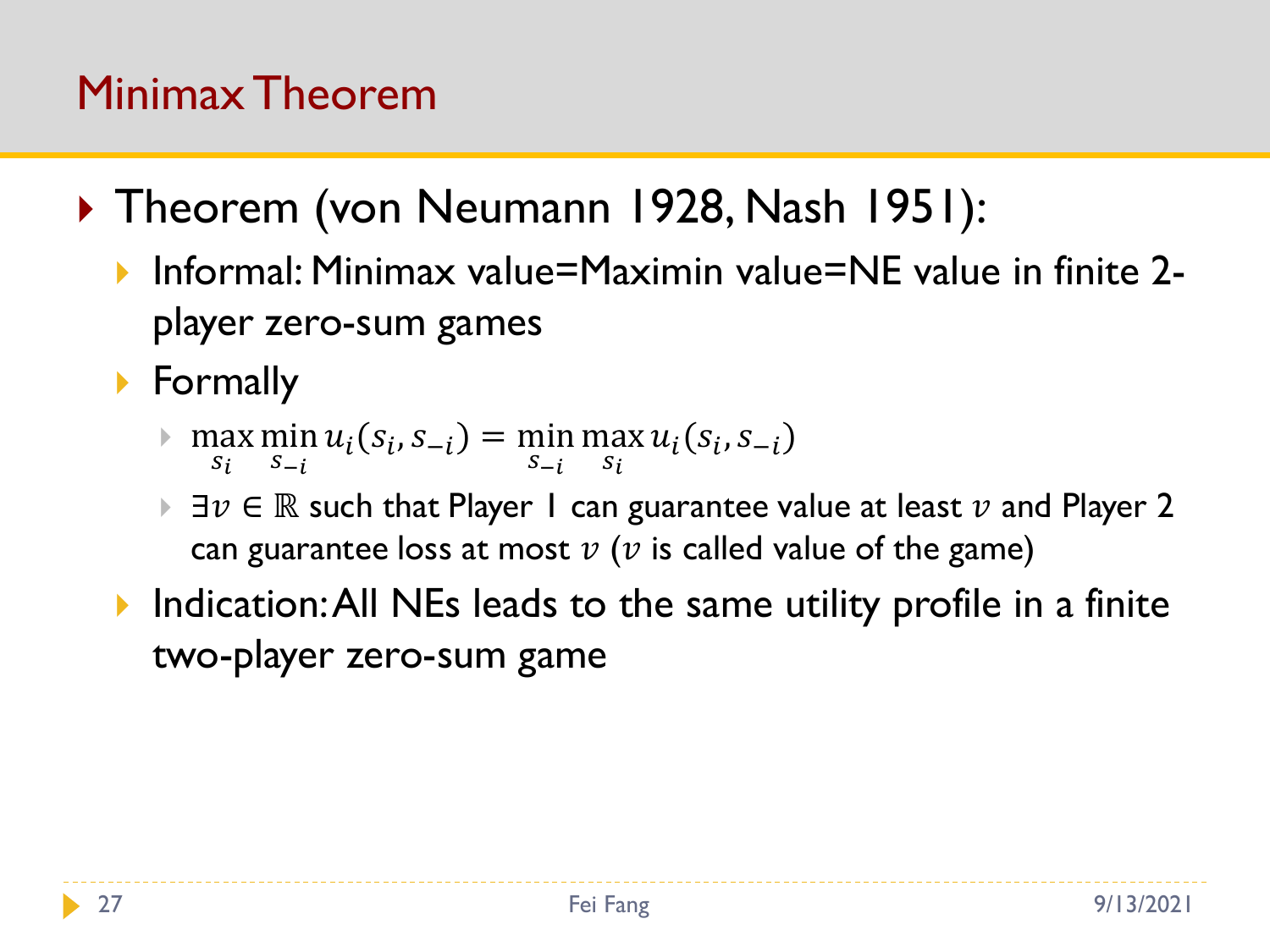#### Minimax Theorem

- $\blacktriangleright$  Let  $X \subset \mathbb{R}^n$  and  $Y \subset \mathbb{R}^n$  be compact convex sets
- If  $f: X \times Y \to R$  is a continuous concave-convex function, i.e.,  $f(\cdot, y)$  is a concave function of x for any fixed y,  $f(x, \cdot)$  is a convex function of  $y$  for any fixed  $x$

 $\blacktriangleright$  Then



28 [https://en.wikipedia.org/wiki/Saddle\\_point](https://en.wikipedia.org/wiki/Saddle_point) 9/13/2021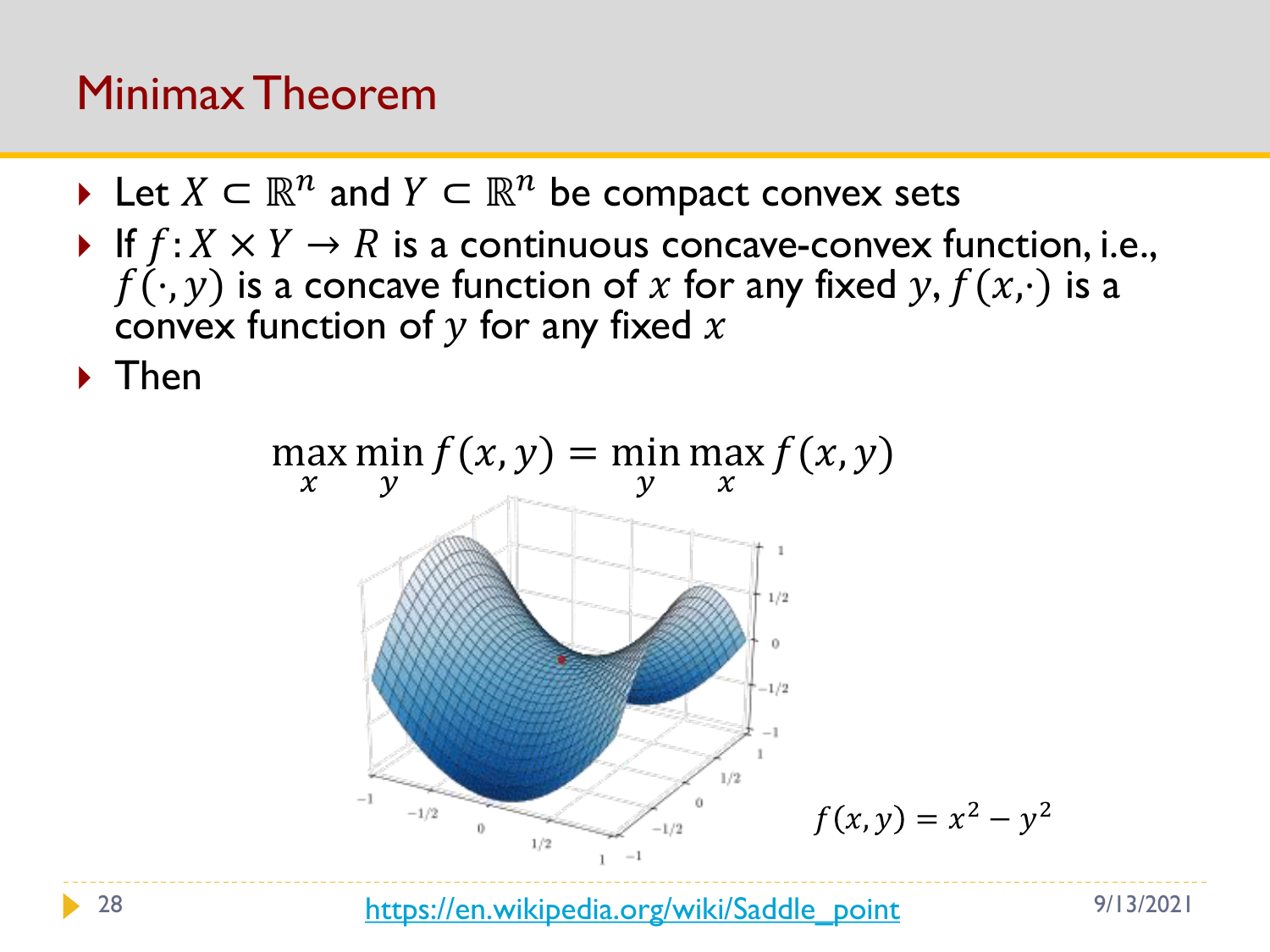#### Power of Commitment

 $\triangleright$  NE utility= $(2,1)$ 

- If leader (player 1) commits to playing b, then player has to play  $d$ , leading to a utility of 3 for leader
- If leader (player 1) commits to playing a and b uniformly randomly, then player still has to play  $d$ , leading to a utility of 3.5 for leader

|        | Player 2 |     |  |  |
|--------|----------|-----|--|--|
|        |          |     |  |  |
| Player | L,       | 4,0 |  |  |
|        |          |     |  |  |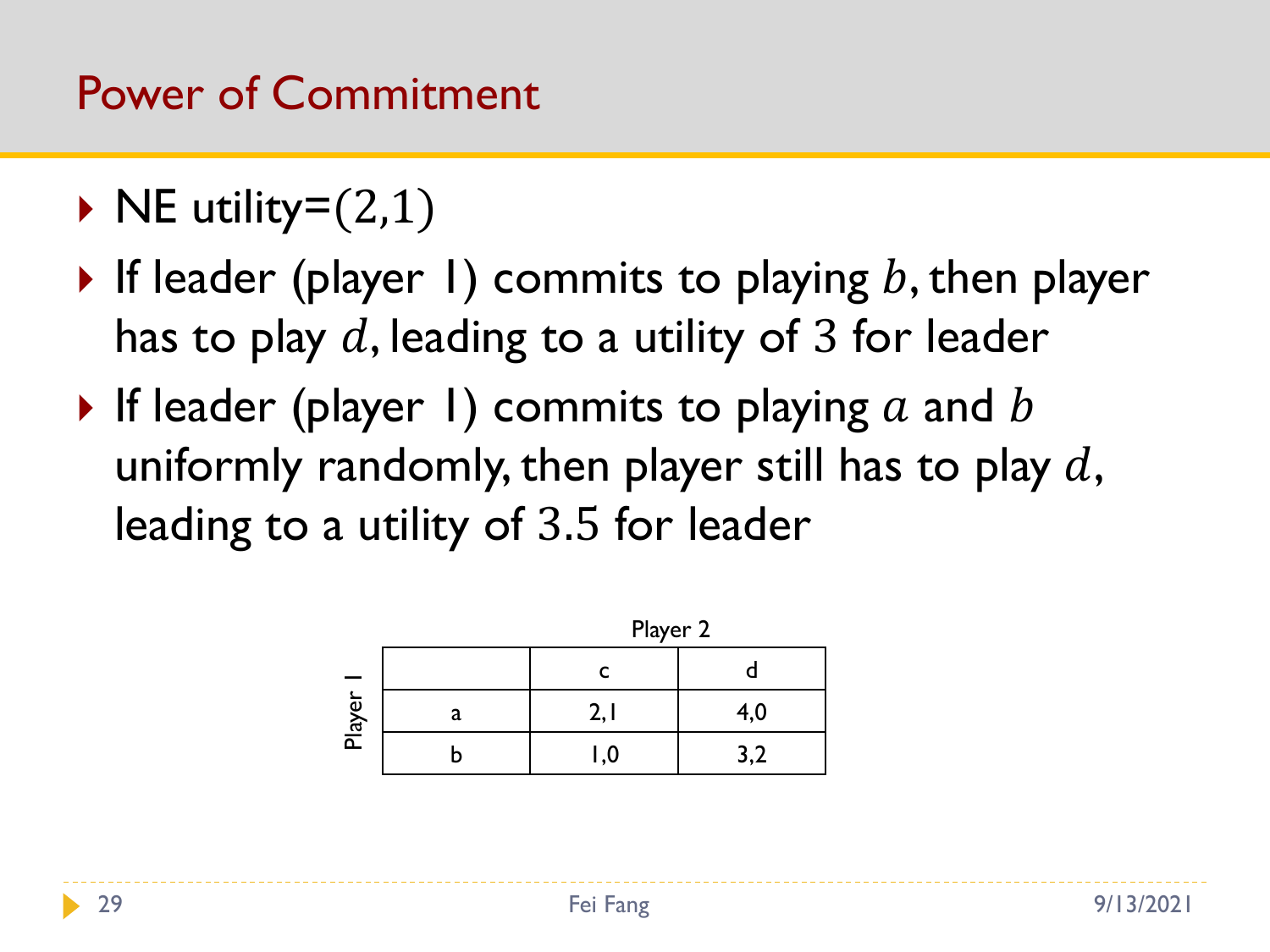#### Best Response Function

- ▶ Recall: Best response: Set of actions or strategies leading to highest expected utility given the strategies or actions of other players
	- $a_i^* \in BR(a_{-i})$  iff  $\forall a_i \in A_i, u_i(a_i^*, a_{-i}) \ge u_i(a_i, a_{-i})$
	- $s_i^* \in BR(s_{-i})$  iff  $\forall s_i \in S_i, u_i(s_i^*, s_{-i}) \ge u_i(s_i, s_{-i})$

#### ▶ Best Response Function

- A mapping from a strategy of one player to a strategy of another player in the best response set
- $\rightarrow f: S_1 \rightarrow S_2$  is a best response function iff  $u_2(s_1, f(s_1)) \ge$  $u_2(s_1, s_2)$ ,  $\forall s_1 \in S_1$ ,  $s_2 \in S_2$ . Or equivalently,  $u_2(s_1, f(s_1)) \ge u_2(s_1, a_2), \forall s_1 \in S_1, a_2 \in A_2$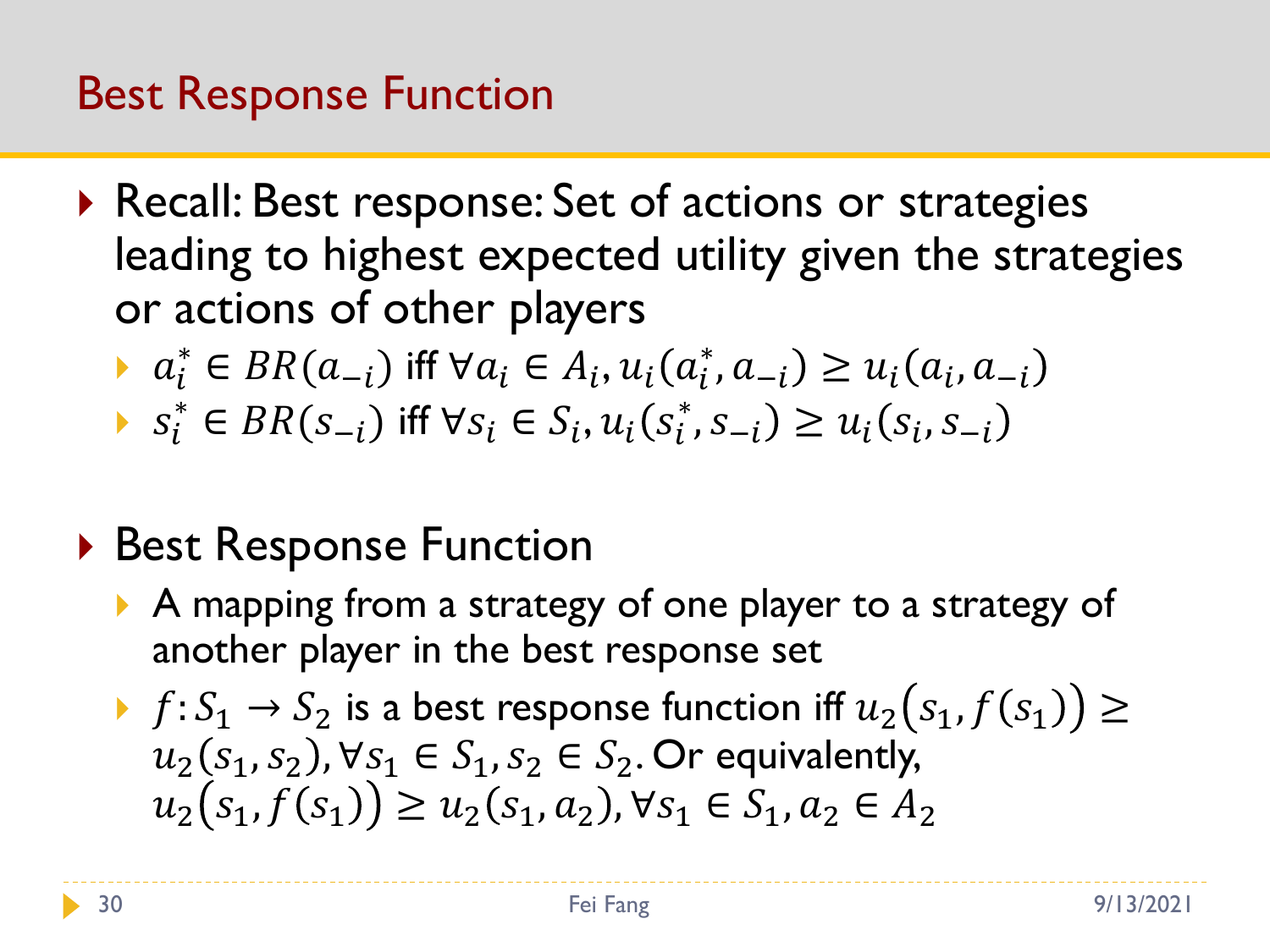# Stackelberg Equilibrium

| Player | a | 2, I | 4,0 |
|--------|---|------|-----|
|        |   | 0, ا | 3,2 |

- ▶ Stackelberg Equilibrium
	- ▶ Focus on strategy profile for all players
	- **Follower responds according a best** response function
	- $(s_1, f(s_1))$  is a Stackelberg Equilibrium iff
		- $\blacktriangleright$  1) f is a best response function
		- ▶ 2)  $u_1(s_1, f(s_1)) \ge u_1(s'_1, f(s'_1))$ ,  $\forall s'_1 \in S_1$
	- **There may exist many Stackelberg** Equilibria due to different best response functions. For some best response functions, the Stackelberg Equilibrium may not exist



If  $f(p=\frac{2}{3})$  $\frac{2}{3}$  = d, then SE is  $s_1 = \left(\frac{2}{3}\right)$  $\frac{2}{3}, \frac{1}{3}$  $\frac{1}{3}$ ,  $s_2 = (0,1)$ If  $f(p=\frac{2}{3})$  $\frac{2}{3}$  = c, then SE does not exist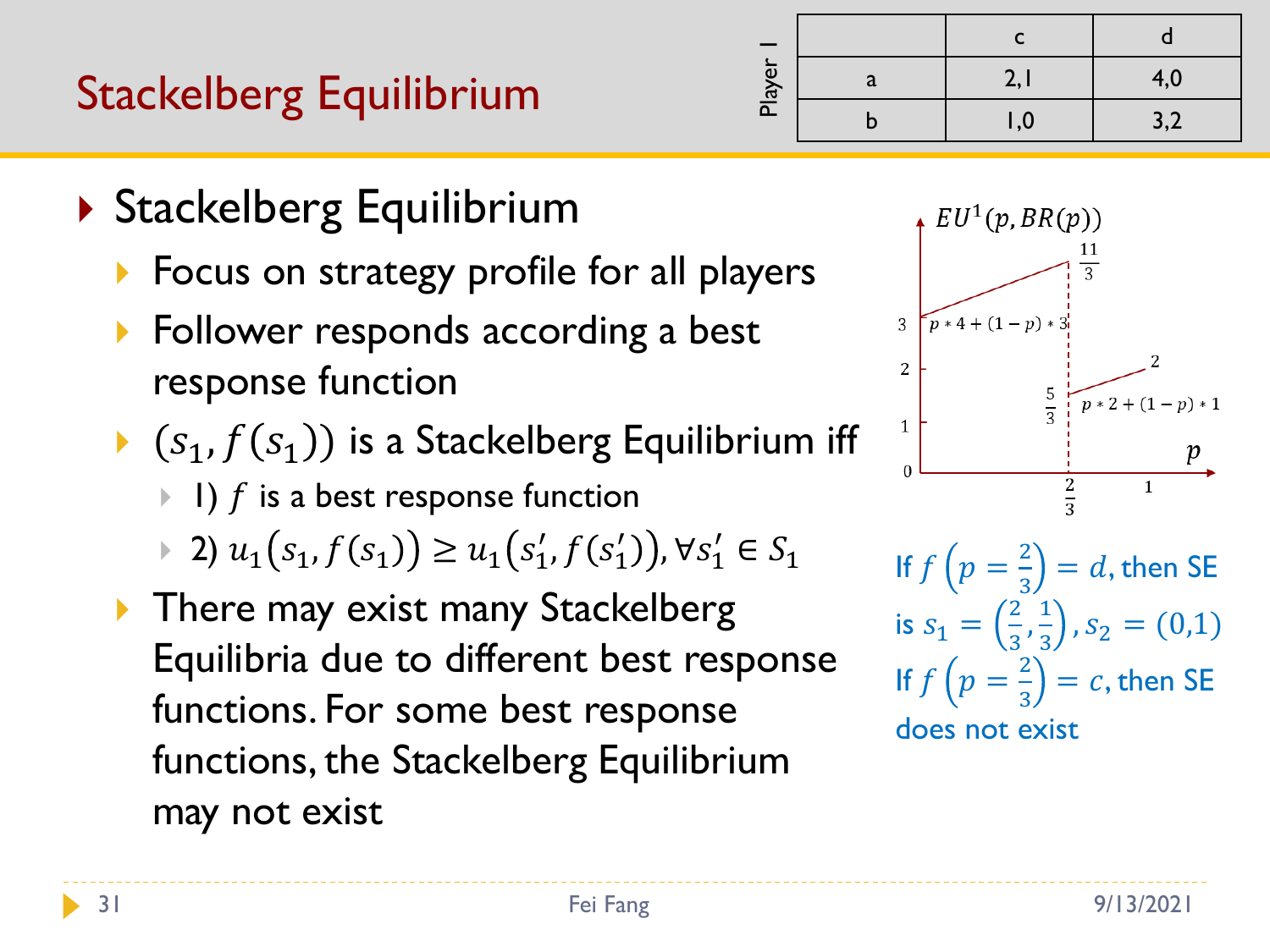| Quiz 2 | $\overline{\mathbf{v}}$<br>ିକ | $\sim$<br><u>.</u> |  |
|--------|-------------------------------|--------------------|--|
|        | $\overline{\mathbf{a}}$       |                    |  |

 $\triangleright$  If the best response function breaks tie uniform randomly, does Stackelberg Equilibrium exist in this game?



- Yes
- No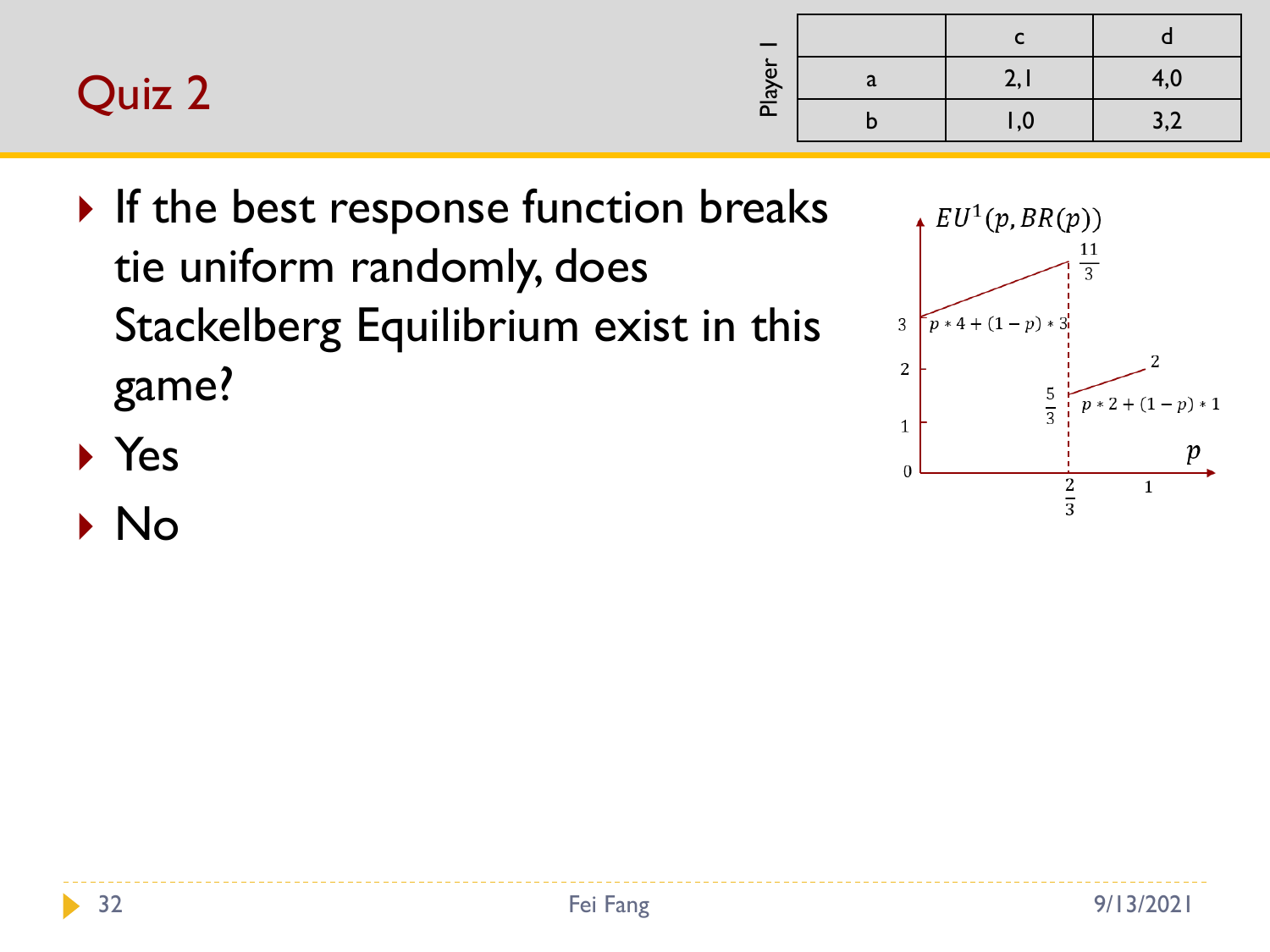# Strong Stackelberg Equilibrium

- ▶ Strong Stackelberg Equilibrium (SSE)
	- **Follower breaks tie in favor of the leader**
	- $(s_1, f(s_1))$  is a Strong Stackelberg Equilibrium iff
		- $\blacktriangleright$  1) f is a best response function
		- ▶ 2)  $f(s) \in \arg\max u_1(s, s_2)$  $S<sub>2</sub> \in BR(S)$
		- ▶ 3)  $u_1(s_1, f(s_1)) \ge u_1(s'_1, f(s'_1))$ ,  $\forall s'_1 \in S_1$
	- **There may exist many SSEs but the leader's utility is the** same in all these equilibria
	- **Leader can induce the follower to breaks tie in favor of the** leader by perturbing the strategy in the right direction
	- SSE always exist in two-player finite games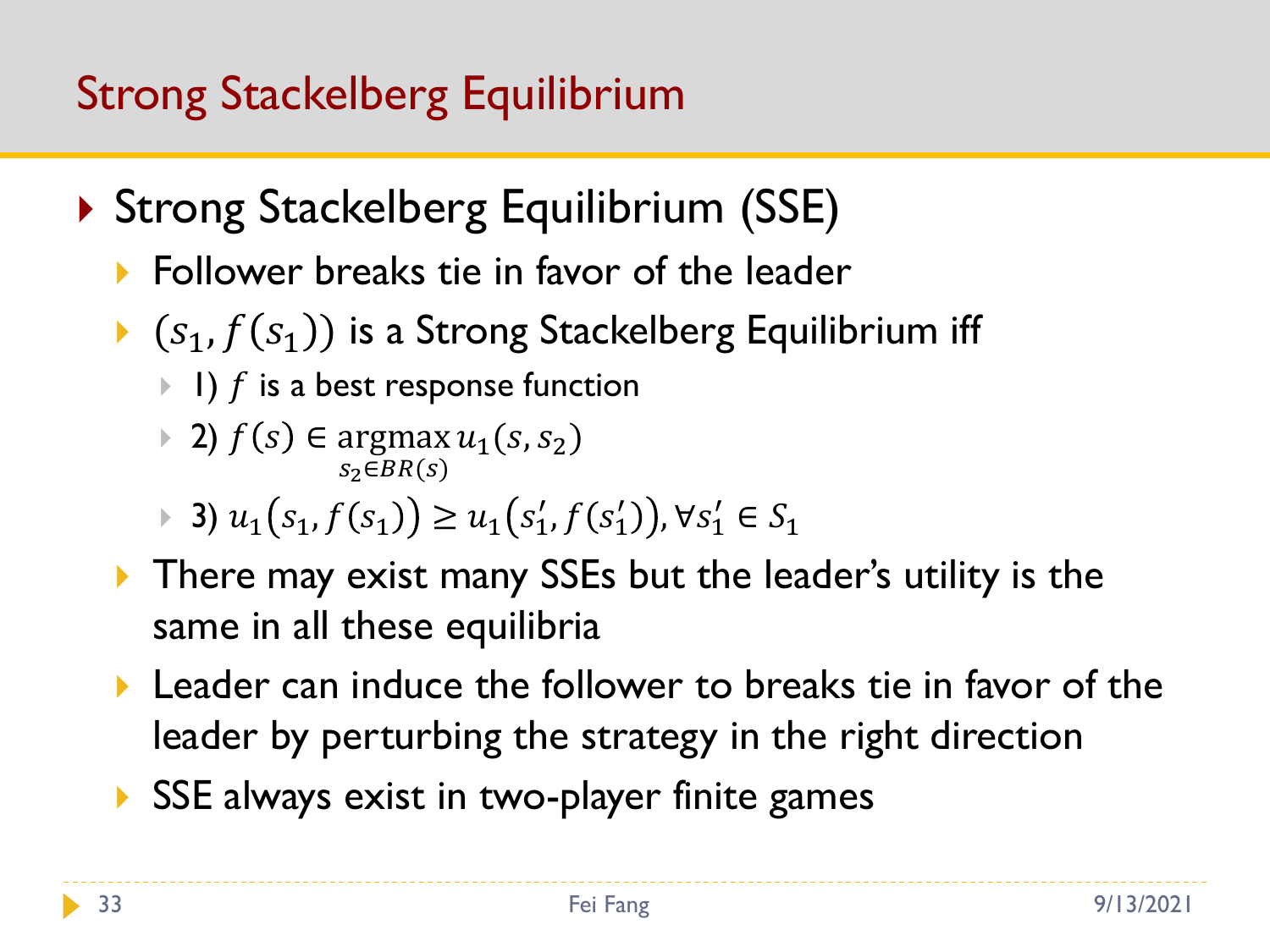#### **Outline**

- ▶ Normal-Form Games
- ▶ Solution Concepts
- ▶ Linear Programming-based Equilibrium Computation
- Extensive-Form Games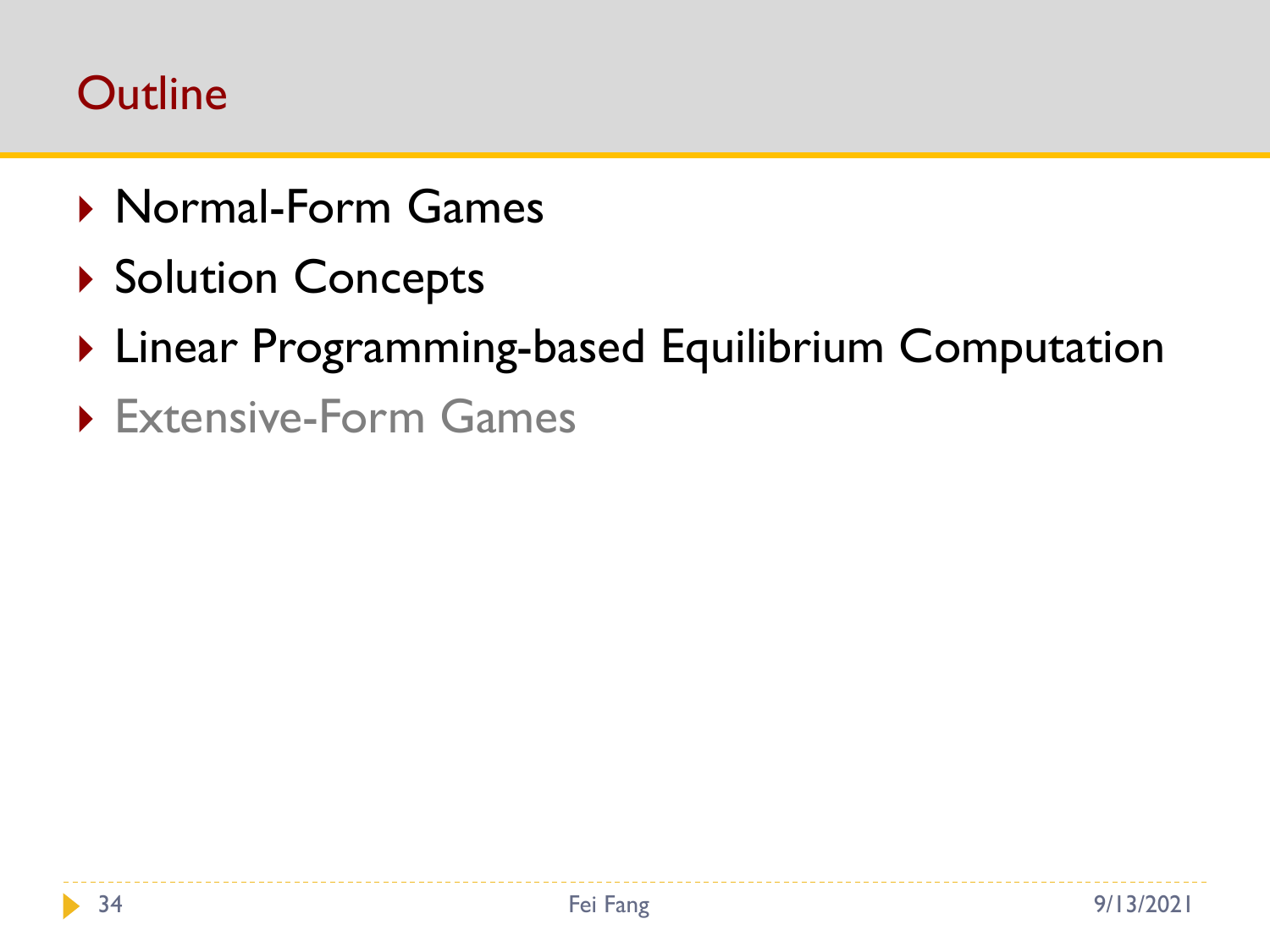# Find All NEs (PSNE and Mixed Strategy NE)

- Special case: Two player, finite, zero-sum game
	- ▶ NE=Minimax=Maximin (Minimax theorem)
	- Solved by LP
- General case: PPAD-Complete (Chen & Deng, 2006)
	- **I** Unlikely to have polynomial time algorithm
	- ▶ Conjecture: slightly easier than NP-Complete problems
- Two-player, general-sum bimatrix game: Support Enumeration Method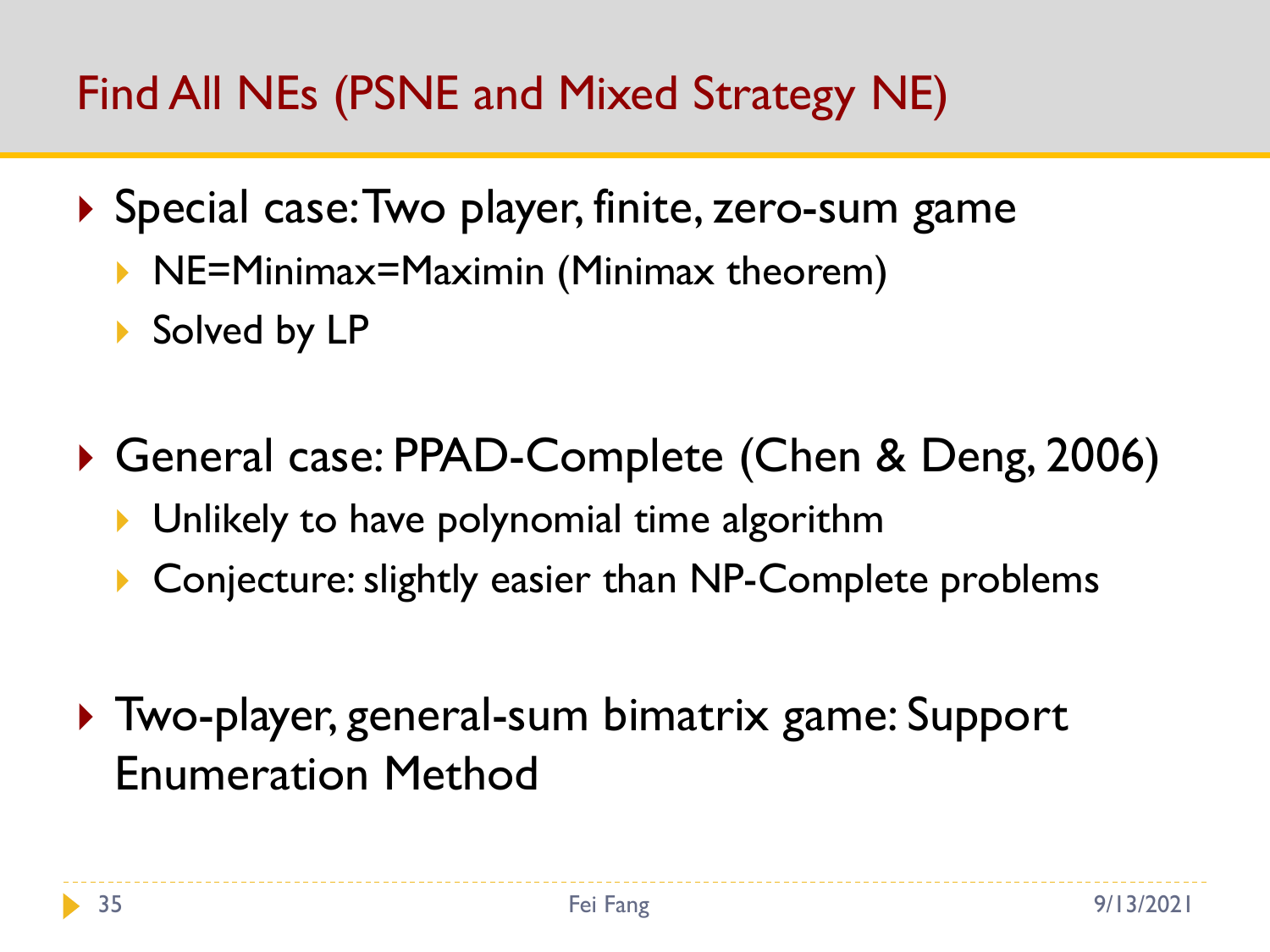## Compute Maximin Strategy

- ▶ For bimatrix games, maximin strategy can be computed through linear programming
- $\blacktriangleright$  Let  $U^1_{ij}$  be player I's payoff value when player I choose action  $i$  and player 2 choose action  $j$

Denote  $s_1 = \langle x_1, ..., x_{|A_1|} \rangle$  where  $x_i$  is the probability of choosing the  $i^{th}$  action of player 1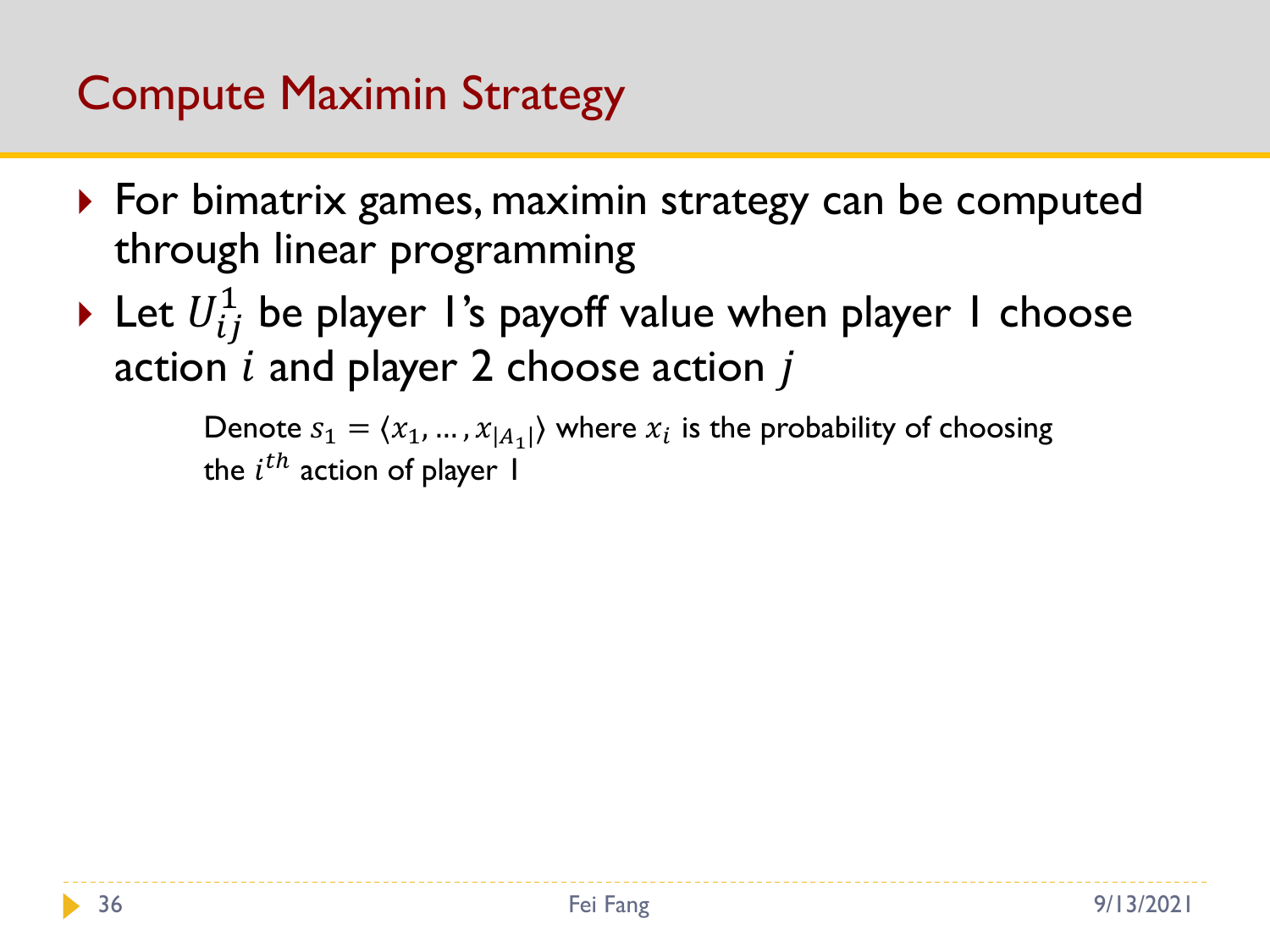- ▶ For bimatrix games, maximin strategy can be computed through linear programming
- $\blacktriangleright$  Let  $U^1_{ij}$  be player I's payoff value when player I choose action  $i$  and player 2 choose action  $j$

To get argmax min  $S<sub>1</sub>$  $\min_{S_2} u_1(S_1, S_2)$ , we denote  $S_1 = \langle x_1, \ldots, x_{|A_1|} \rangle$  where  $x_i$  is the probability of choosing the  $i^{th}$  action of player 1. Now we need to find the value of  $x_i$ 

$$
\max_{x_1, \dots, x_{|A_1|}} \min_j \sum_i x_i U_{ij}^1
$$
  
s.t.  $\sum_i x_i = 1$   
 $x_i \ge 0$ 

Only need to check pure strategies. Recall the theorem of BR: A mixed strategy is BR iff all actions in the support are BR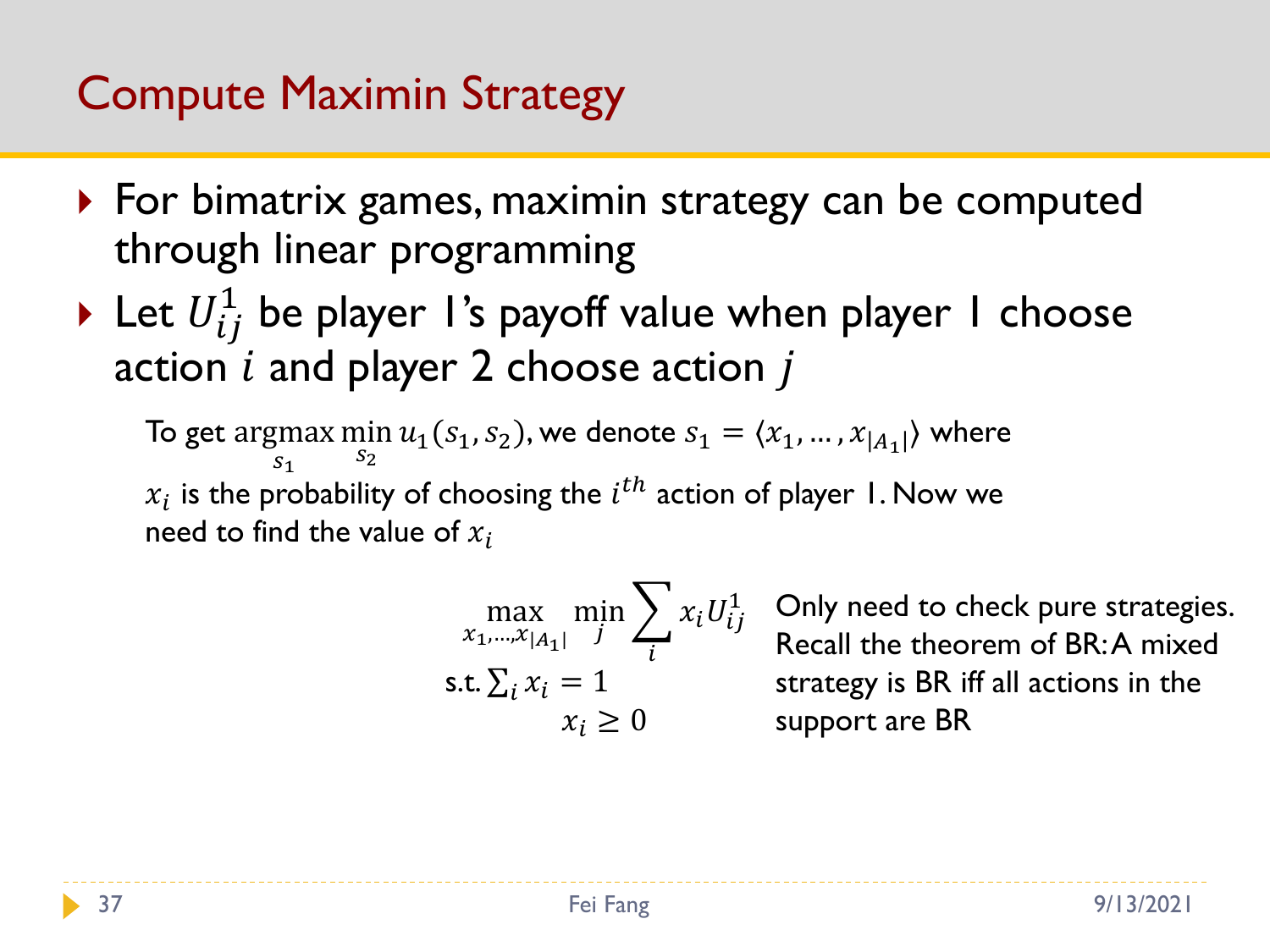▶ Convert to LP



▶ Claim:  $x^*$  is optimal solution for  $\mathcal{P}_1$  iff it is optimal solution for  $P_2$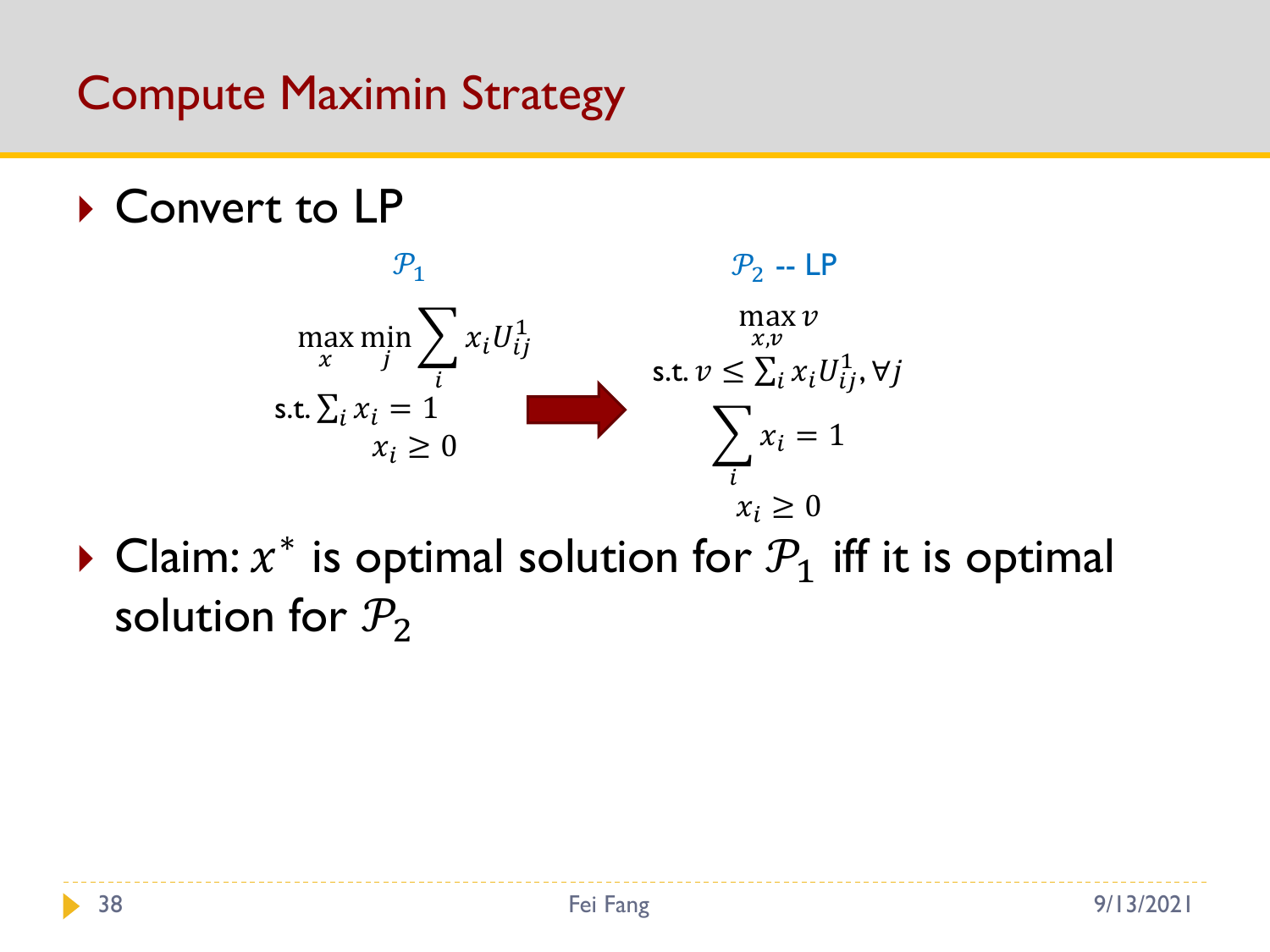▶ Convert to LP



▶ Claim:  $x^*$  is optimal solution for  $\mathcal{P}_1$  iff it is optimal solution for  $P_2$ 

Let  $U^1$  be the payoff matrix for player 1 (row player). Then  $P_2$  can be rewritten in matrix form

$$
\max_{\mathbf{x}, v} v
$$
  
s.t.  $v \leq (\mathbf{x}^T U^1)_j, \forall j$   
 $\mathbf{x}^T \mathbf{1} = 1$   
 $\mathbf{x} \geq \mathbf{0}$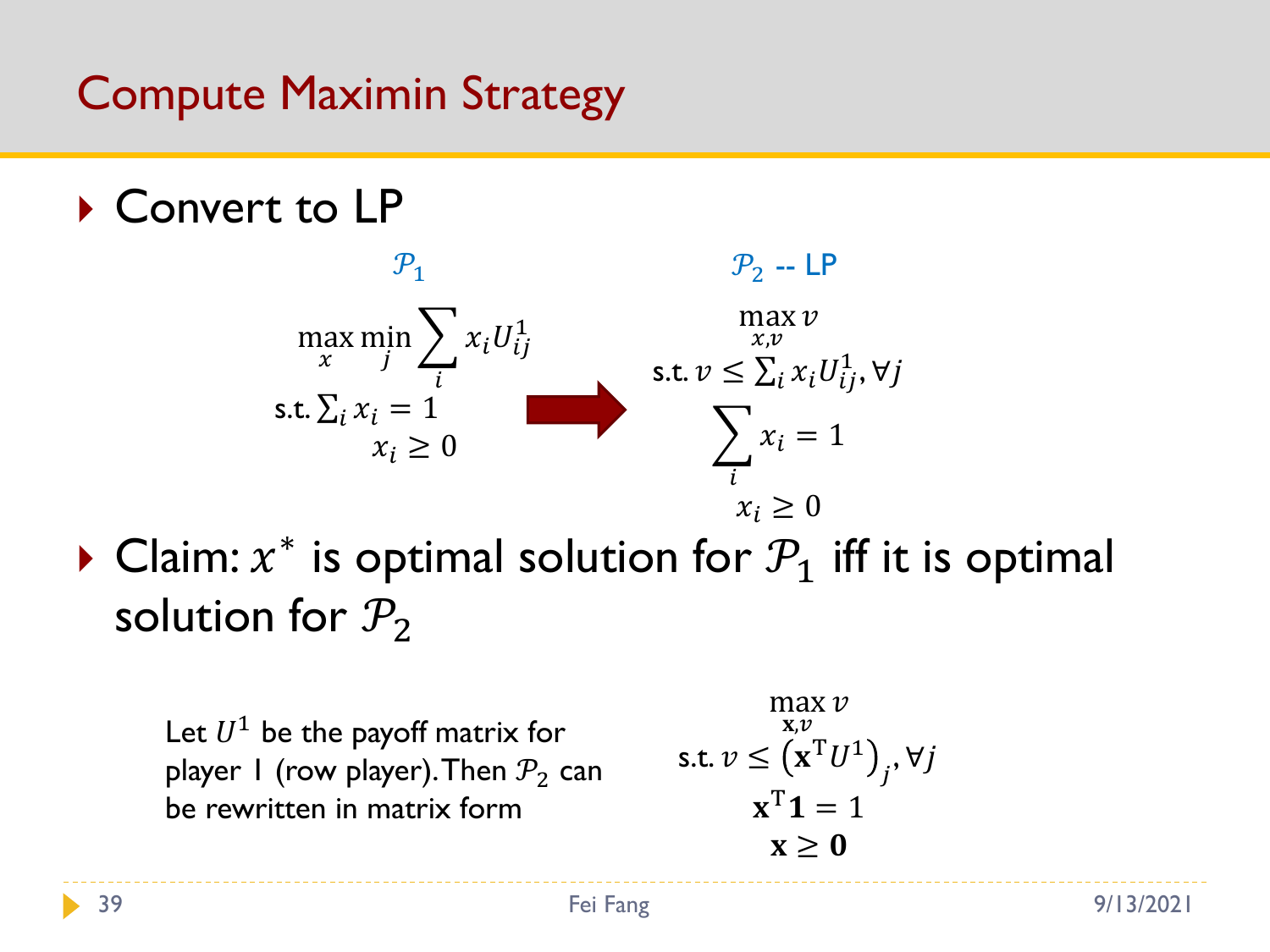



40 Fei Fang 9/13/2021

ь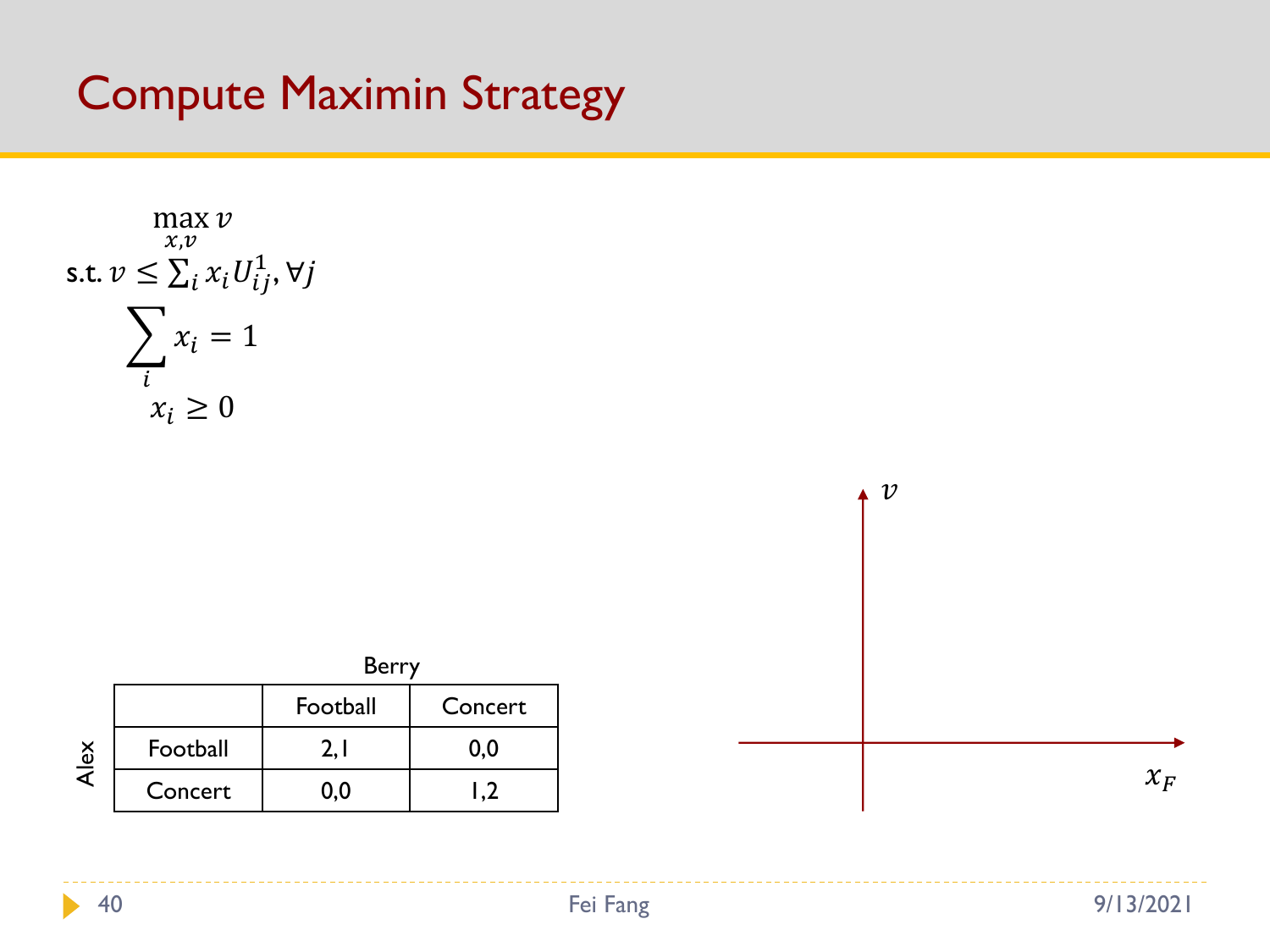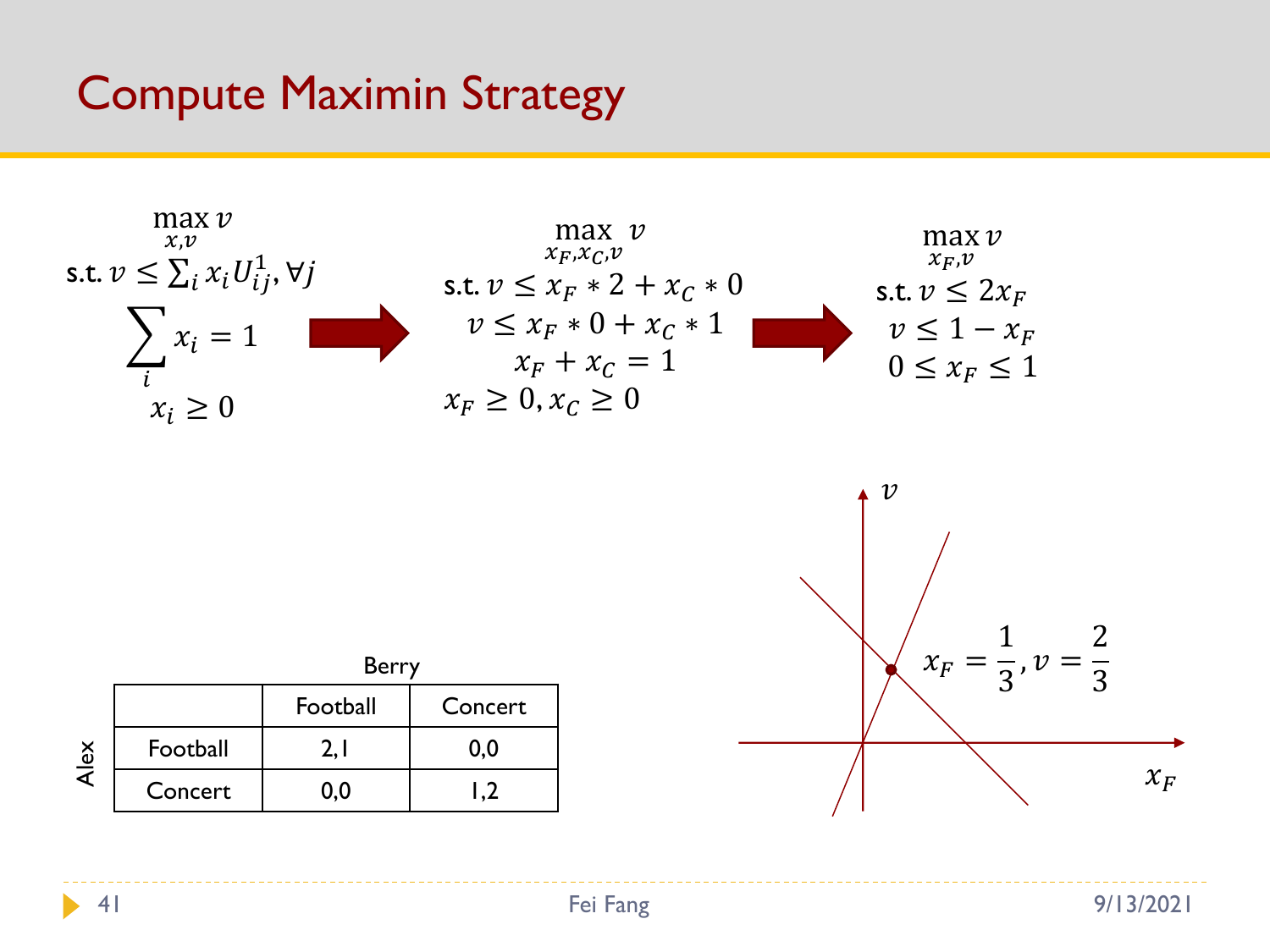# Compute Minimax Strategy

- ▶ For bimatrix games, minimax strategy can be computed through linear programming
- $\blacktriangleright$  Let  $U_{ij}^2$  be player 2's payoff value when player 1 choose action *i* and player 2 choose action *j*. Denote  $s_1 =$  $\langle x_1, ..., x_{|A_1|} \rangle$  where  $x_i$  is the probability of choosing the  $i<sup>th</sup>$  action of player 1. Then the minimax strategy can be found through solving the following LP

$$
\min_{x,v} v
$$
  
s.t.  $v \ge \sum_{i} x_{i} U_{ij}^{2}, \forall j$   

$$
\sum_{i} x_{i} = 1
$$
  
 $x_{i} \ge 0$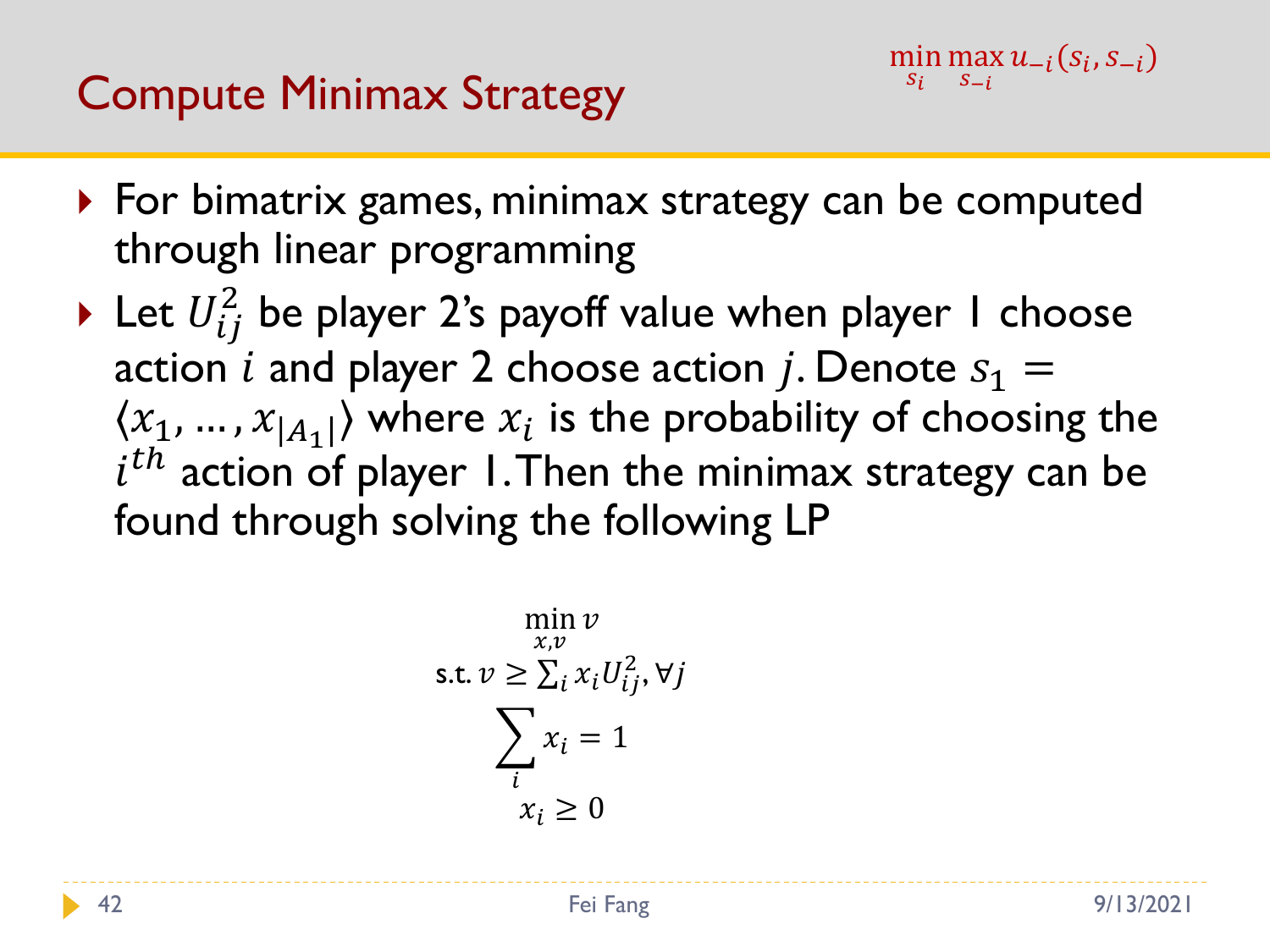# Quiz 3

- ▶ What is the minimax value for player 2 in the following game?
	- $\triangleright$  A:  $1/3$
	- B: 2/3
	- $\blacktriangleright$  C: 0
	- $\triangleright$  D: 1

|      |          | <b>Berry</b> |         |  |  |
|------|----------|--------------|---------|--|--|
|      |          | Football     | Concert |  |  |
| Alex | Football |              | 0,0     |  |  |
|      | Concert  | 0.0          |         |  |  |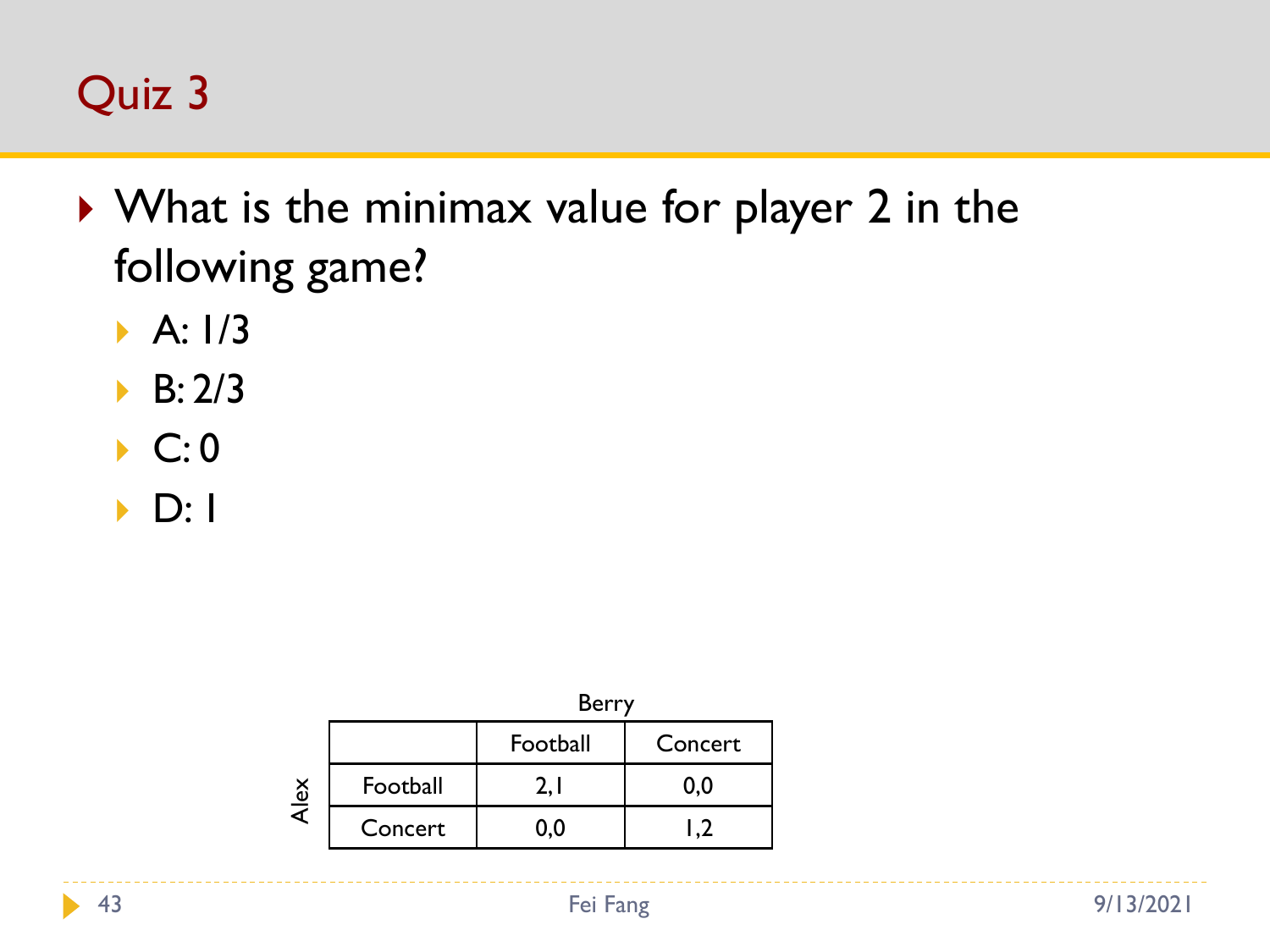#### Quiz 3



44 Fei Fang 9/13/2021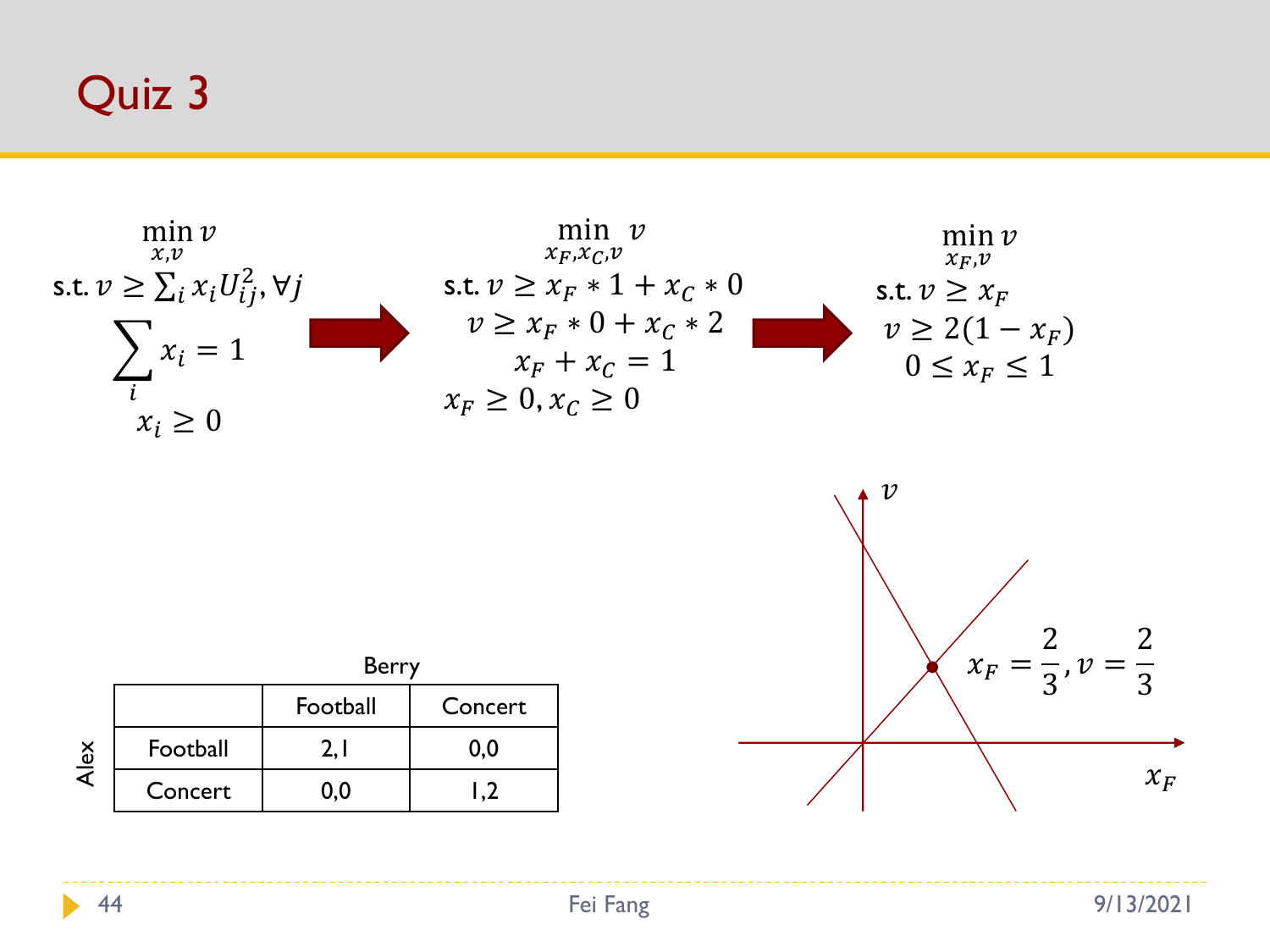- ▶ Recall: A mixed strategy is BR iff all actions in the support are BR
- $\triangleright$  To find all NEs, think from the inverse direction: enumerate support
	- If we know in a NE, for player i, action 1, 2, and 3 are in the support of  $s_i$ , action  $4$ ,  $5$  are not what does it mean?  $\blacktriangleright$  (1)
		- $(2)$
		- $(3)$
		- $(4)$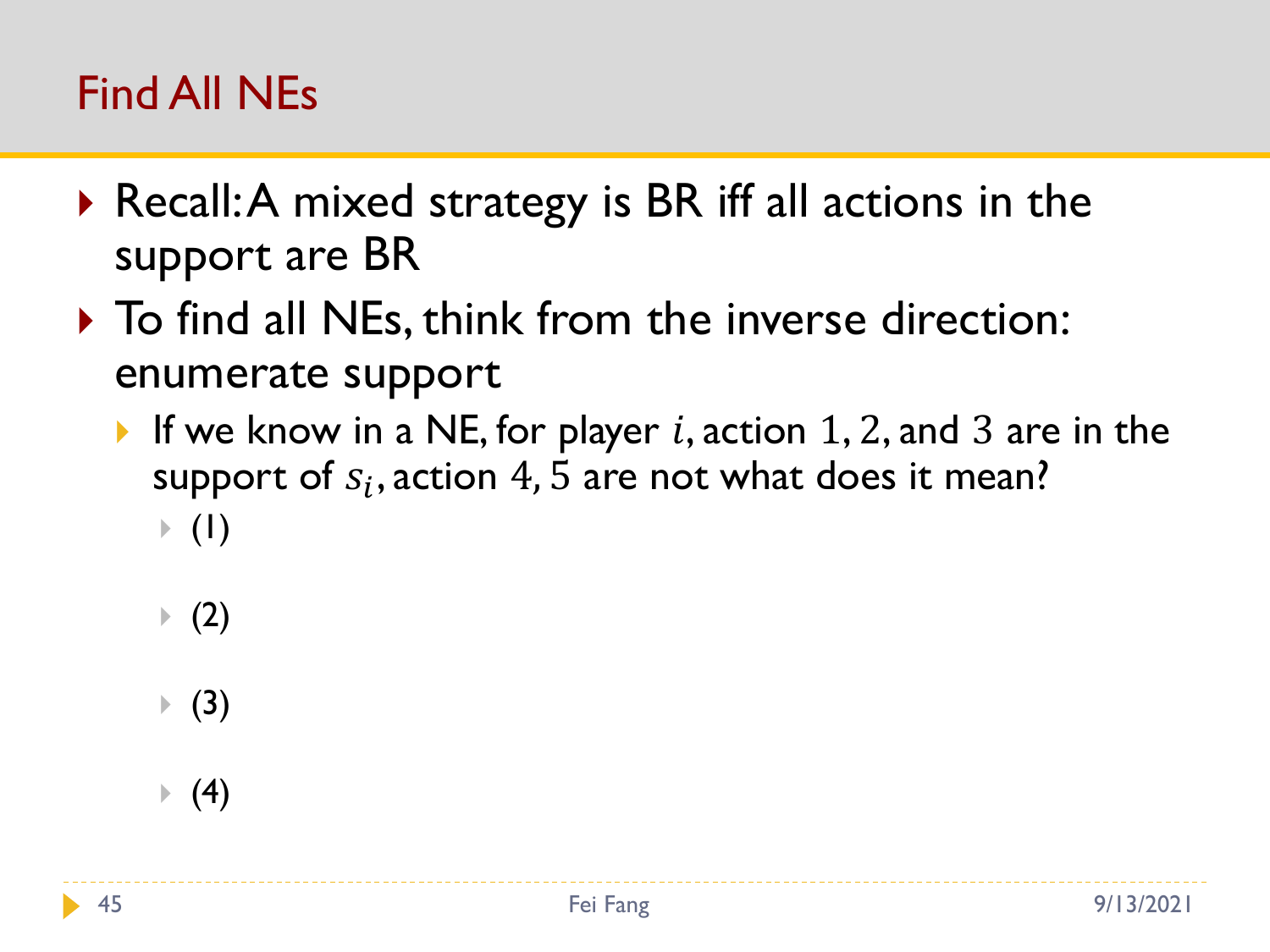- ▶ Recall: A mixed strategy is BR iff all actions in the support are BR
- $\triangleright$  To find all NEs, think from the inverse direction: enumerate support
	- If we know in a NE, for player i, action 1, 2, and 3 are in the support of  $s_i$ , action  $4$ ,  $5$  are not what does it mean?
		- $\blacktriangleright$  (1) Action 1, 2, and 3 are chosen with non-zero probability, action 4,5 are chosen with zero probability
		- $\blacktriangleright$  (2) The probability of choosing action 1, 2, 3 sum up to 1
		- $(3)$  Action 1, 2, and 3 lead to the exactly same expected utility
		- $\blacktriangleright$  (4) The expected utility of taking action 1, 2, and 3 is not lower than action 4, 5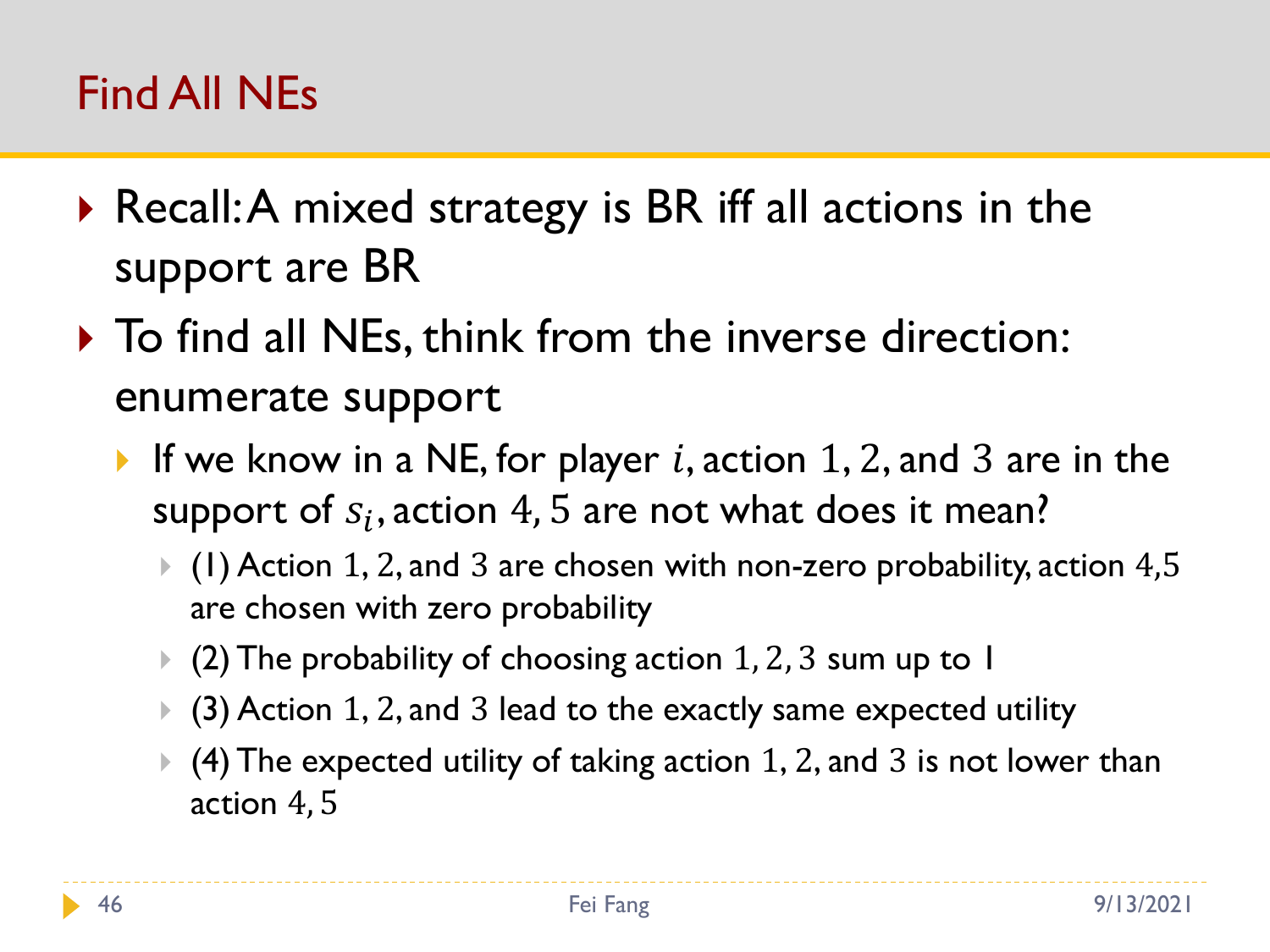- If support for both Alex and Berry is  $(F, C)$ , then action F and C should lead to same expected utility for Alex when fixing Berry's strategy and vice versa
- Assume Alex's strategy is  $s_A = (x_1, x_2)$  and Berry's strategy is  $s_B = (y_1, y_2)$  then similar to (1)-(4) in the previous slide, we know

|   |          | Football<br>Concert |  |
|---|----------|---------------------|--|
| ă | Football |                     |  |
|   | Concert  |                     |  |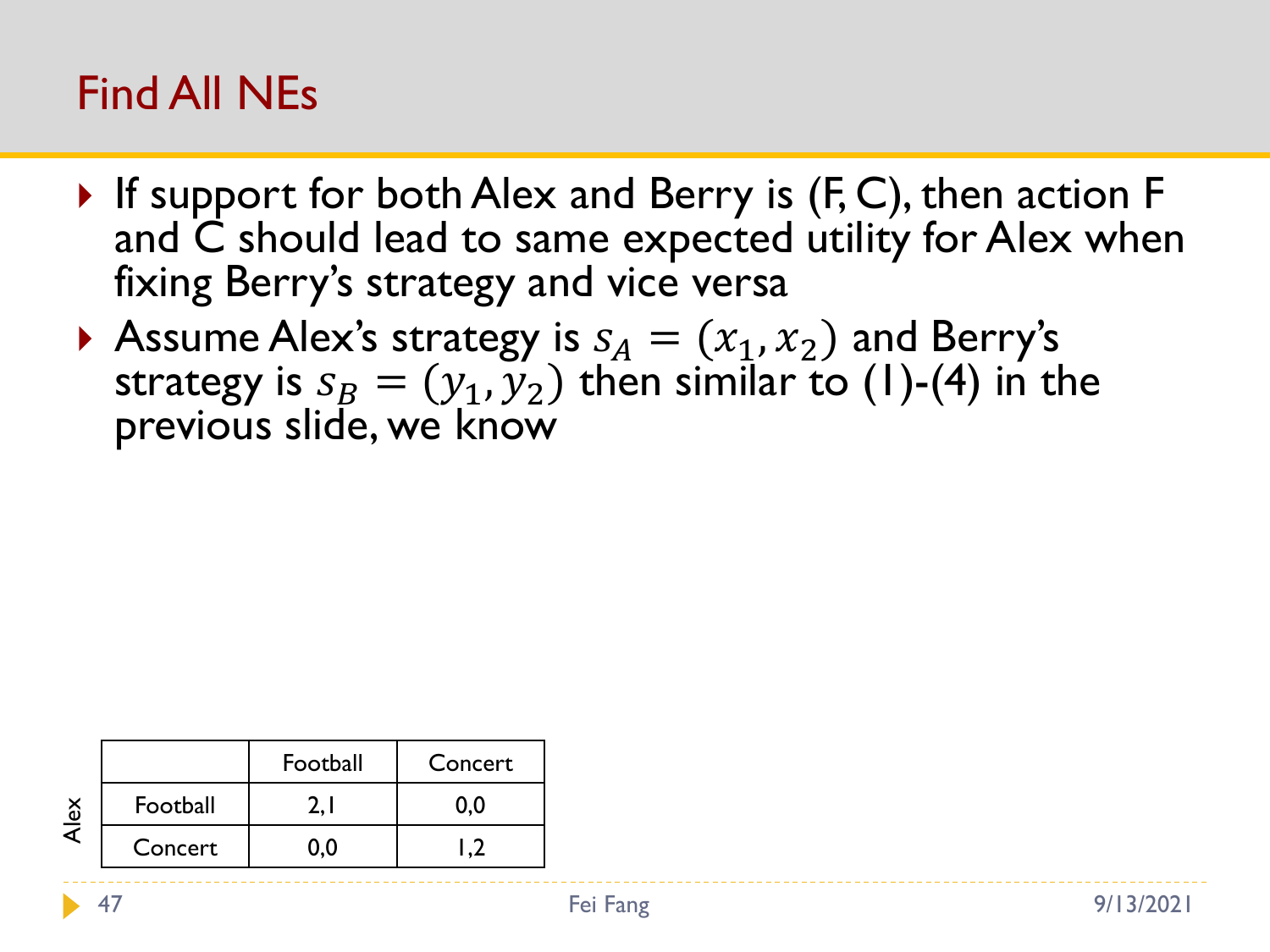- If support for both Alex and Berry is  $(F, C)$ , then action F and C should lead to same expected utility for Alex when fixing Berry's strategy and vice versa
- Assume Alex's strategy is  $s_A = (x_1, x_2)$  and Berry's strategy is  $s_B = (y_1, y_2)$  then similar to (1)-(4) in the previous slide, we know

(1): 
$$
x_1 > 0
$$
,  $x_2 > 0$ ,  $y_1 > 0$ ,  $y_2 > 0$   
\n(2):  $x_1 + x_2 = 1$ ,  $y_1 + y_2 = 1$   
\n(3):  $u_A(F, s_B) = u_A(C, s_B)$ ,  $u_B(s_A, F) = u_B(s_A, C)$   
\n $u_A(F, s_B) = 2 \times y_1 + 0 \times y_2$   $u_B(s_A, F) = 1 \times x_1 + 0 \times x_2$   
\n $u_A(C, s_B) = 0 \times y_1 + 1 \times y_2$   $u_B(s_A, C) = 0 \times x_1 + 2 \times x_2$   
\nSo  $2y_1 = y_2$  So  $x_1 = 2x_2$ 

|                                |          | Football<br>Concert |     |
|--------------------------------|----------|---------------------|-----|
| $\frac{\delta}{\epsilon}$<br>ᡒ | Football |                     | 0.0 |
|                                | Concert  |                     |     |

Solve the equations in (2)(3) and get  $s_A =$ 2  $\frac{2}{3}, \frac{1}{3}$  $\left(\frac{1}{3}\right)$ ,  $S_B = \left(\frac{1}{3}\right)$  $\frac{1}{3}, \frac{2}{3}$ 3 which satisfy (1). It is indeed a NE with specified support.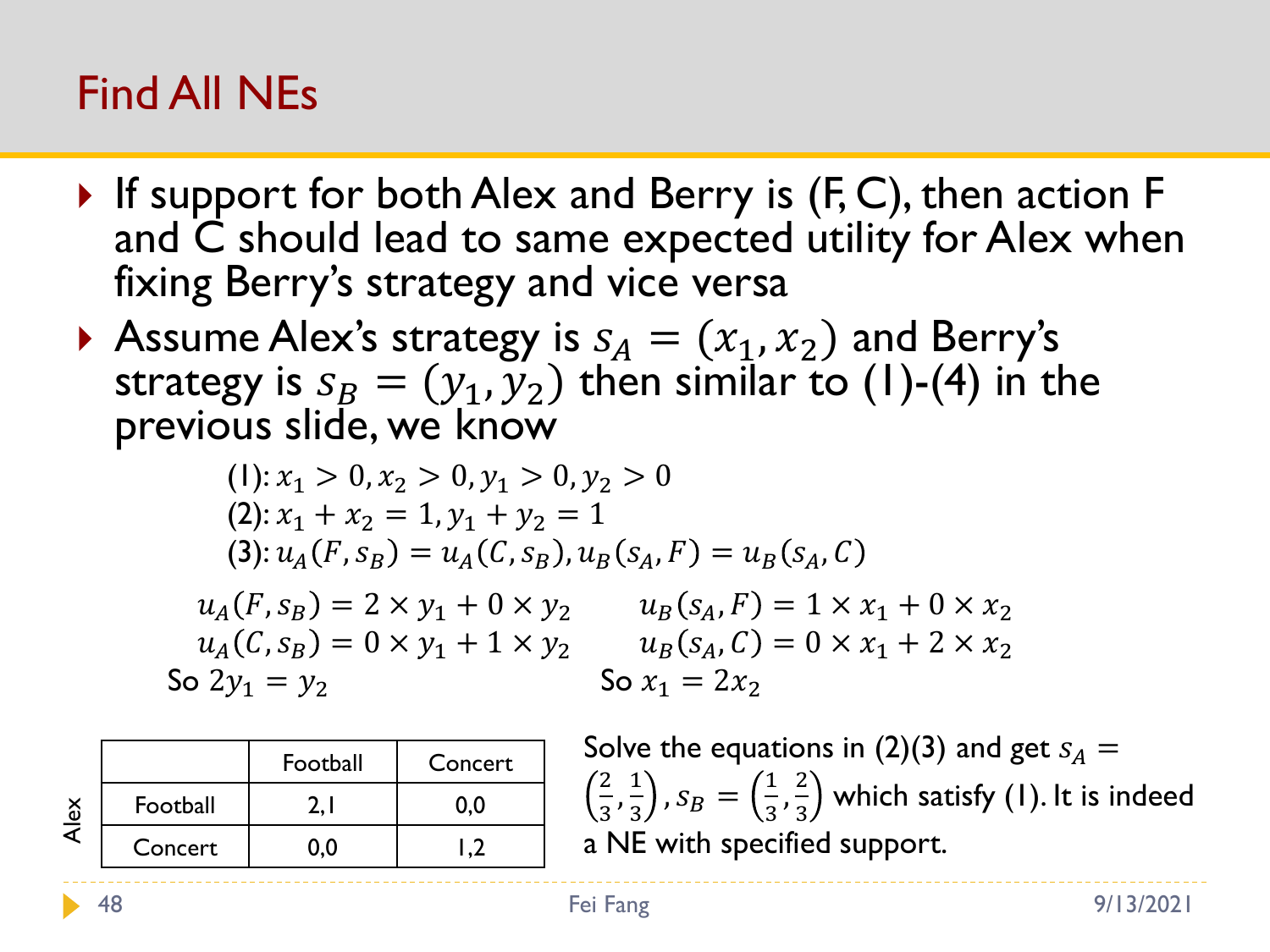- ▶ Support Enumeration Method (for bimatrix games)
	- Enumerate all support pairs with the same size for size=1 to min i  $|A_i|$
	- For each possible support pair  $J_1, J_2$ , build and solve a LP

An NE is found if the LP has a feasible solution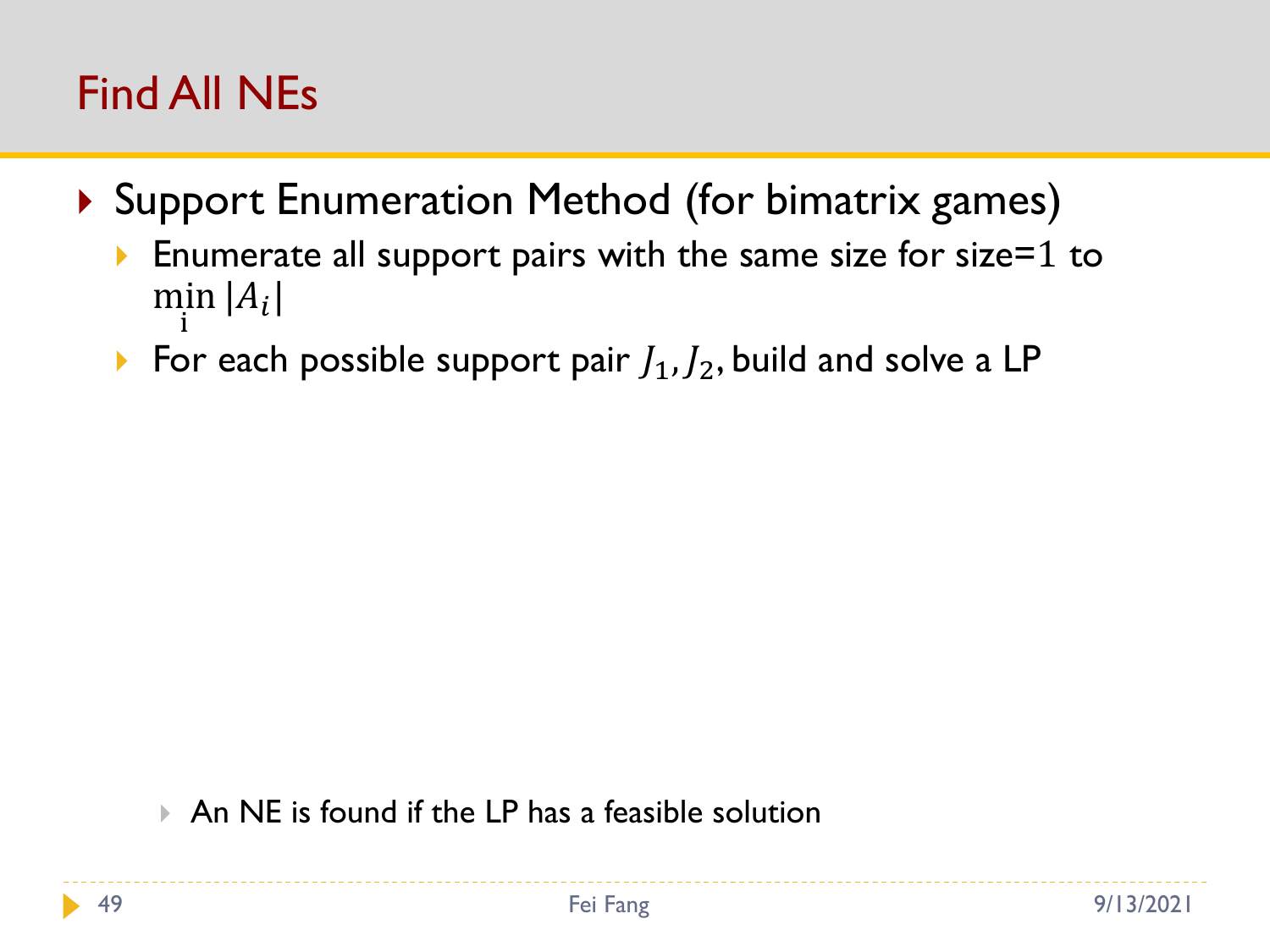- ▶ Support Enumeration Method (for bimatrix games)
	- Enumerate all support pairs with the same size for size=1 to min i  $|A_i|$
	- For each possible support pair  $J_1, J_2$ , build and solve a LP

$$
\max_{x,y,v} 1
$$
  
\n $x_i \ge 0, \forall i; y_j \ge 0, \forall j$   
\n $x_i = 0, \forall i \notin J_1; y_j = 0, \forall j \notin J_2$   
\n $\sum_{i \in J_1} x_i = 1$   
\n $\sum_{j \in J_2} y_j = 1$   
\n $\sum_{j \in J_2} y_j u_1(i,j) = v_1, \forall i \in J_1$   
\n $\sum_{i \in J_1} x_i u_2(i,j) = v_2, \forall j \in J_2$   
\n $\sum_{j \in J_2} y_j u_1(i,j) \le v_1, \forall i \notin J_1$   
\n $\sum_{i \in J_1} x_i u_2(i,j) \le v_2, \forall j \notin J_2$ 

 $\triangleright$  An NE is found if the LP has a feasible solution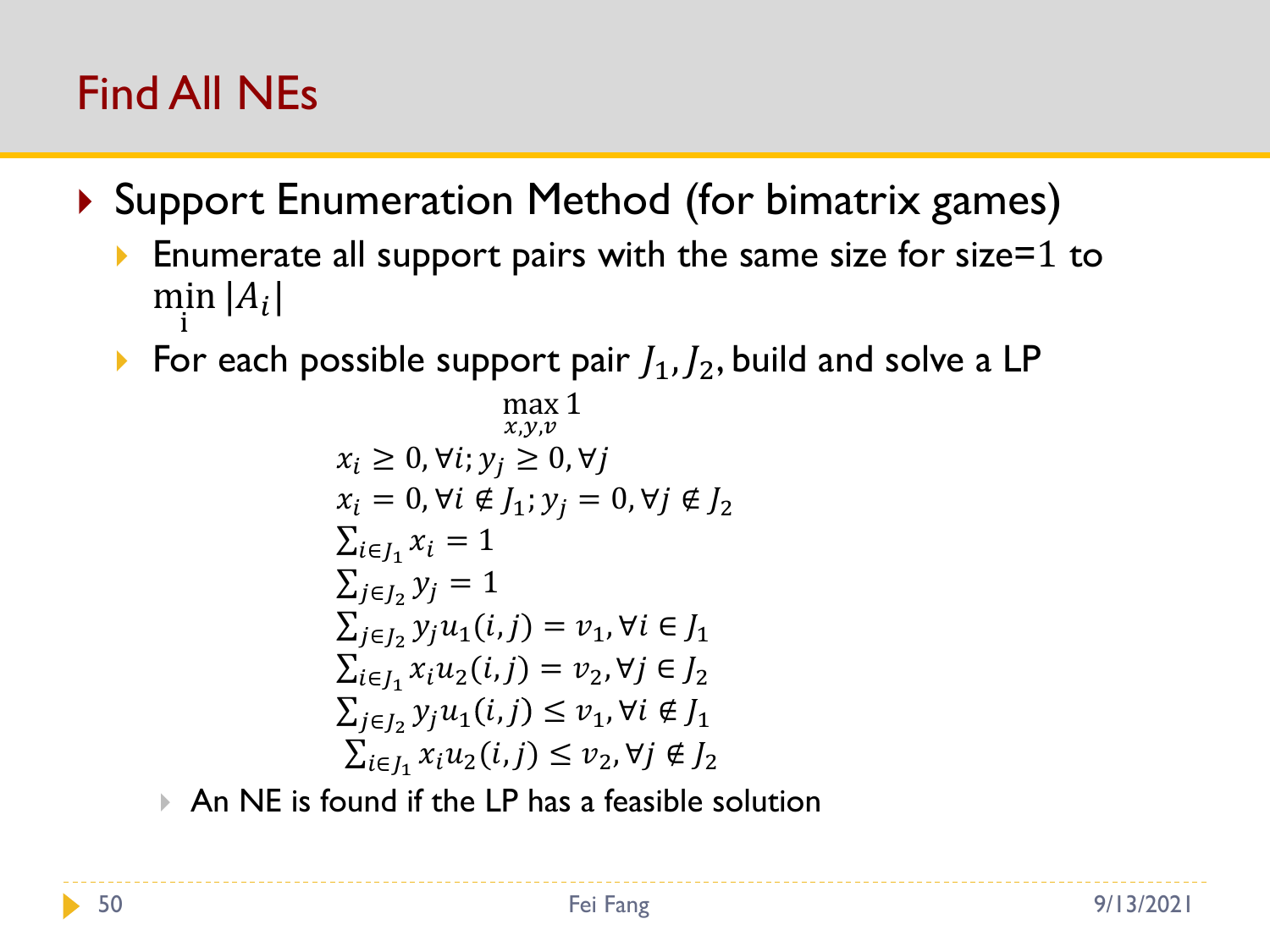- ▶ Support Enumeration Method (for bimatrix games)
	- **Enumerate all support pairs with the same size for size=1 to min** i  $|A_i|$
	- For each possible support pair  $J_1, J_2$ , build and solve a LP
		- ▶ Variables:  $x_1, x_2, ..., x_n, y_1, y_2, ..., y_n, v_1, v_2$
		- ▶ Objective: a dummy one max  $x,y,v$ 1
		- ▶ Constraints (1b,1c): Probabilities are nonnegative, probability of actions not in the support is zero

 $\Box$   $x_i \geq 0$ ,  $\forall i$ ;  $y_i \geq 0$ ,  $\forall j$ ;  $x_i = 0$ ,  $\forall i \notin J_1$ ;  $y_i = 0$ ,  $\forall j \notin J_2$ 

- ▶ Constraints (2): Probability of taking actions in the support sum up to 1  $\sum_{i \in J_1} x_i = 1; \sum_{j \in J_2} y_j = 1$
- ▶ Constraints (3): Expected utility (EU) of choosing any action is the support is the same when fixing the other player's strategy
	- □  $\sum_{j\in J_2} y_j u_1(i,j) = v_1, \forall i \in J_1; \sum_{i\in J_1} x_i u_2(i,j) = v_2, \forall j \in J_2$
- ▶ Constraints (4): Actions not in support does not lead to higher expected utility  $\Box \sum_{j\in J_2} y_j u_1(i,j) \le v_1, \forall i \notin J_1; \sum_{i\in J_1} x_i u_2(i,j) \le v_2, \forall j \notin J_2$
- An NE is found if the LP has a feasible solution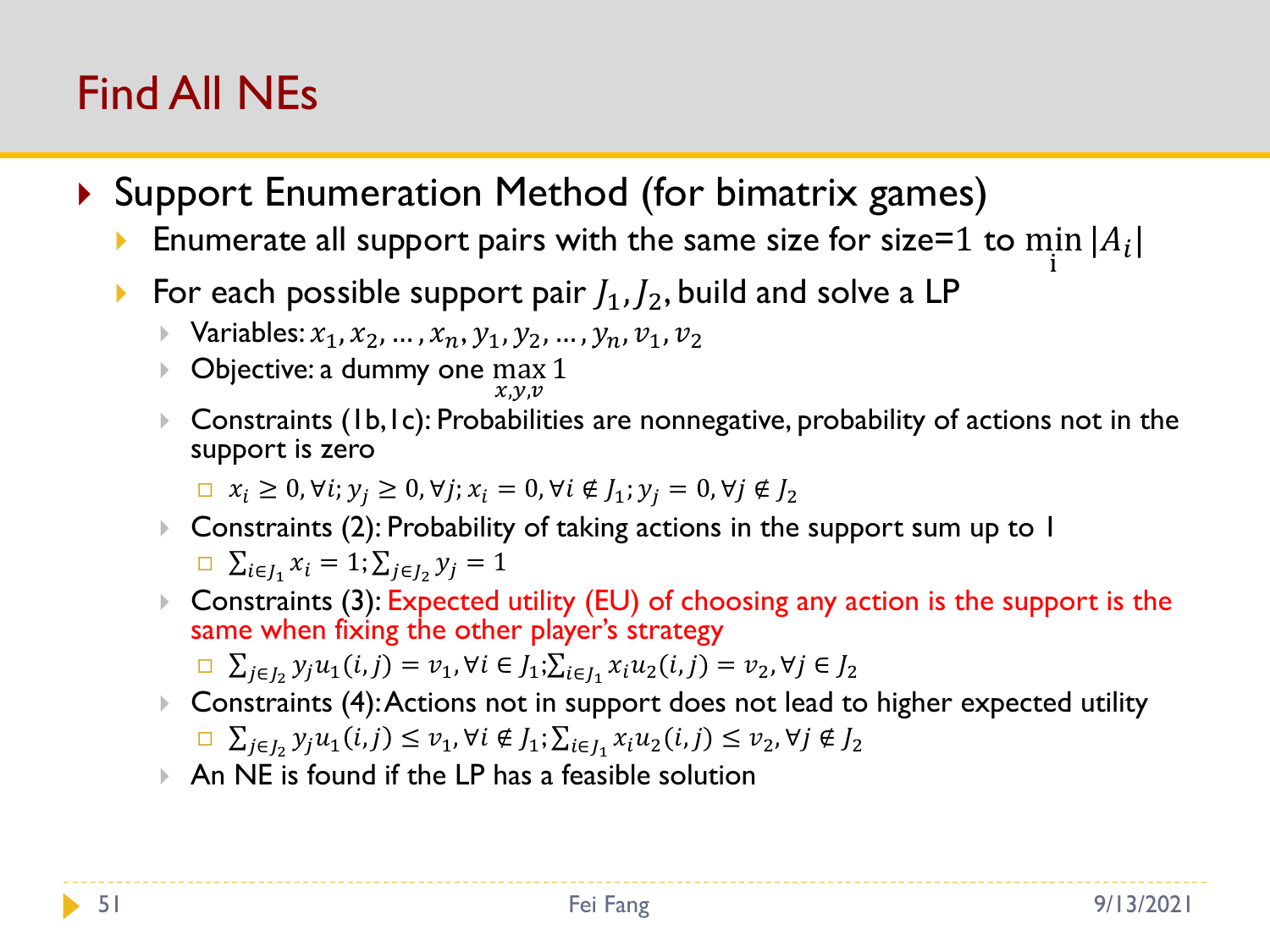# Compute Nash Equilibrium

- ▶ Find all Nash Equilibrium (two-player)
	- **Support Enumeration Method**
	- ▶ Lemke-Howson Algorithm
		- Linear Complementarity (LCP) formulation (another special class of optimization problem)
		- $\triangleright$  Solve by pivoting on support (similar to Simplex algorithm)
	- ▶ In practice, available solvers/packages: nashpy (python), gambit project [\(http://www.gambit-project.org/](http://www.gambit-project.org/))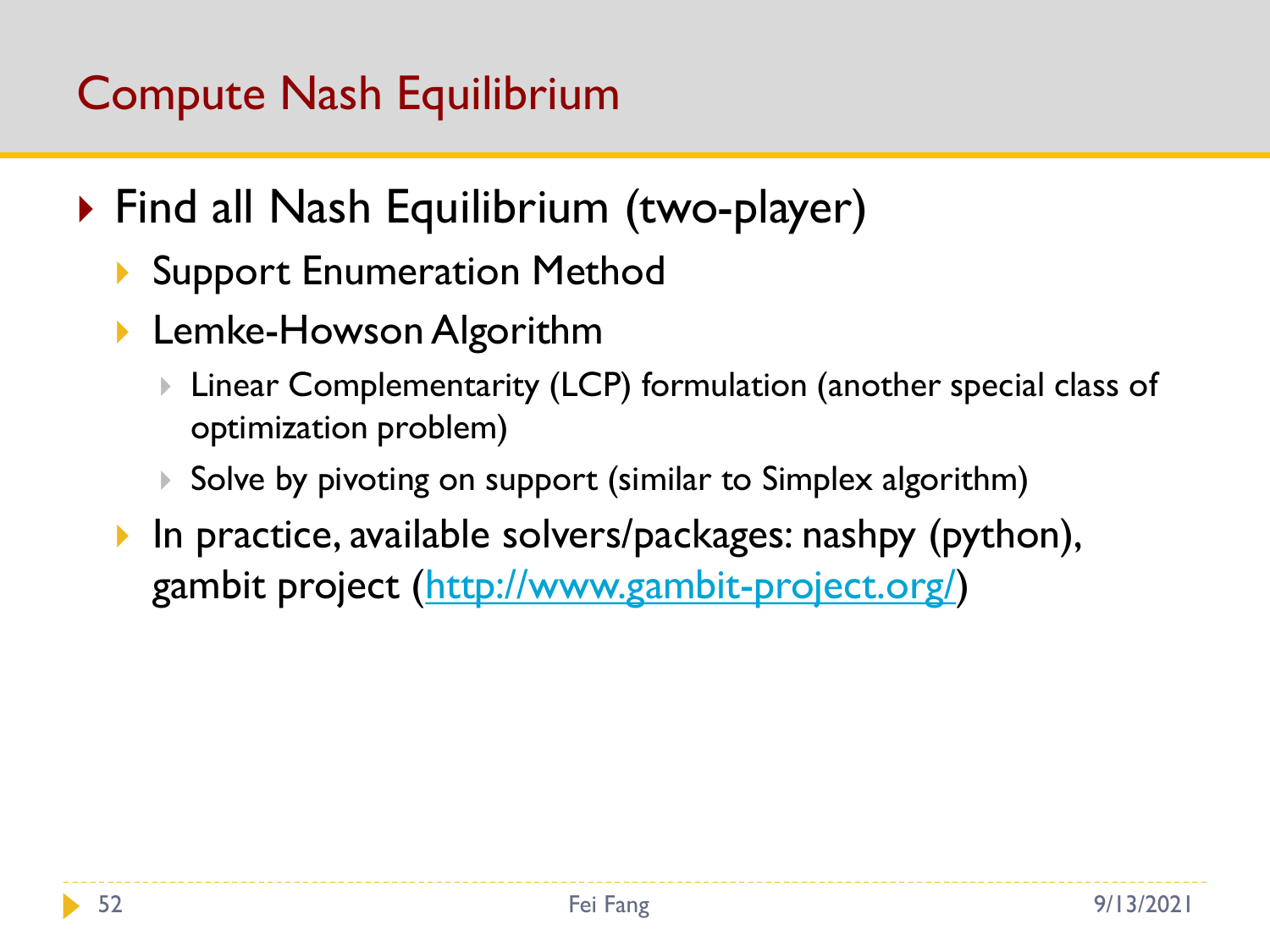- ▶ Find Strong Stackelberg Equilibrium (not restricted to pure strategy)
	- Finite zero-sum games: SSE=NE=Minimax=Maximin
	- General case: solve multiple linear programs or a mixed integer linear program
	- For some security games: greedy algorithm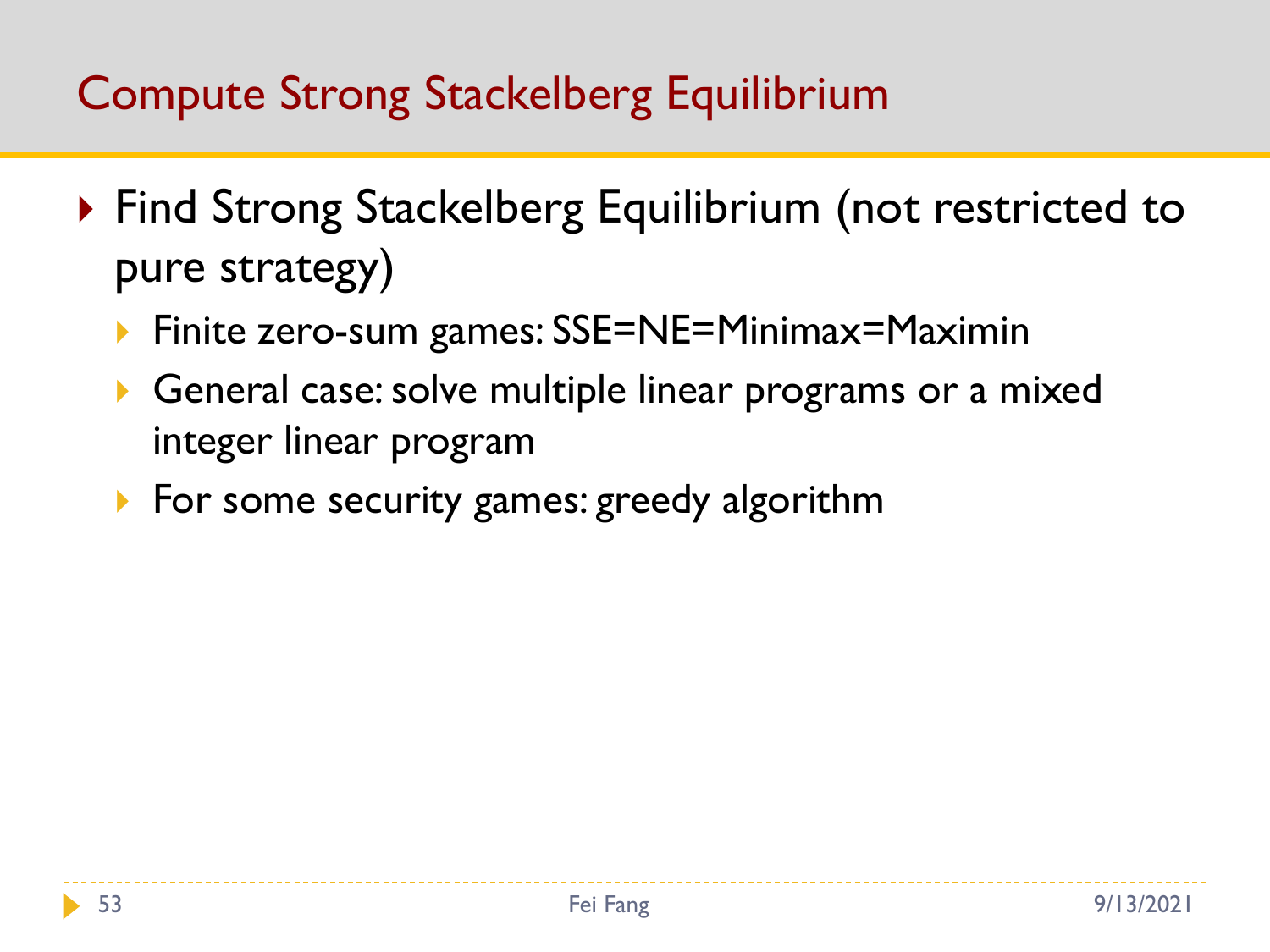- ▶ Find Strong Stackelberg Equilibrium (not restricted to pure strategy)
	- ▶ Special case (zero-sum): SSE=NE=Minimax=Maximin
	- General case: Solve Multiple Linear Programs
		- Key idea: Enumerate the follower's best response (similar to support enumeration method for finding NE)
		- If the leader (player 1) plays a mixed strategy  $s_1 = \langle x_1, ..., x_{|A_1|} \rangle$ , and follower's (player 2) best response is action  $j$ , then
			- $\Box$  |)  $x_1, ..., x_{|A_1|}$  sum up to |
			- $\Box$  2) All actions other than *j* lead to no higher expected utility for player 2
		- $\triangleright$  No matter what the leader plays, one of the actions in  $A_2$  is a best response for player 2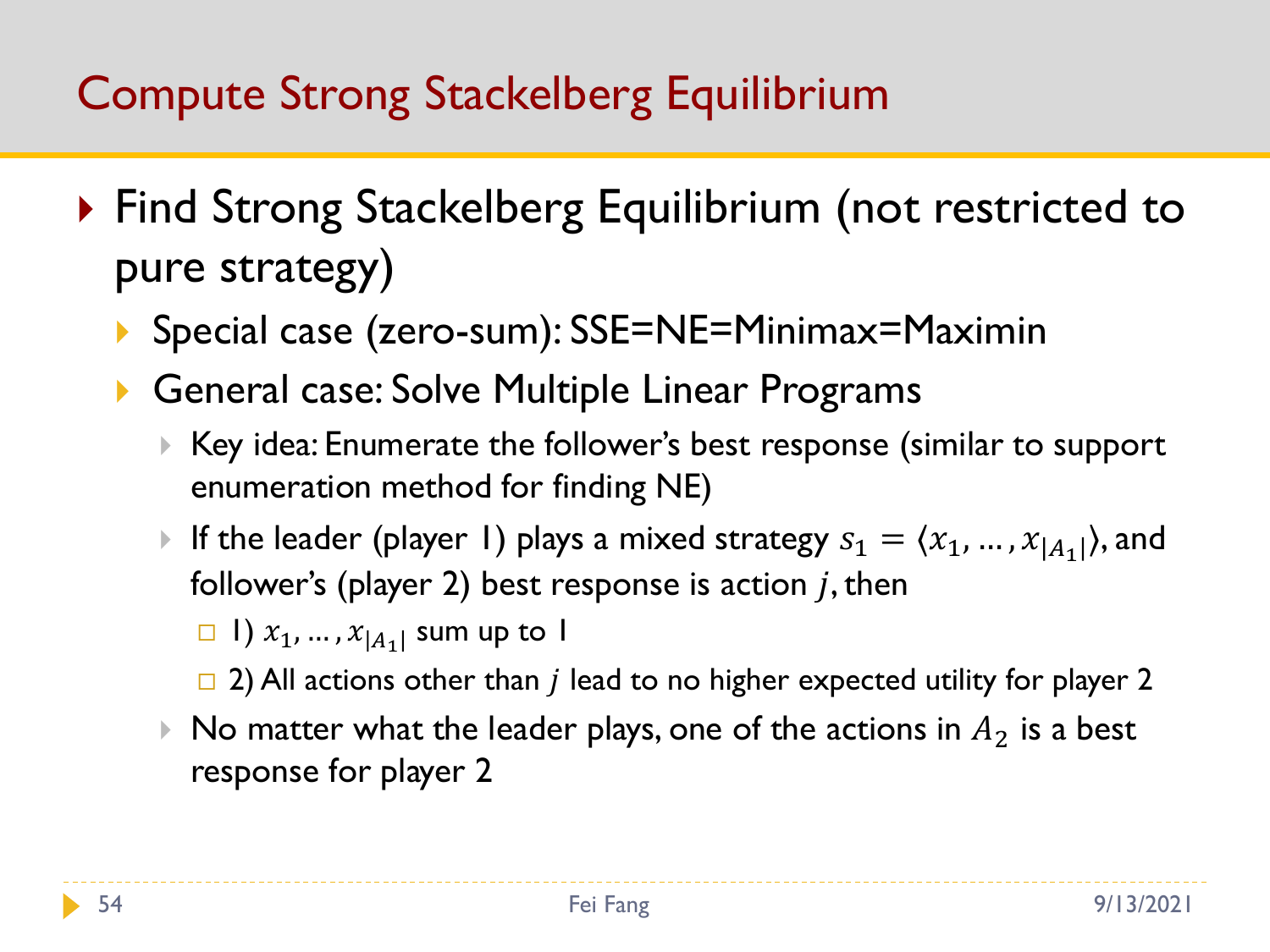#### ▶ Solve Multiple Linear Programs

Let  $U_{ij}^1$  be player 1's payoff value when player 1 choose action  $i$  and player 2 choose action  $j$ 

For each  $j = 1$ .  $|A_2|$ , solve the following LP

Then pick the solution with the highest optimal objective value among all  $j$ 's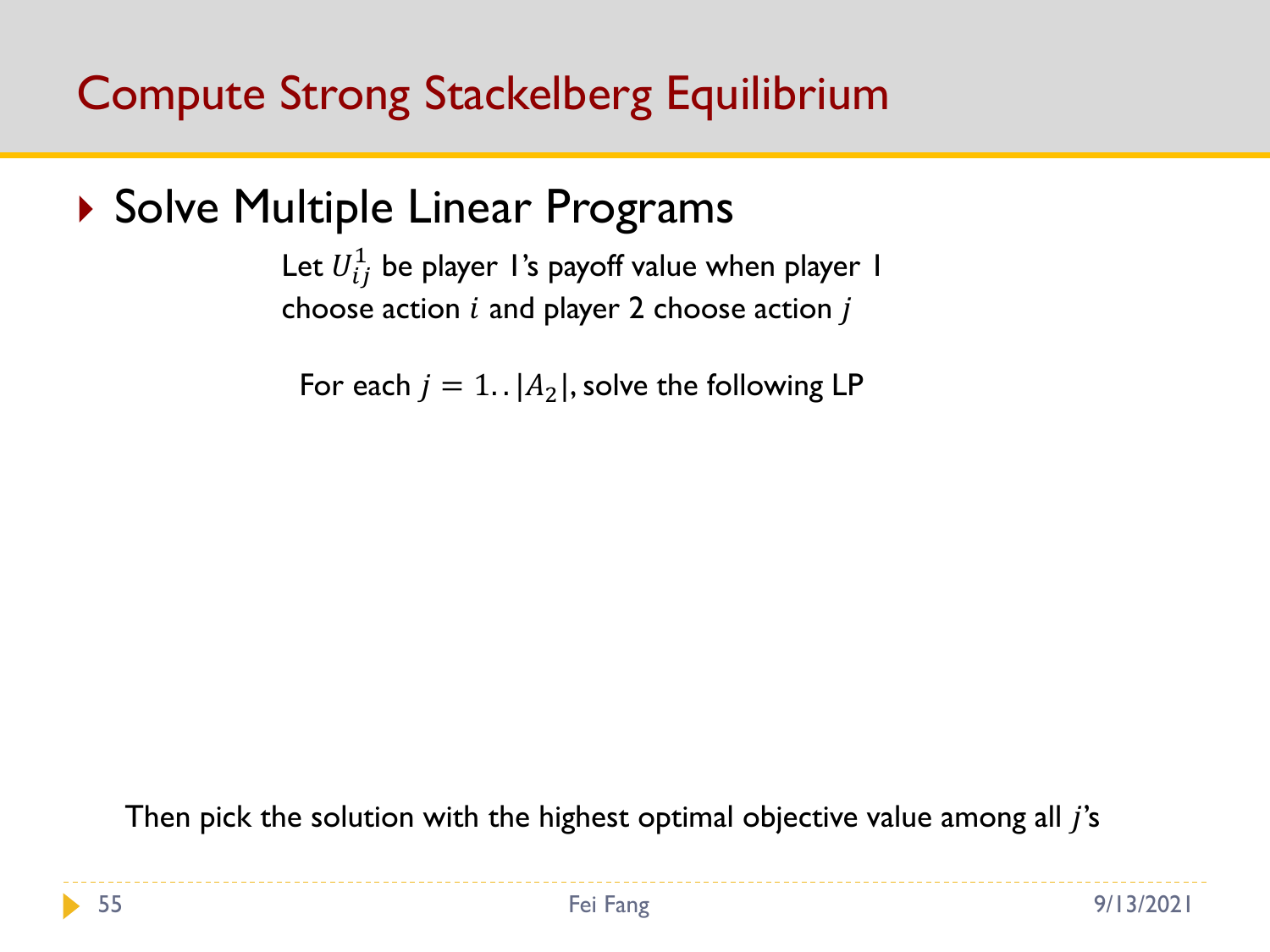▶ Solve Multiple Linear Programs

Let  $U_{ij}^1$  be player 1's payoff value when player 1 choose action  $i$  and player 2 choose action  $j$ 

For each  $j = 1$ .  $|A_2|$ , solve the following LP

$$
\max_{x} \sum_{i} x_i U_{ij}^1
$$

s.t.

$$
\sum_i x_i = 1
$$
  

$$
x_i \ge 0
$$
  

$$
\sum_i x_i U_{ij}^2 \ge \sum_i x_i U_{ij}^2, \forall j' \in A_2
$$

Then pick the solution with the highest optimal objective value among all  $j$ 's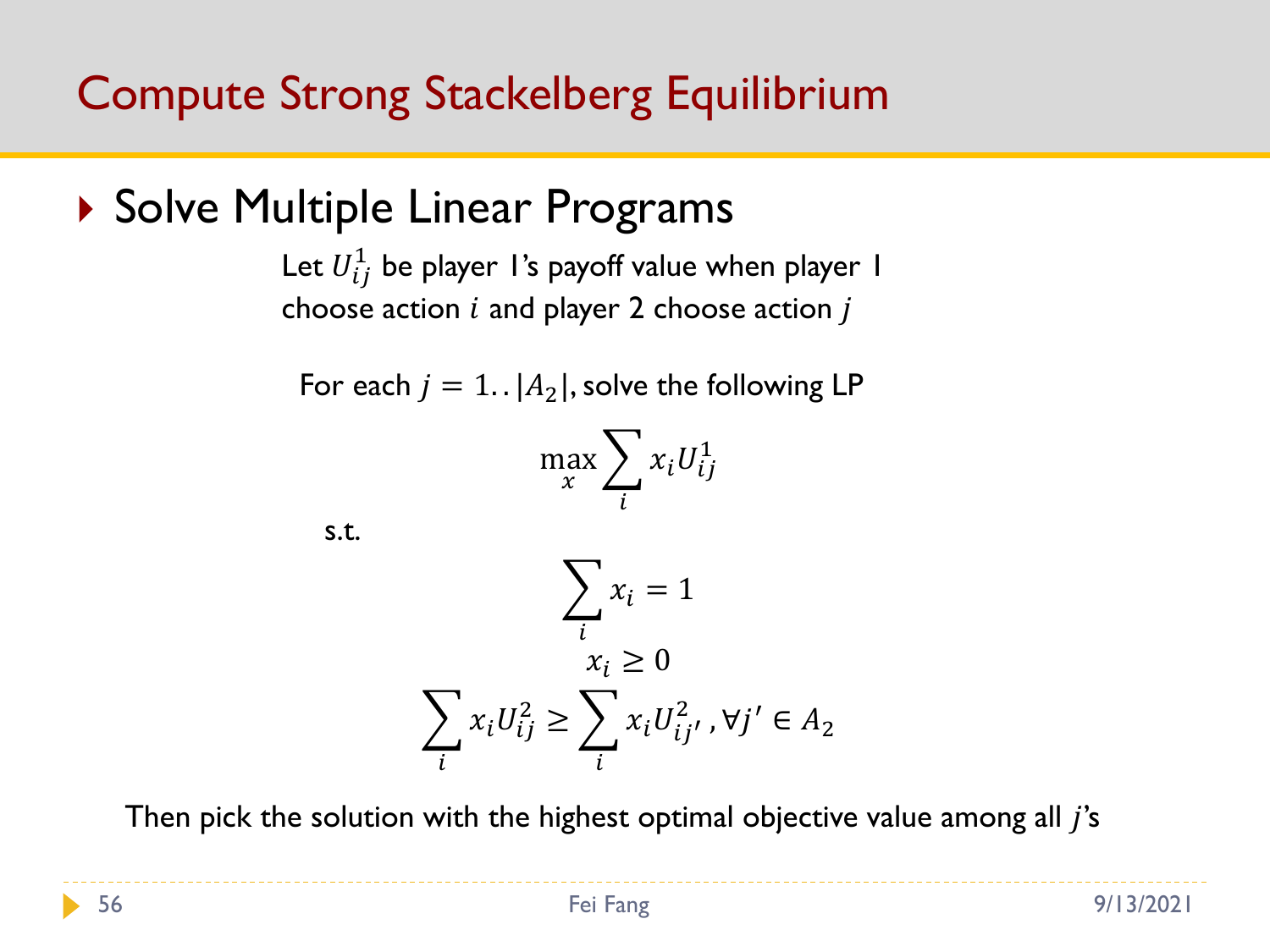### Multiple LP

| Player | a | 2,1        | 4,0 |
|--------|---|------------|-----|
|        |   | $\sqrt{0}$ | 3,2 |

$$
\mathsf{Let}\ s_1 = \langle p, 1-p \rangle
$$

If BR is  $c$ , solve If BR is  $d$ , solve

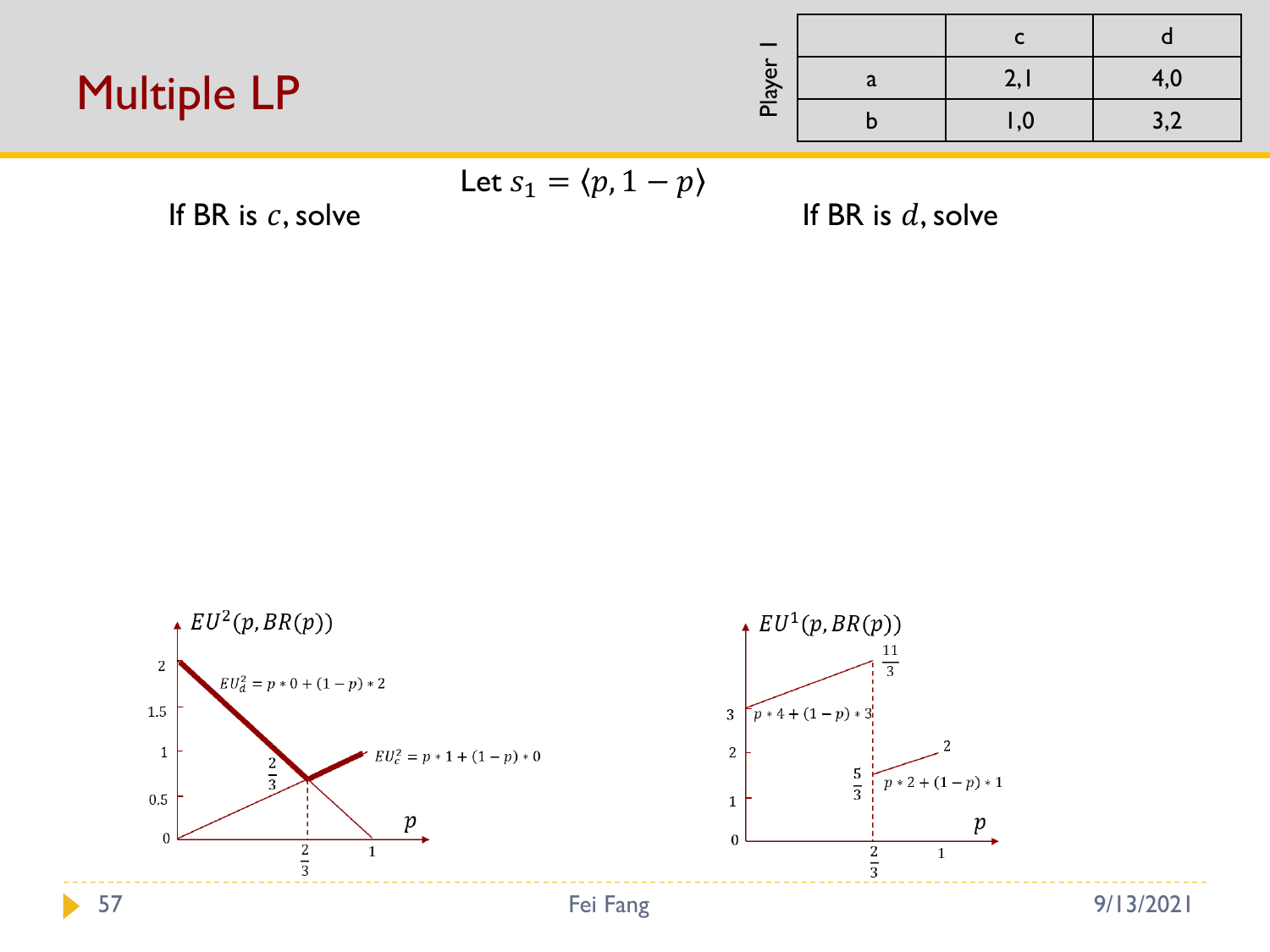### Multiple LP

| Player | a | 2,1  | 4,0 |
|--------|---|------|-----|
|        |   | 0, ا | 3,2 |

Let 
$$
s_1 = \langle p, 1 - p \rangle
$$
  
\nIf BR is *c*, solve  
\n
$$
\max_{p} EU^1(p, c) = p * 2 + (1 - p) * 1
$$
\n
$$
\text{S.t. } 0 \le p \le 1
$$
\n
$$
EU_c^2 = p * 1 + (1 - p) * 0 \ge EU_d^2
$$
\n
$$
= p * 0 + (1 - p) * 2
$$
\n
$$
= 1, EU^1(p, c) = 2
$$
\n
$$
EU_d^2 = p * 1 + (1 - p) * 2
$$
\n
$$
= \frac{1}{2}, \max EU^1(p, d) = \frac{11}{3}
$$
\n
$$
= \frac{2}{3}, \max EU^1(p, d) = \frac{11}{3}
$$

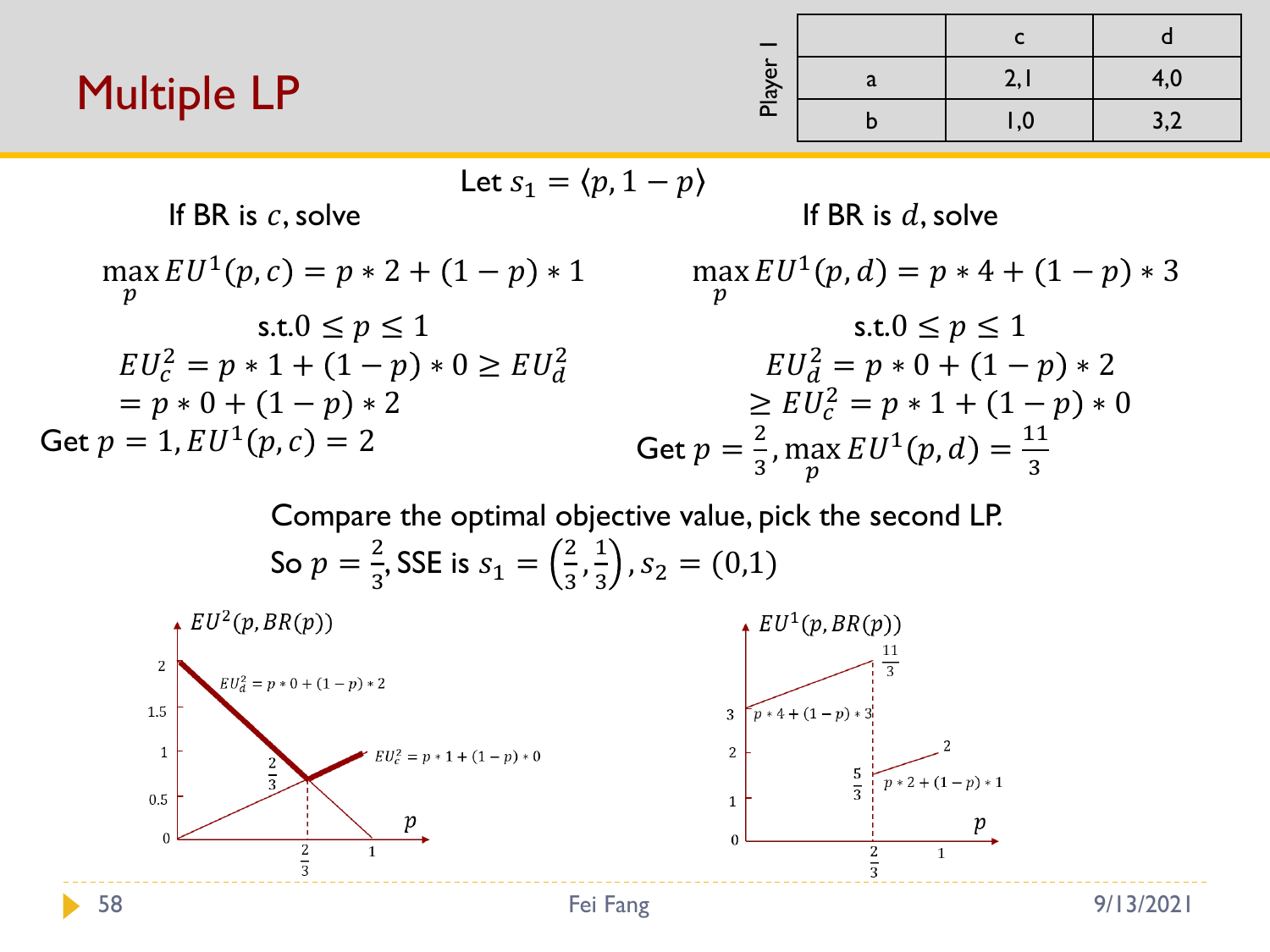### **Outline**

- ▶ Normal-Form Games
- ▶ Solution Concepts
- ▶ Linear Programming-based Equilibrium Computation
- Extensive-Form Games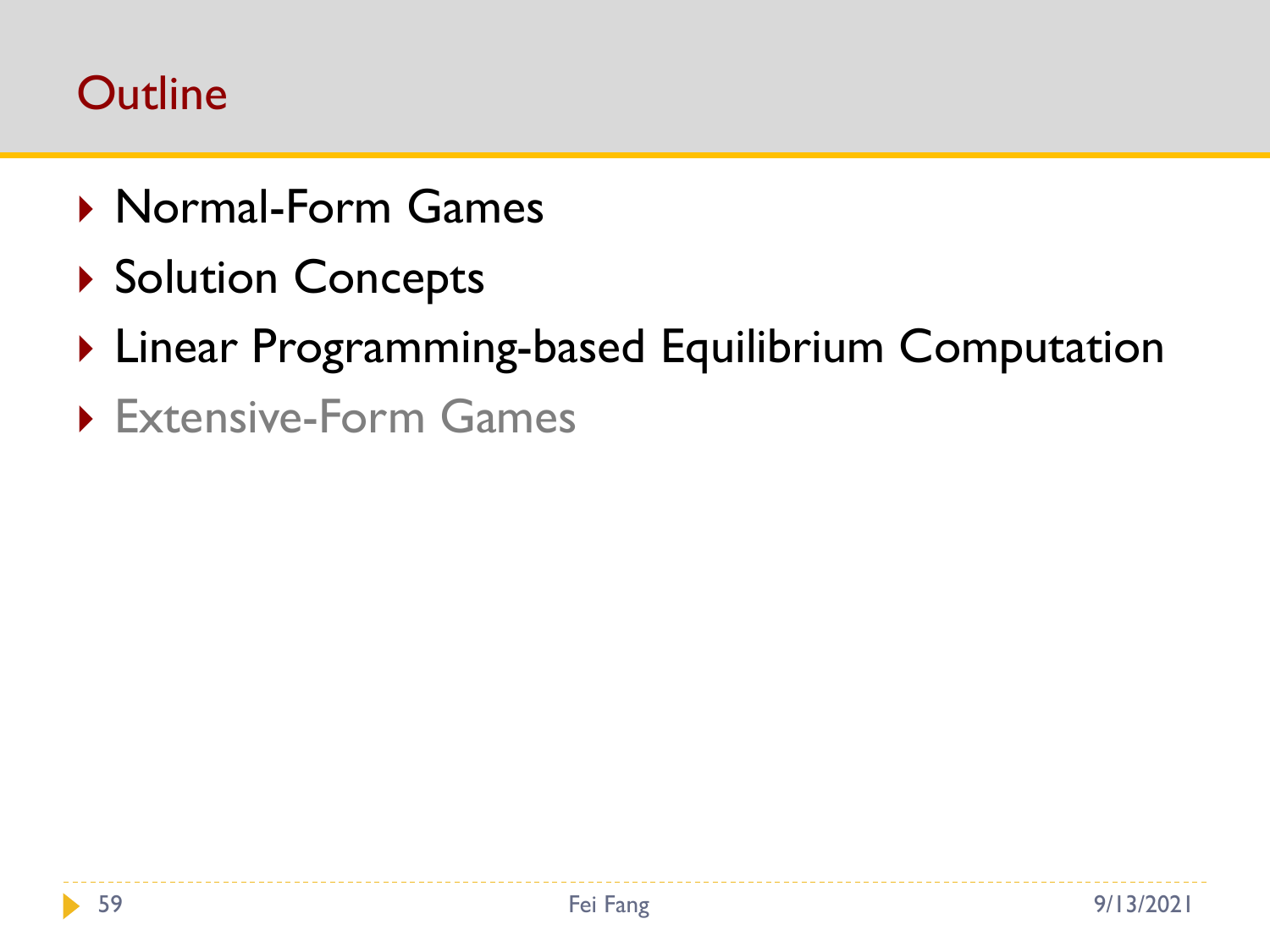- ▶ A game in extensive-form
	- **Timing, sequence of move**
	- ▶ Can be represented by a game tree with information sets

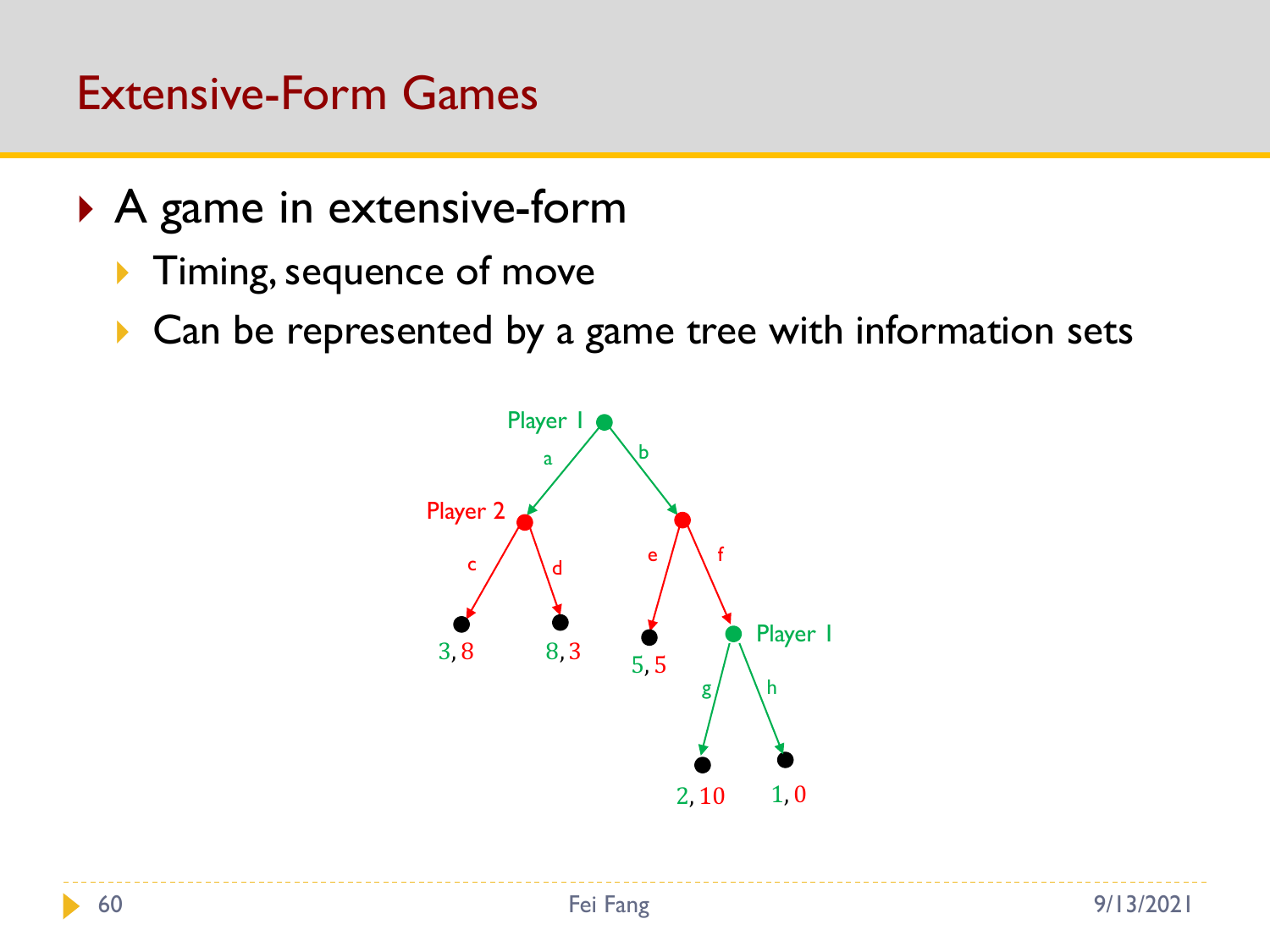- ▶ Perfect information vs Imperfect information
- ▶ Special fictitious player: Nature or Chance

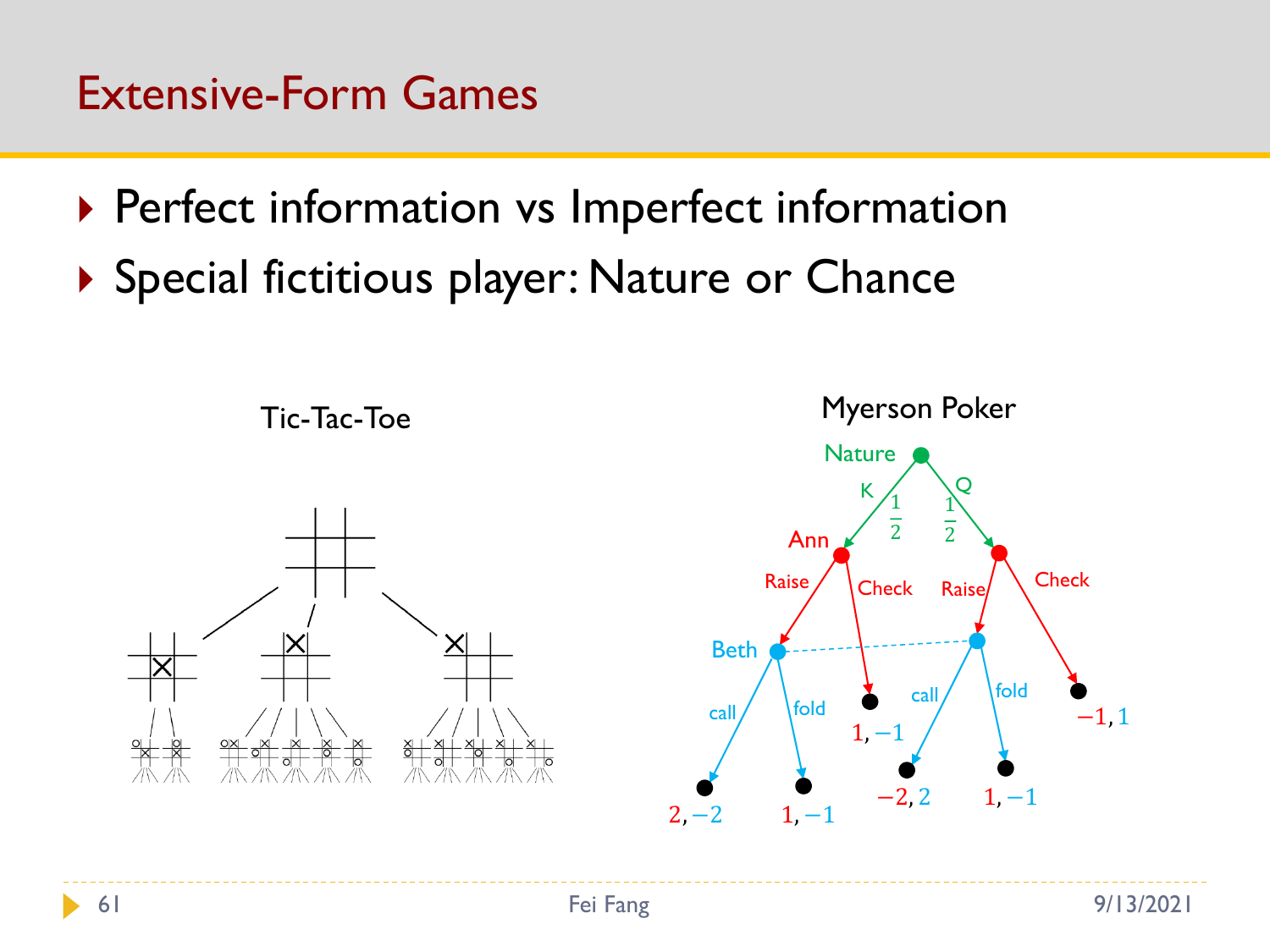### Perfect-Information Extensive-Form Game

- A finite,  $n$ -player perfect-information extensive-form game is described by a tuple  $(N, A, H, Z, \chi, \rho, \sigma, u)$ 
	- $N = \{1.. n\}$ : Set of players
	- A: Set of actions Note: not joint actions
	- $\blacktriangleright$  H: Set of non-terminal nodes in the game tree
	- $\triangleright$  Z: Set of terminal nodes
	- $\rightarrow \chi: H \mapsto \{0,1\}^{|A|}$  specifies actions available at each node
	- $\rho: H \mapsto N$  specifies the acting player at each node
	- $\triangleright$   $\sigma$ :  $H \times A \mapsto H \cup Z$  is the successor function, specifies the successor node after an action is taken at a node
	- **•** Payoffs / Utility functions  $u_i: Z \mapsto \mathbb{R}$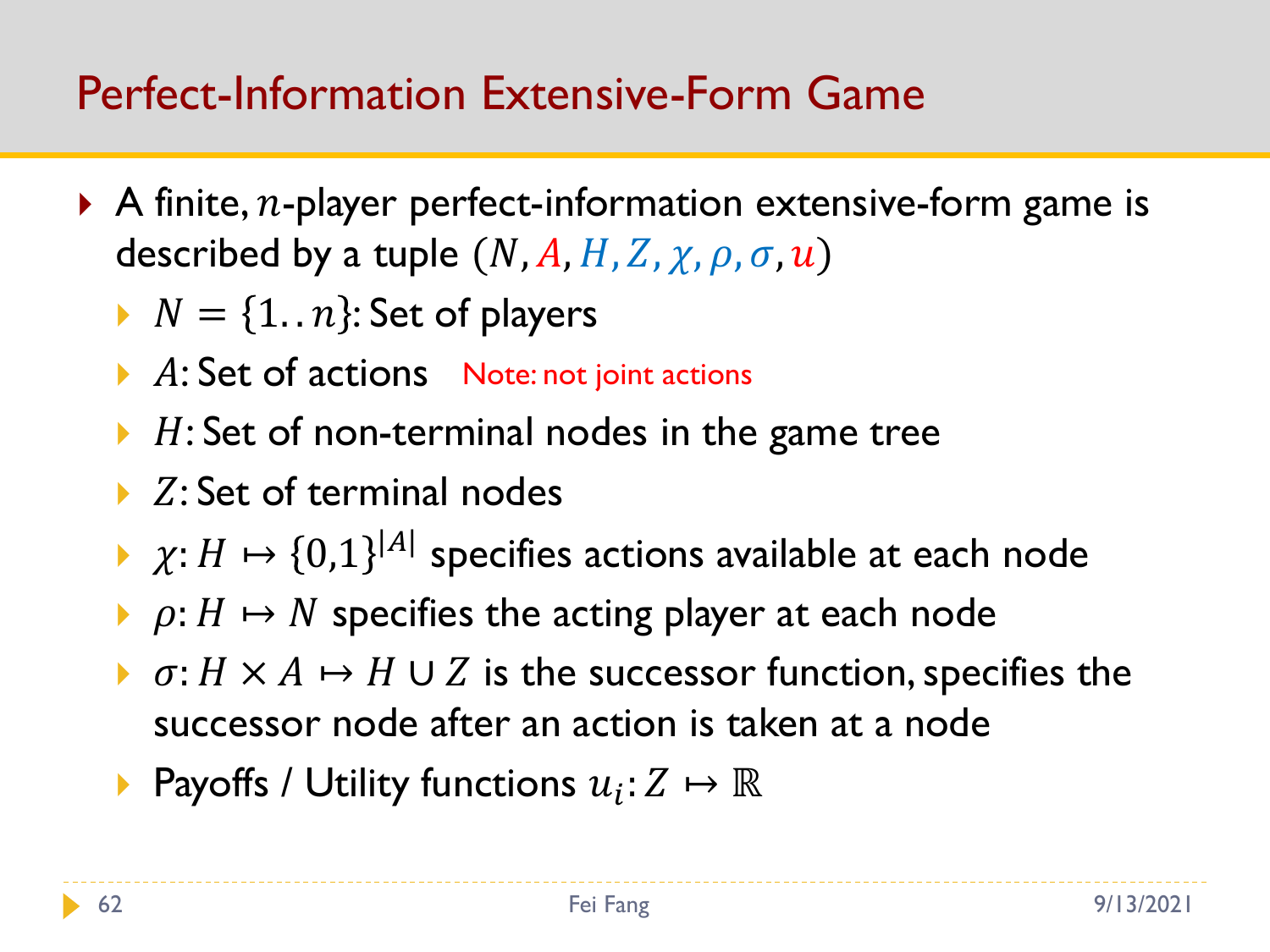#### Perfect-Information Extensive-Form Game

 $\blacktriangleright$  (N, A, H, Z,  $\chi$ ,  $\rho$ ,  $\sigma$ ,  $u$ )

Tic-Tac-Toe



 $N = \{1.. n\}$ : Set of players

A: Set of actions

 $H:$  Set of non-terminal nodes in the game tree

: Set of terminal nodes

 $\chi\hbox{:}\ H\mapsto\{0,1\}^{|A|}$  specifies actions available at each node

 $\rho: H \mapsto N$  specifies the acting player at each node

 $\sigma: H \times A \mapsto H \cup Z$  is the successor function, specifies the successor node after an action is taken at a node Payoffs / Utility functions  $u_i\colon\! Z\mapsto\mathbb{R}$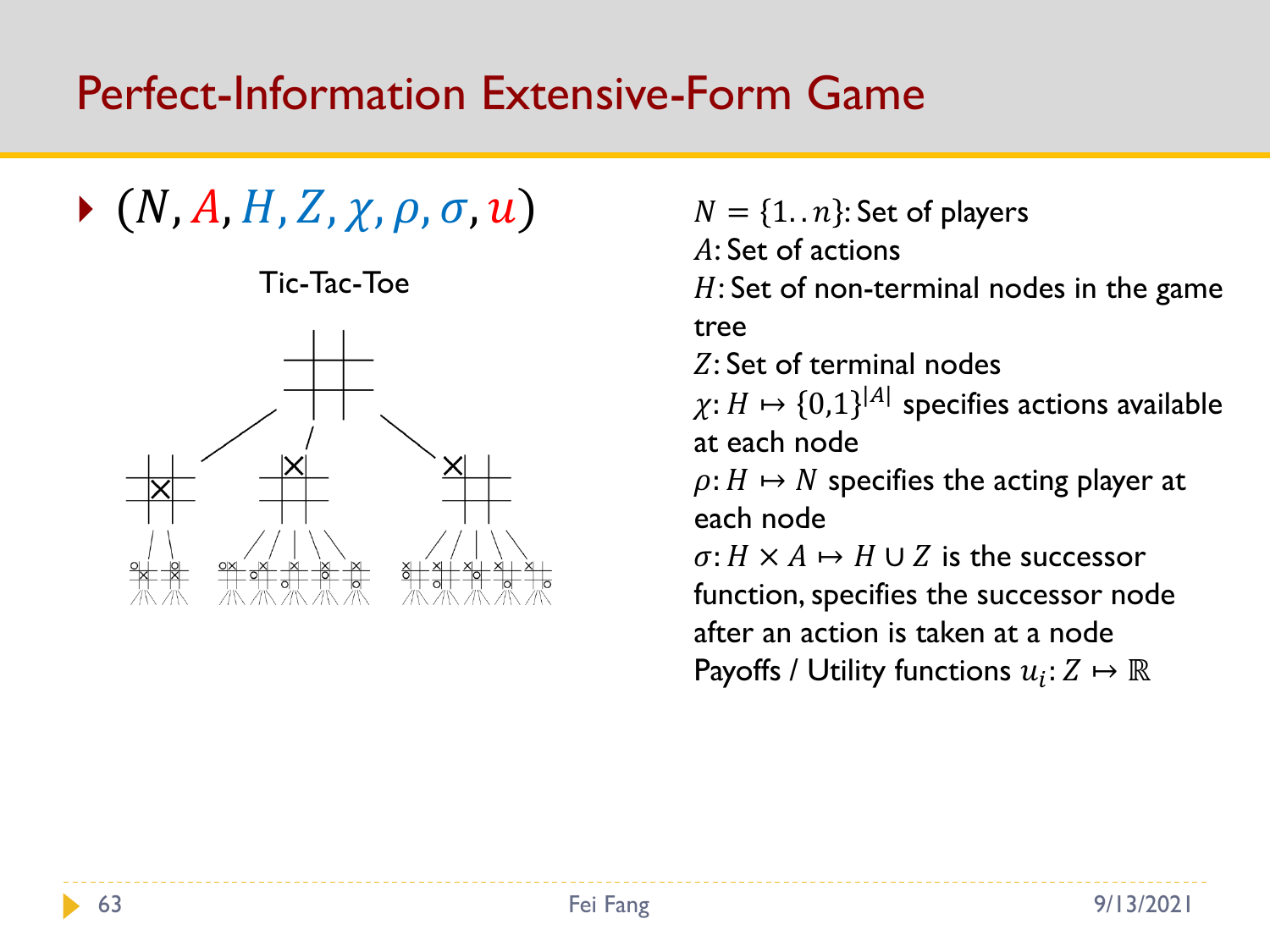## Imperfect-Information Extensive-Form Game

- A finite,  $n$ -player imperfect-information extensive-form game is described by a tuple  $(N, A, H, Z, \chi, \rho, \sigma, u, I)$ 
	- $\blacktriangleright$  I specifies the information sets (infosets in short)
	- $I = (I_1, ..., I_n)$
	- $I_i = (I_{i1}, ..., I_{ik_i})$
	- $\blacktriangleright$   $I_i$  is a partition of the set of nodes belonging to player  $i$

$$
\triangleright \cap I_{ij} = \emptyset, \forall i, j
$$

$$
\vdash \cup_j I_{ij} = \{h : \rho(h) = i\}
$$

Nodes in the same information set should have the same acting player and the same available actions

$$
\Rightarrow \rho(h) = \rho(h'), \chi(h) = \chi(h')
$$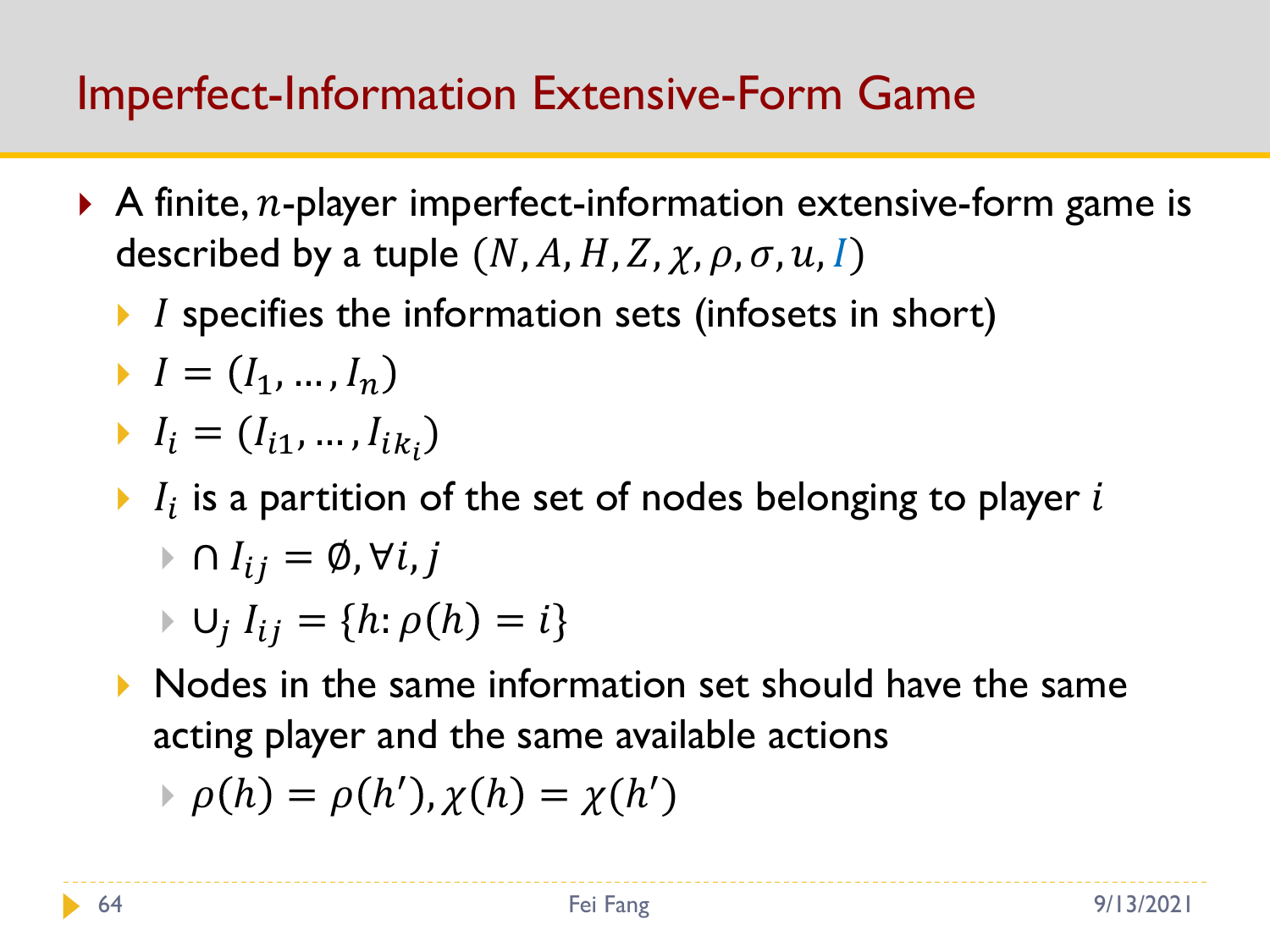### Imperfect-Information Extensive-Form Game

 $\blacktriangleright$   $(N, A, H, Z, \chi, \rho, \sigma, u, I)$ 



 $I$  specifies the information sets (infosets in short)

$$
I = (I_1, \dots, I_n)
$$

$$
I_i = (I_{i1}, \dots, I_{ik_i})
$$

 $I_i$  is a partition of the set of nodes belonging to player  $i$ 

$$
\bigcap I_{ij} = \emptyset, \forall i, j
$$
  

$$
\bigcup_j I_{ij} = \{h : \rho(h) = i\}
$$

Nodes in the same information set should have the same acting player and the same available actions

$$
\rho(h) = \rho(h'), \chi(h) = \chi(h')
$$

Q: How many infosets are there in this game (exclude Nature)?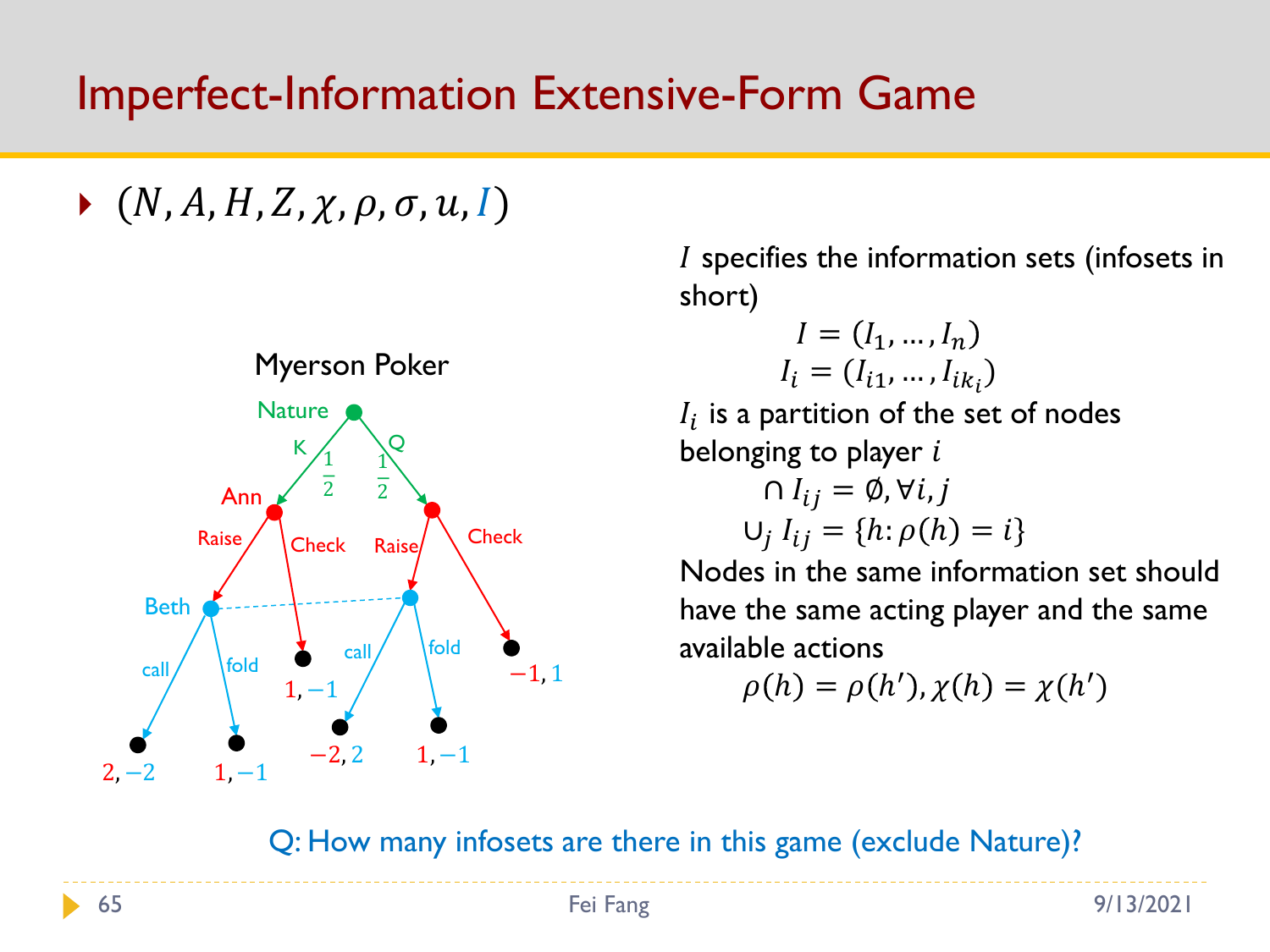- ▶ An EFG has perfect recall if all players remember their own past actions
	- Nodes in the same infoset has the same "path" if we only consider the actions and decision points of the acting player
- ▶ We focus on games with perfect recall

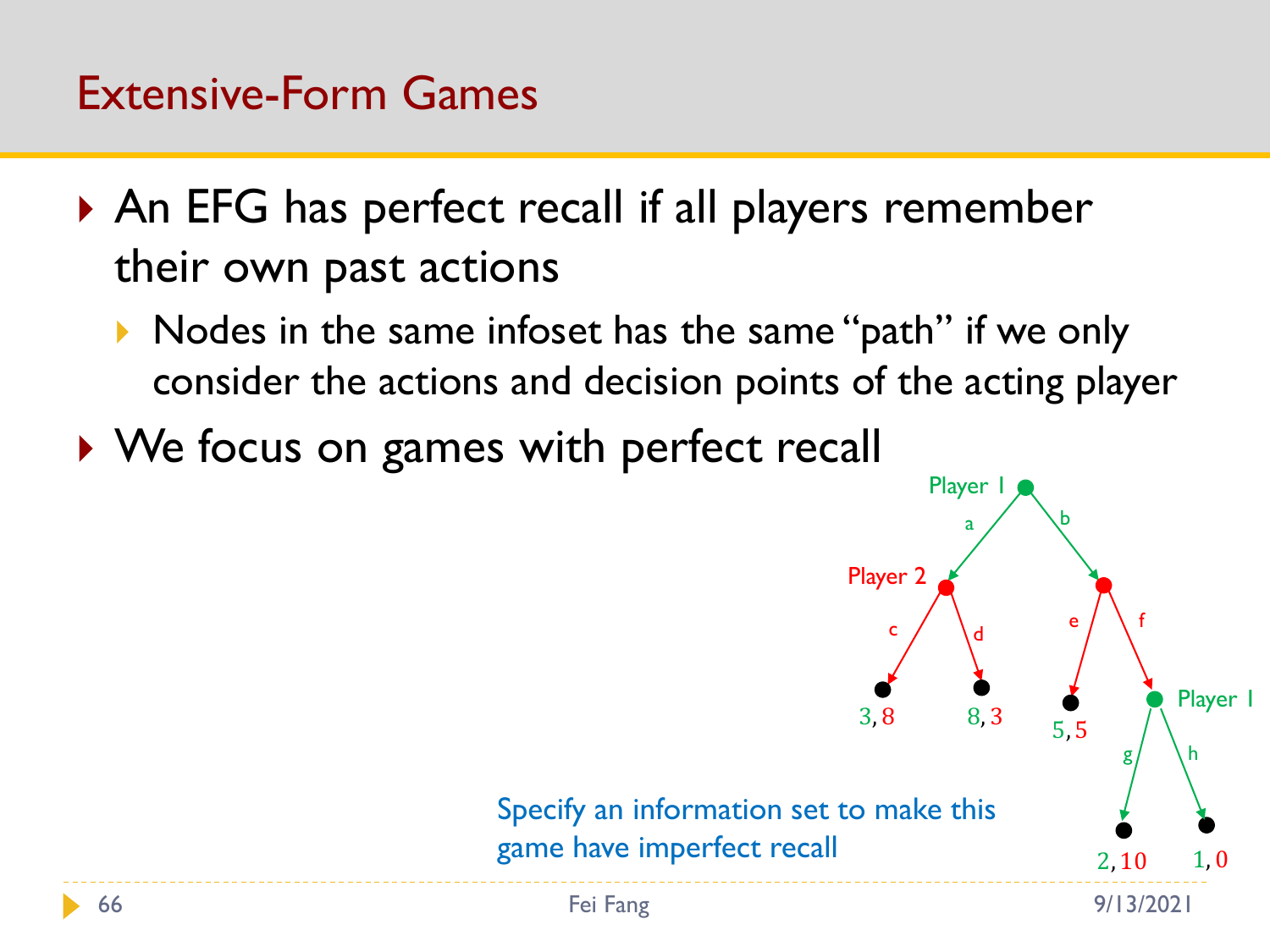- ▶ An EFG has perfect recall if all players remember their own past actions
	- Nodes in the same infoset has the same "path" if we only consider the actions and decision points of the acting player
- ▶ We focus on games with perfect recall

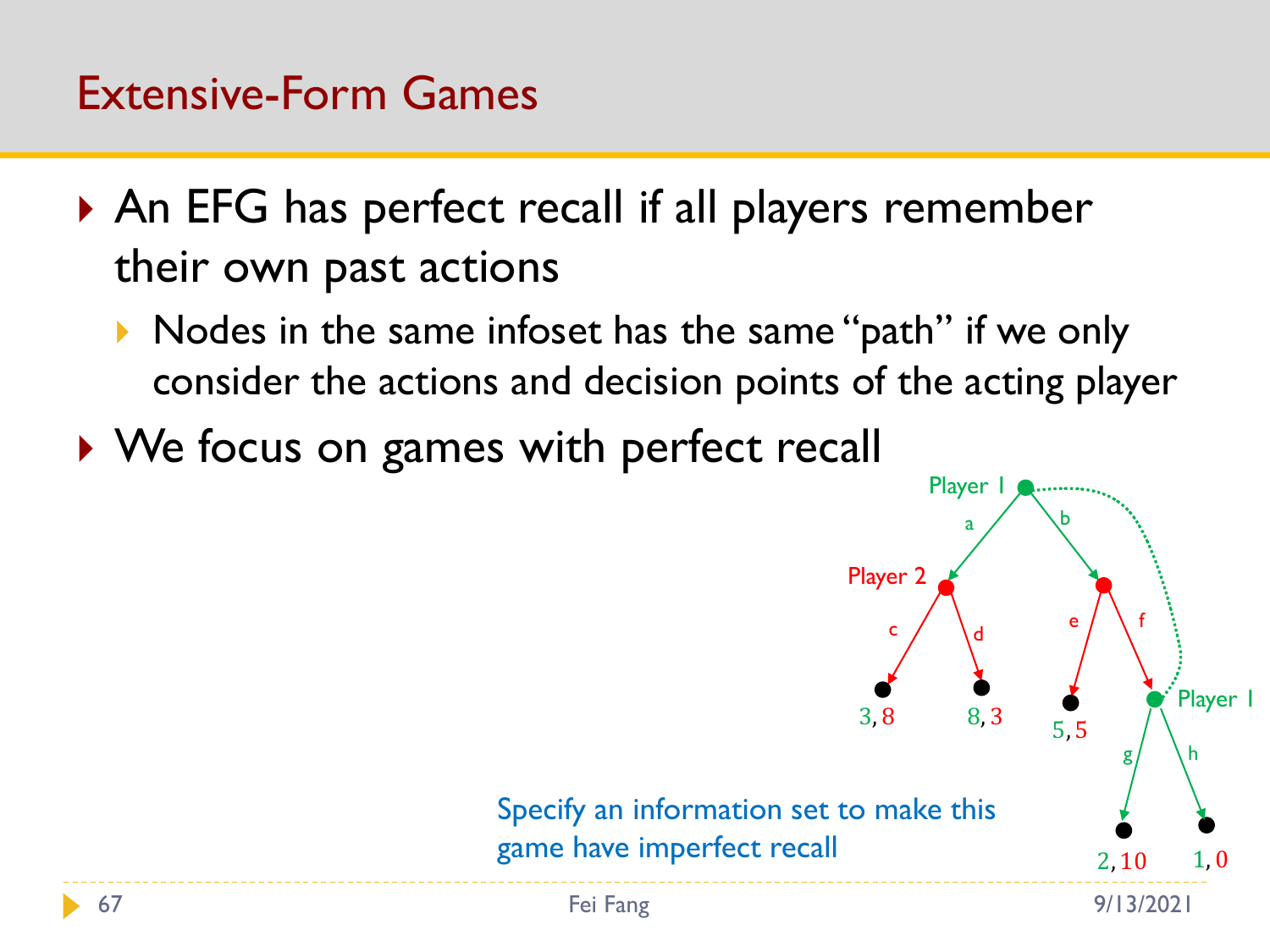## Pure Strategy

- ▶ A pure strategy of a player is a complete contingentplan determining the action to take at each infoset he is to move
	- A mapping from an infoset belonging to that player to an available action at that infoset
- ▶ Reduced-form strategy: only specify actions at infosets that are not precluded by the plan

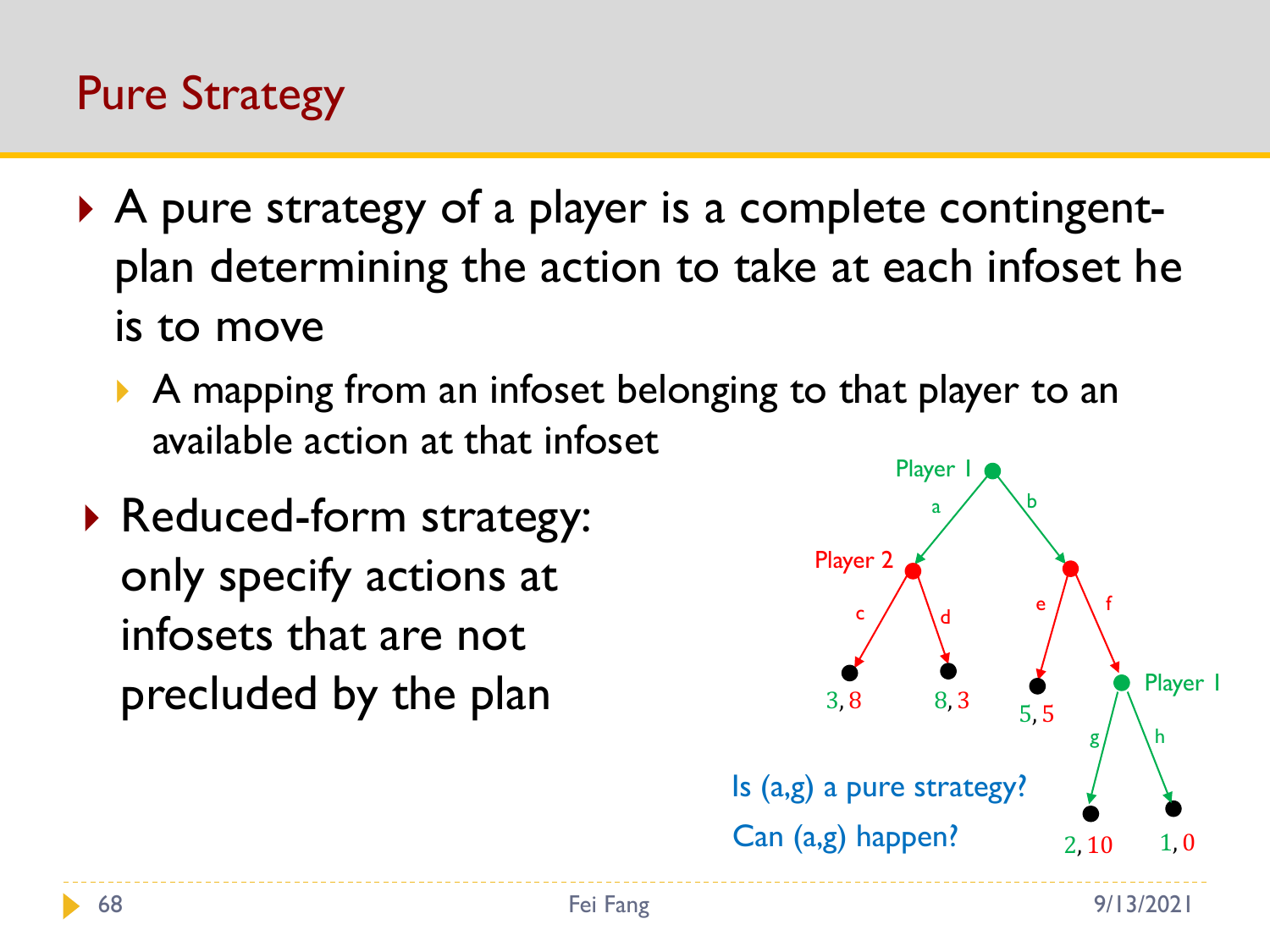A game in extensive form can be converted into a game in normal form



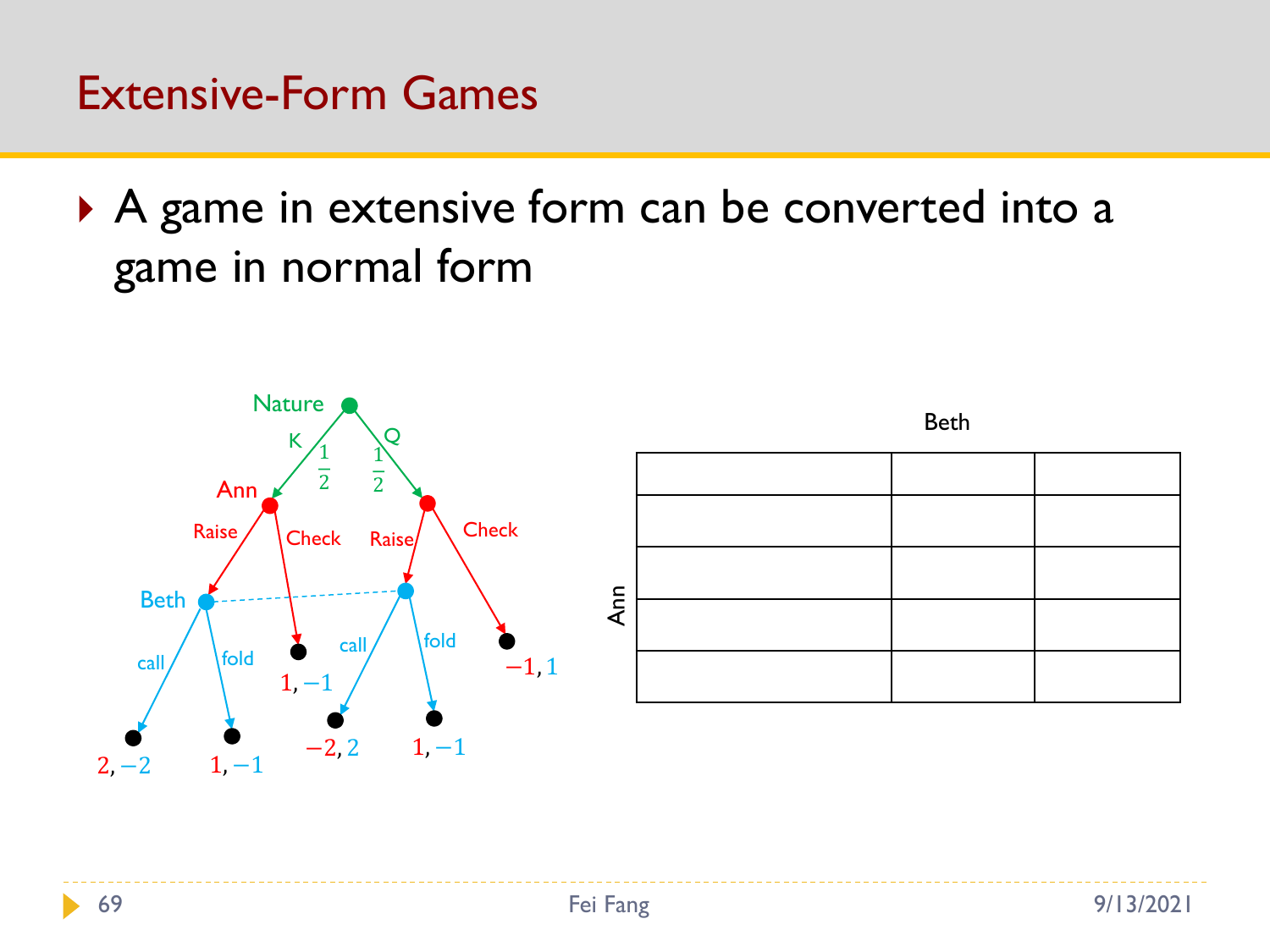A game in extensive form can be converted into a game in normal form



|    |                        | Call            | Fold |
|----|------------------------|-----------------|------|
| gu | Raise if K, Raise if Q | $EII^{Ann} = 0$ |      |
|    | Raise if K, Check if Q | 0.5             |      |
|    | Check if K, Raise if Q | $-0.5$          |      |
|    | Check if K, Check if Q |                 |      |

Beth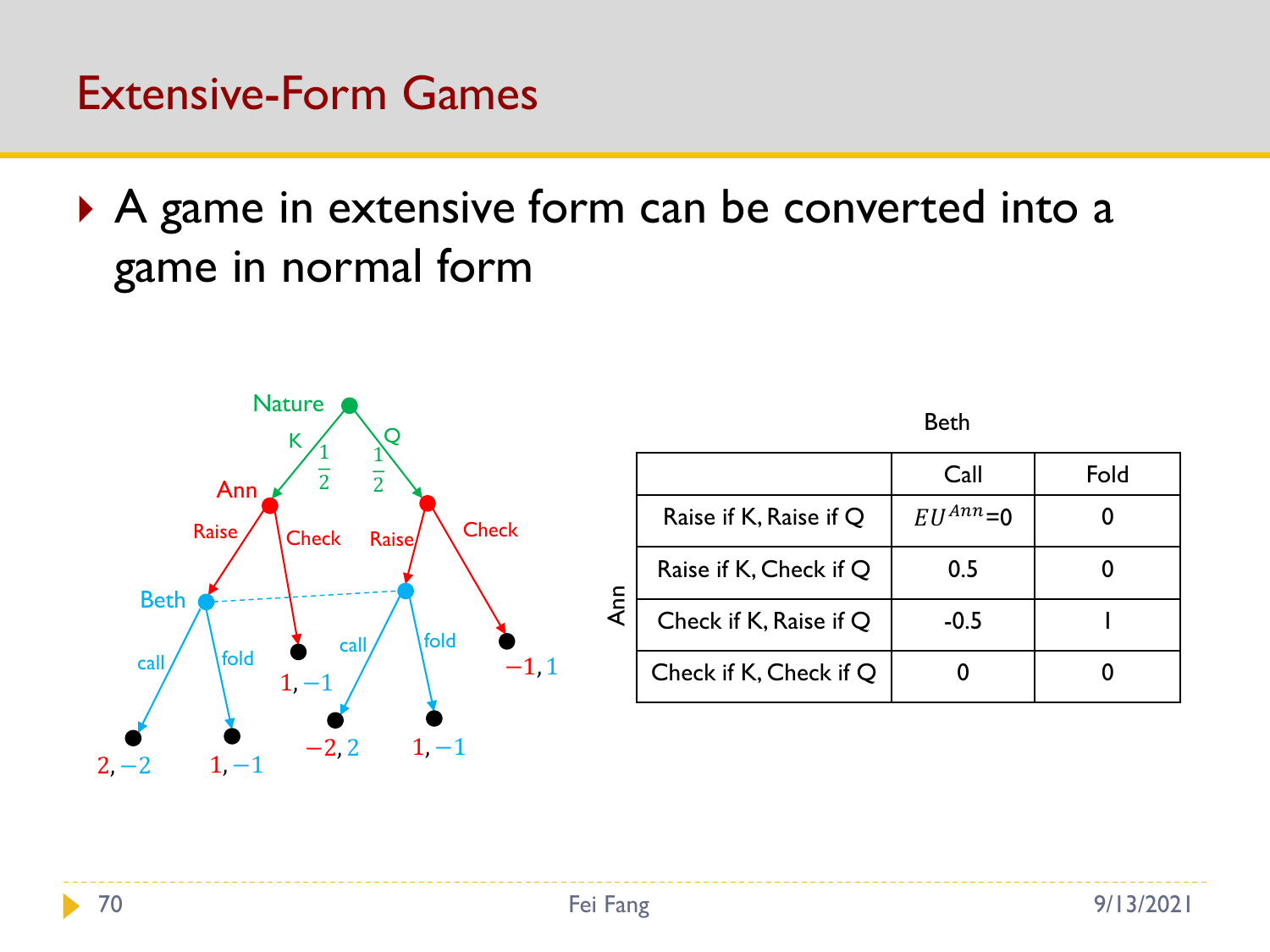▶ Sometimes we only use reduced-form strategies in the converted normal-form game





|        |      |  | e |  |
|--------|------|--|---|--|
|        | a    |  |   |  |
|        | b, g |  |   |  |
| Player | b, h |  |   |  |

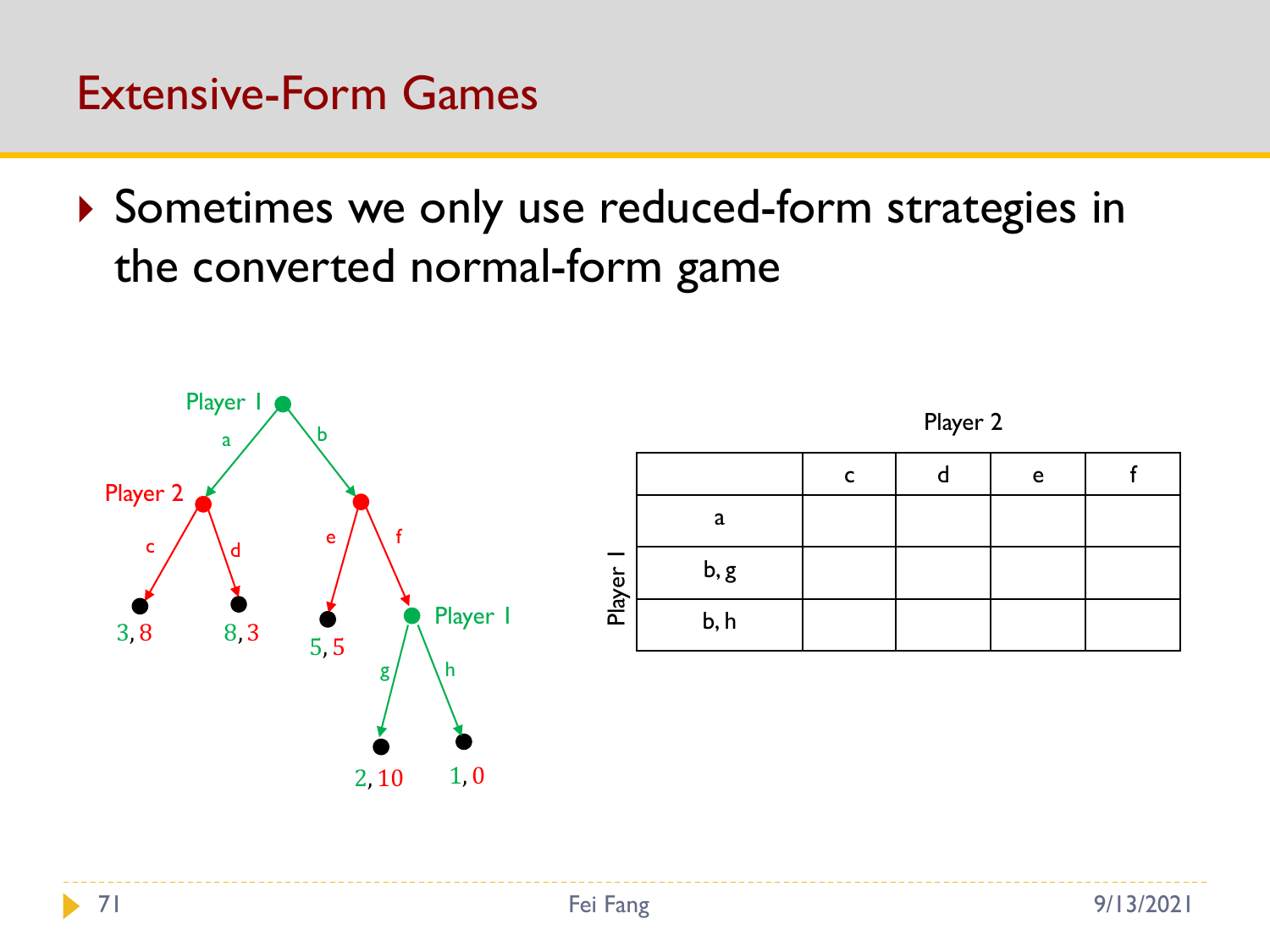▶ Can we represent a normal-form game (e.g., Rock-Paper-Scissors) as an extensive form game?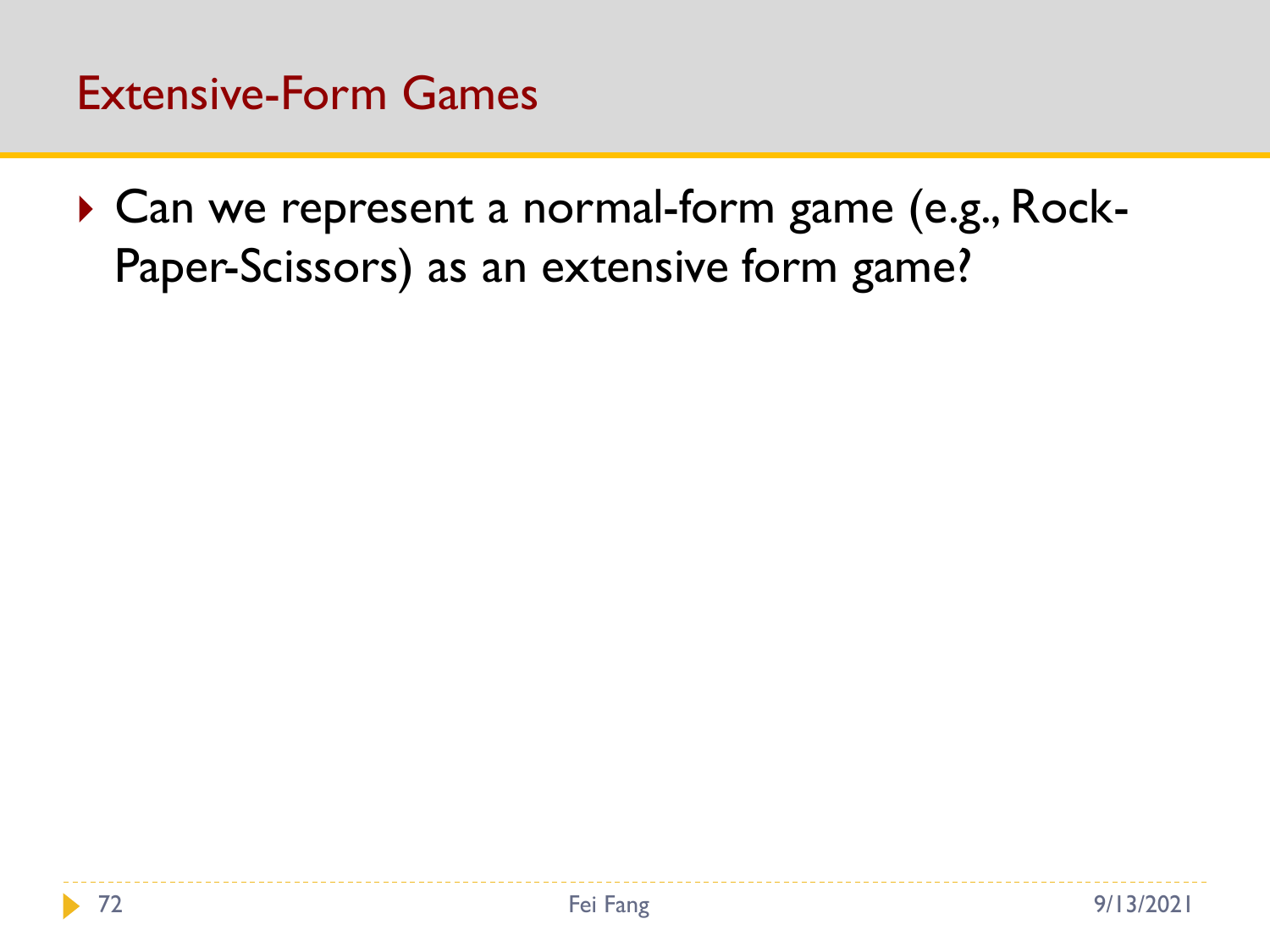#### Extensive-Form Games

▶ Can we represent a normal-form game (e.g., Rock-Paper-Scissors) as an extensive form game?

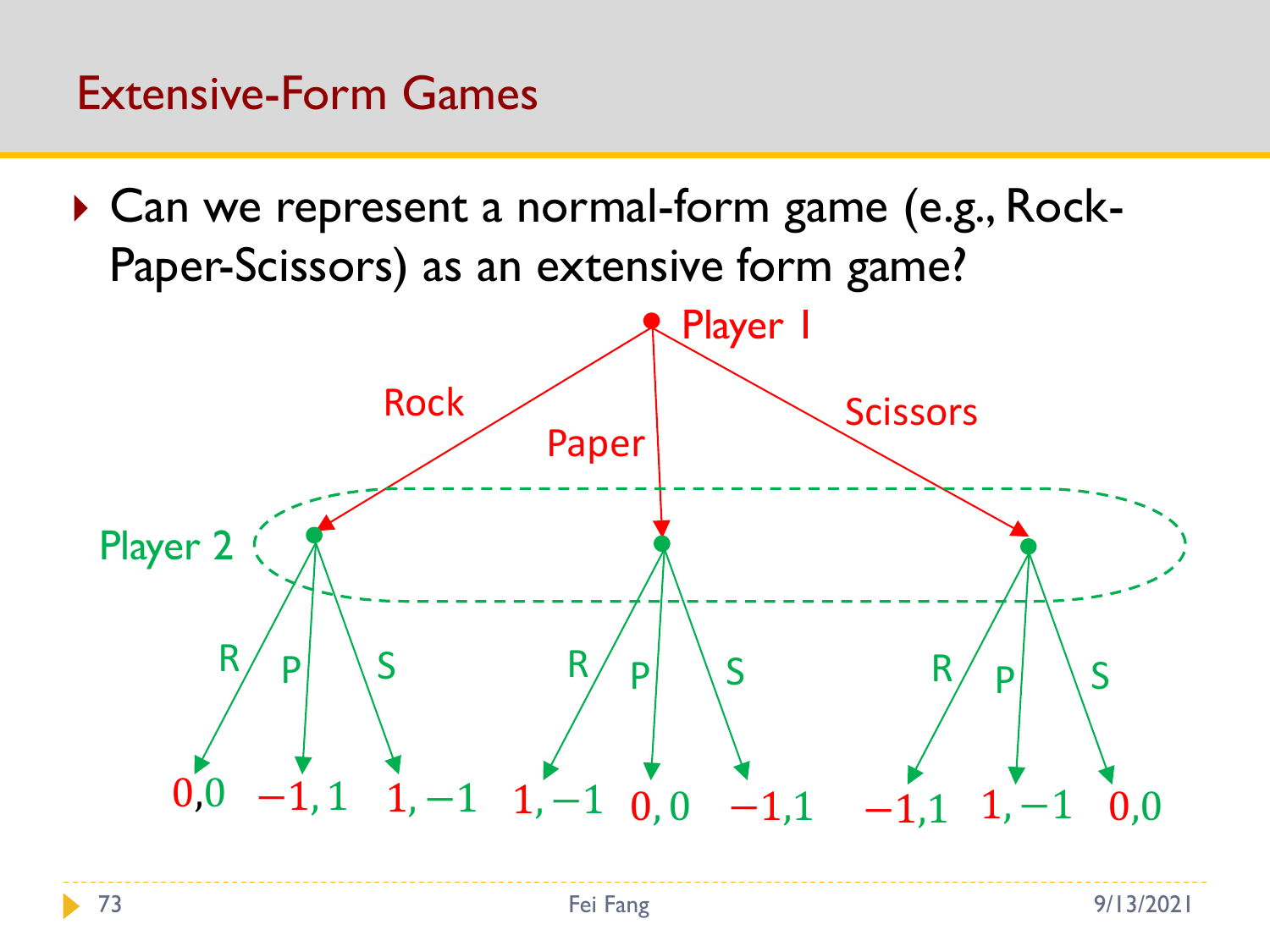### Randomized Strategy

- ▶ How to represent randomness in the strategy?
	- ▶ Option I (mixed strategy): Prob. distribution over pure strategies
	- ▶ Option 2 (behavioral strategy): Prob. distribution over actions at each infoset





Behavioral:  $\mathbb{P}(a) = 0.5$ ,  $\mathbb{P}(g) = 0.6$ Mixed:  $P(a, g) = 0.3, P(b, h) = 0.7$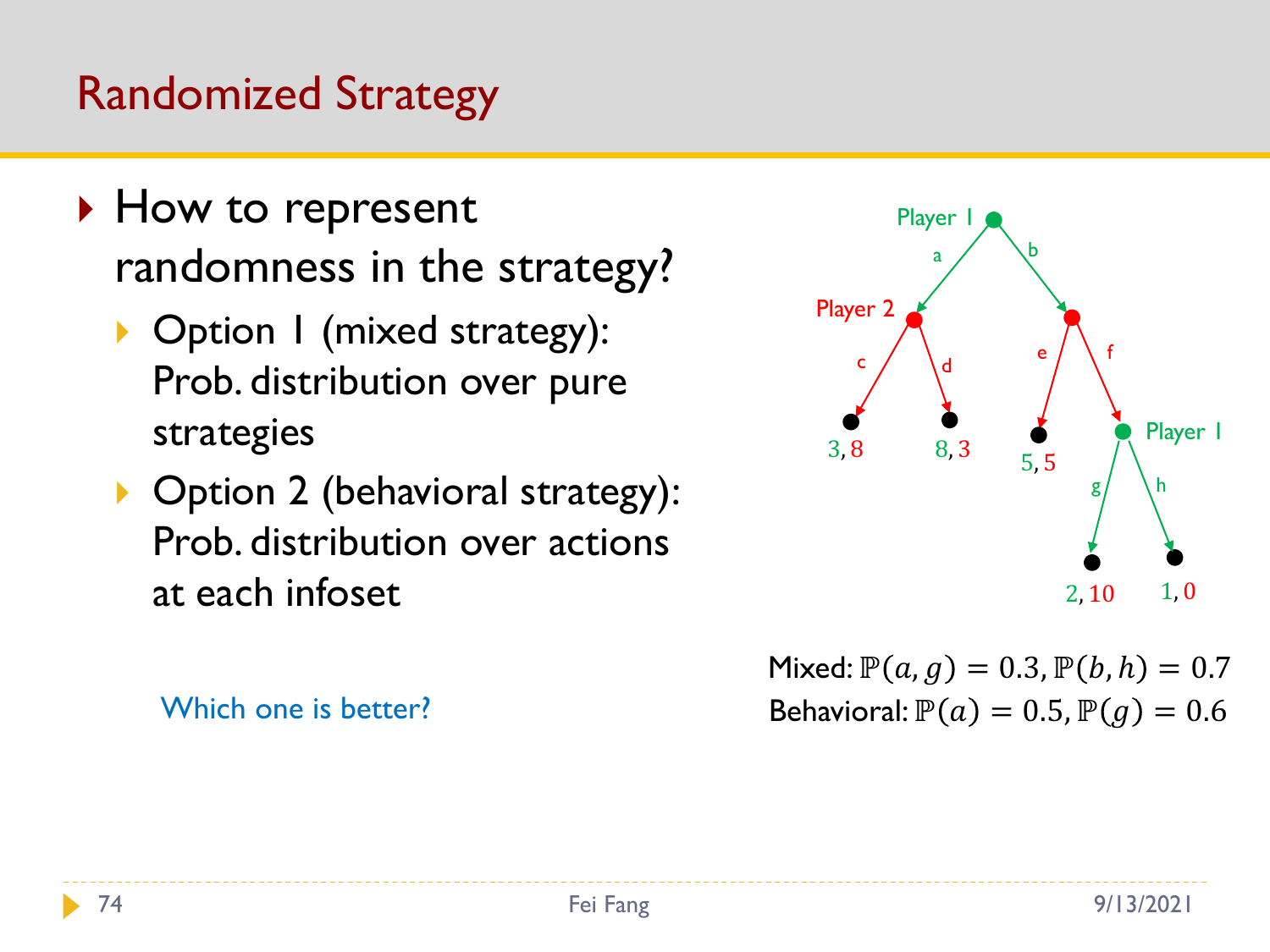### Randomized Strategy

- In games with perfect recall:
	- ▶ Any mixed (behavioral) strategy of an agent can be replaced by an equivalent behavioral (mixed) strategy
	- Two strategies of a player are equivalent if they induce the same probabilities on outcomes given any fixed strategy profile of the other players

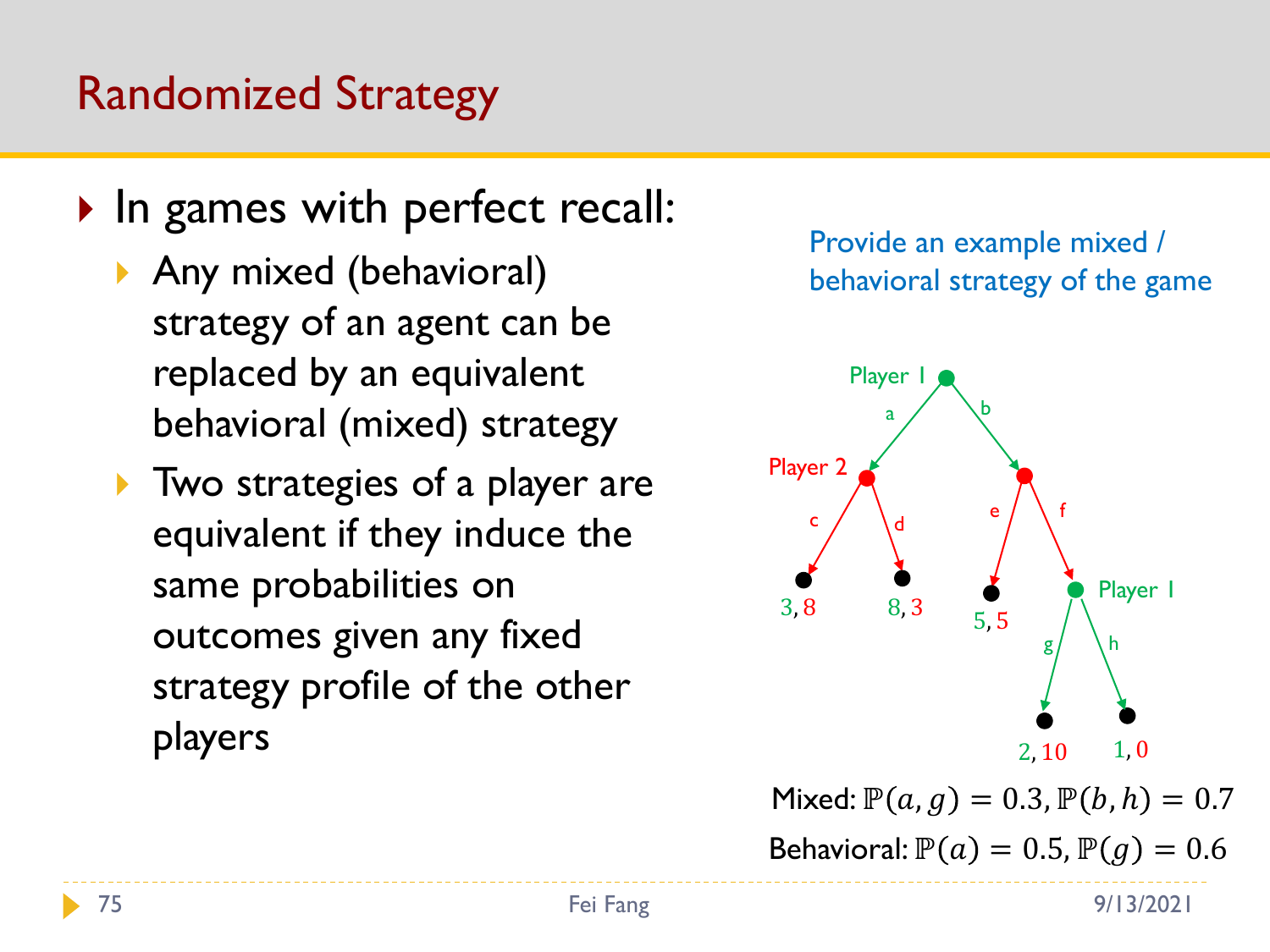# Summary

| <b>Solution Concepts</b>              | <b>Key Algorithm In Class</b>                        |
|---------------------------------------|------------------------------------------------------|
| Minimax/Maximin                       | l P                                                  |
| Nash Equilibrium                      | LP for zero-sum, Support enumeration for general-sum |
| <b>Strong Stackelberg Equilibrium</b> | LP for zero-sum, multiple LP or MILP for general-sum |